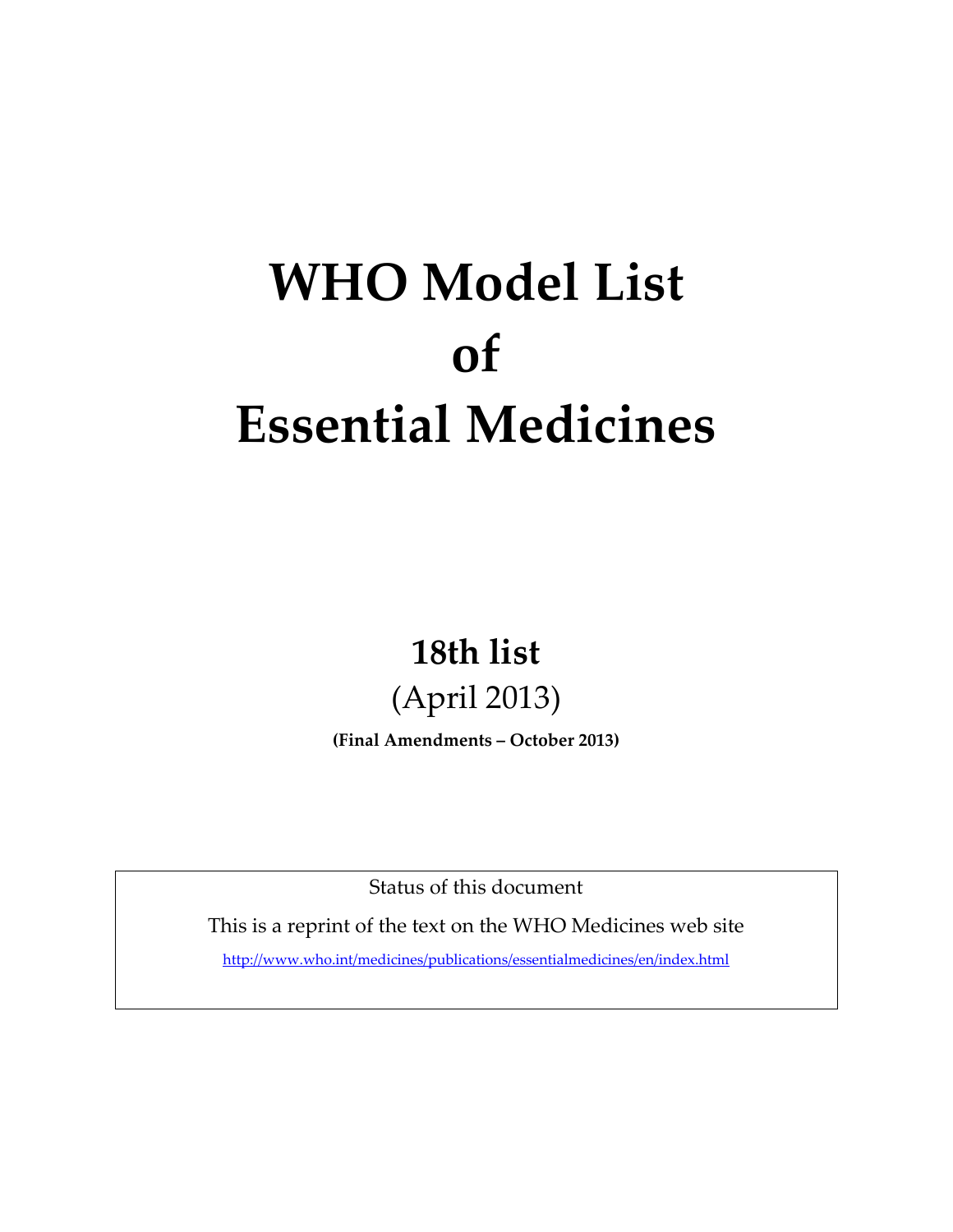The published material is being distributed without warranty of any kind, either expressed or implied. The responsibility for the interpretation and use of the material lies with the reader. In no event shall the World Health Organization be liable for damages arising from its use.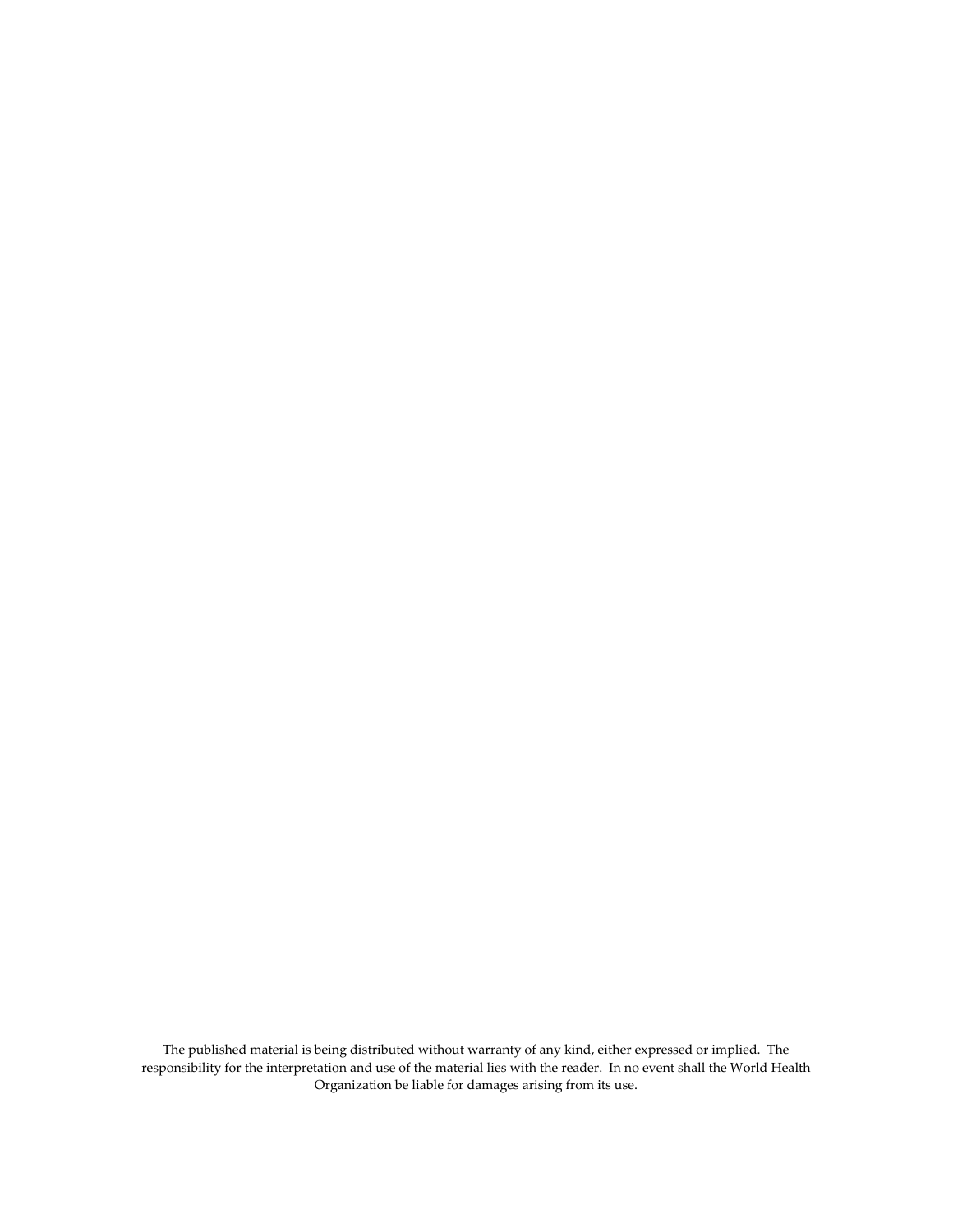## **WHO Model List (April 2013)**

## Explanatory Notes

The **core list** presents a list of minimum medicine needs for a basic health‐care system, listing the most efficacious, safe and cost‐effective medicines for priority conditions. Priority conditions are selected on the basis of current and estimated future public health relevance, and potential for safe and cost‐effective treatment.

The **complementary list** presents essential medicines for priority diseases, for which specialized diagnostic or monitoring facilities, and/or specialist medical care, and/or specialist training are needed. In case of doubt medicines may also be listed as complementary on the basis of consistent higher costs or less attractive costeffectiveness in a variety of settings.

The **square box symbol ()** is primarily intended to indicate similar clinical performance within a pharmacological class. The listed medicine should be the example of the class for which there is the best evidence for effectiveness and safety. In some cases, this may be the first medicine that is licensed for marketing; in other instances, subsequently licensed compounds may be safer or more effective. Where there is no difference in terms of efficacy and safety data, the listed medicine should be the one that is generally available at the lowest price, based on international drug price information sources. Not all square boxes are applicable to medicine selection for children — see the second EMLc for details.

Therapeutic equivalence is only indicated on the basis of reviews of efficacy and safety and when consistent with WHO clinical guidelines. National lists should not use a similar symbol and should be specific in their final selection, which would depend on local availability and price.

The **a** symbol indicates that there is an age or weight restriction on use of the medicine; details for each medicine can be found in Table 1.

Where the **[c]** symbol is placed next to the complementary list it signifies that the medicine(s) require(s) specialist diagnostic or monitoring facilities, and/or specialist medical care, and/or specialist training for their use in children.

Where the **[c]** symbol is placed next to an individual medicine or strength of medicine it signifies that there is a specific indication for restricting its use to children.

The presence of an entry on the Essential Medicines List carries no assurance as to pharmaceutical quality. It is the responsibility of the relevant national or regional drug regulatory authority to ensure that each product is of appropriate pharmaceutical quality (including stability) and that when relevant, different products are interchangeable.

For recommendations and advice concerning all aspects of the quality assurance of medicines see the WHO Medicines web site http://www.who.int/medicines/areas/quality\_assurance/en/index.html.

Medicines and dosage forms are listed in alphabetical order within each section and there is no implication of preference for one form over another. Standard treatment guidelines should be consulted for information on appropriate dosage forms.

The main terms used for dosage forms in the Essential Medicines List can be found in Annex 1.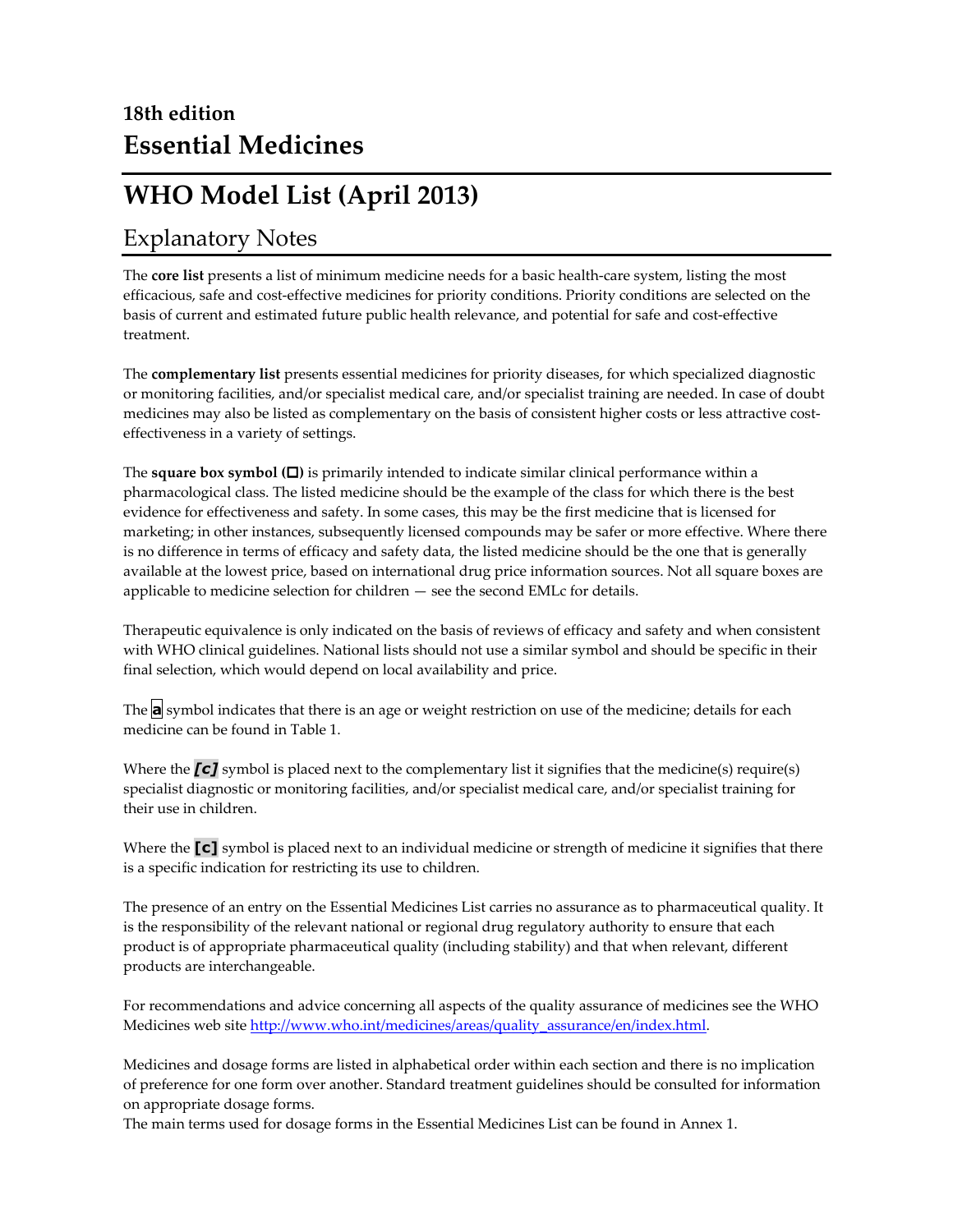Definitions of many of these terms and pharmaceutical quality requirements applicable to the different categories are published in the current edition of *The International Pharmacopoeia* http://www.who.int/medicines/publications/pharmacopoeia/en/index.html.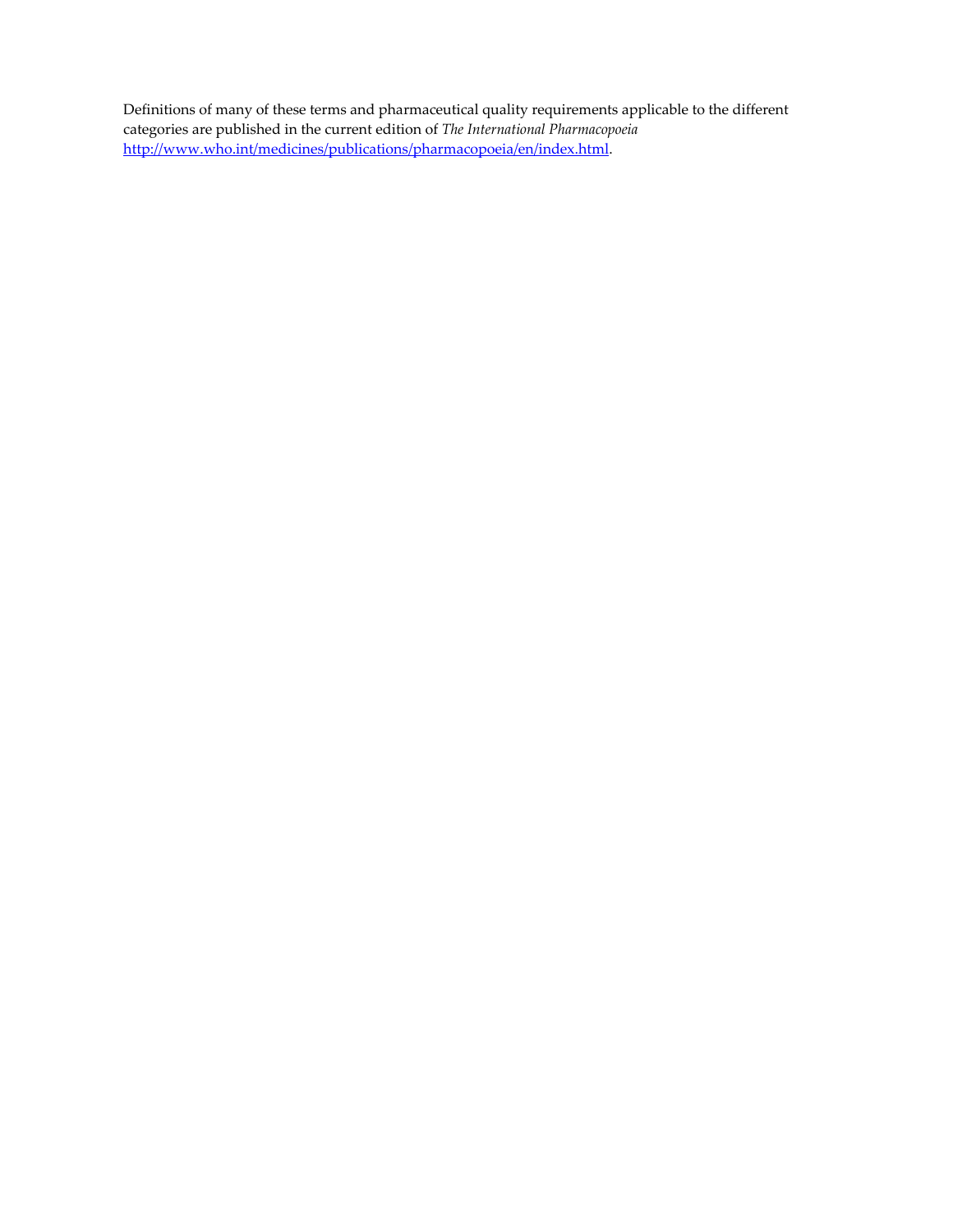| <b>1. ANAESTHETICS</b>                                             |                                                                                                                   |  |
|--------------------------------------------------------------------|-------------------------------------------------------------------------------------------------------------------|--|
| 1.1 General anaesthetics and oxygen                                |                                                                                                                   |  |
| 1.1.1 Inhalational medicines                                       |                                                                                                                   |  |
| halothane                                                          | Inhalation.                                                                                                       |  |
| isoflurane                                                         | Inhalation.                                                                                                       |  |
| nitrous oxide                                                      | Inhalation.                                                                                                       |  |
| oxygen                                                             | Inhalation (medicinal gas).                                                                                       |  |
| 1.1.2 Injectable medicines                                         |                                                                                                                   |  |
| ketamine                                                           | Injection: 50 mg (as hydrochloride)/ml in 10-ml vial.                                                             |  |
|                                                                    | Injection: 10 mg/ml; 20 mg/ml.                                                                                    |  |
| propofol*                                                          | * Thiopental may be used as an alternative depending on local<br>availability and cost.                           |  |
| 1.2 Local anaesthetics                                             |                                                                                                                   |  |
|                                                                    | Injection: 0.25%; 0.5% (hydrochloride) in vial.                                                                   |  |
| $\square$ bupivacaine                                              | Injection for spinal anaesthesia: 0.5% (hydrochloride) in<br>4-ml ampoule to be mixed with 7.5% glucose solution. |  |
|                                                                    | Injection: 1%; 2% (hydrochloride) in vial.                                                                        |  |
| $\Box$ lidocaine                                                   | Injection for spinal anaesthesia: 5% (hydrochloride) in<br>2-ml ampoule to be mixed with 7.5% glucose solution.   |  |
|                                                                    | Topical forms: 2% to 4% (hydrochloride).                                                                          |  |
|                                                                    | Dental cartridge: 2% (hydrochloride) + epinephrine 1:80 000.                                                      |  |
| lidocaine + epinephrine (adrenaline)                               | Injection: 1%; 2% (hydrochloride or sulfate) + epinephrine<br>1:200 000 in vial.                                  |  |
| <b>Complementary List</b>                                          |                                                                                                                   |  |
| ephedrine                                                          | Injection: 30 mg (hydrochloride)/ml in 1-ml ampoule.                                                              |  |
|                                                                    | (For use in spinal anaesthesia during delivery, to prevent hypotension).                                          |  |
| 1.3 Preoperative medication and sedation for short-term procedures |                                                                                                                   |  |
| atropine                                                           | Injection: 1 mg (sulfate) in 1-ml ampoule.                                                                        |  |
|                                                                    | Injection: 1 mg/ml.                                                                                               |  |
| $\square$ midazolam                                                | Oral liquid: 2 mg/ml [c].                                                                                         |  |
|                                                                    | Tablet: 7.5 mg; 15 mg.                                                                                            |  |
| morphine                                                           | Injection: 10 mg (sulfate or hydrochloride) in 1-ml ampoule.                                                      |  |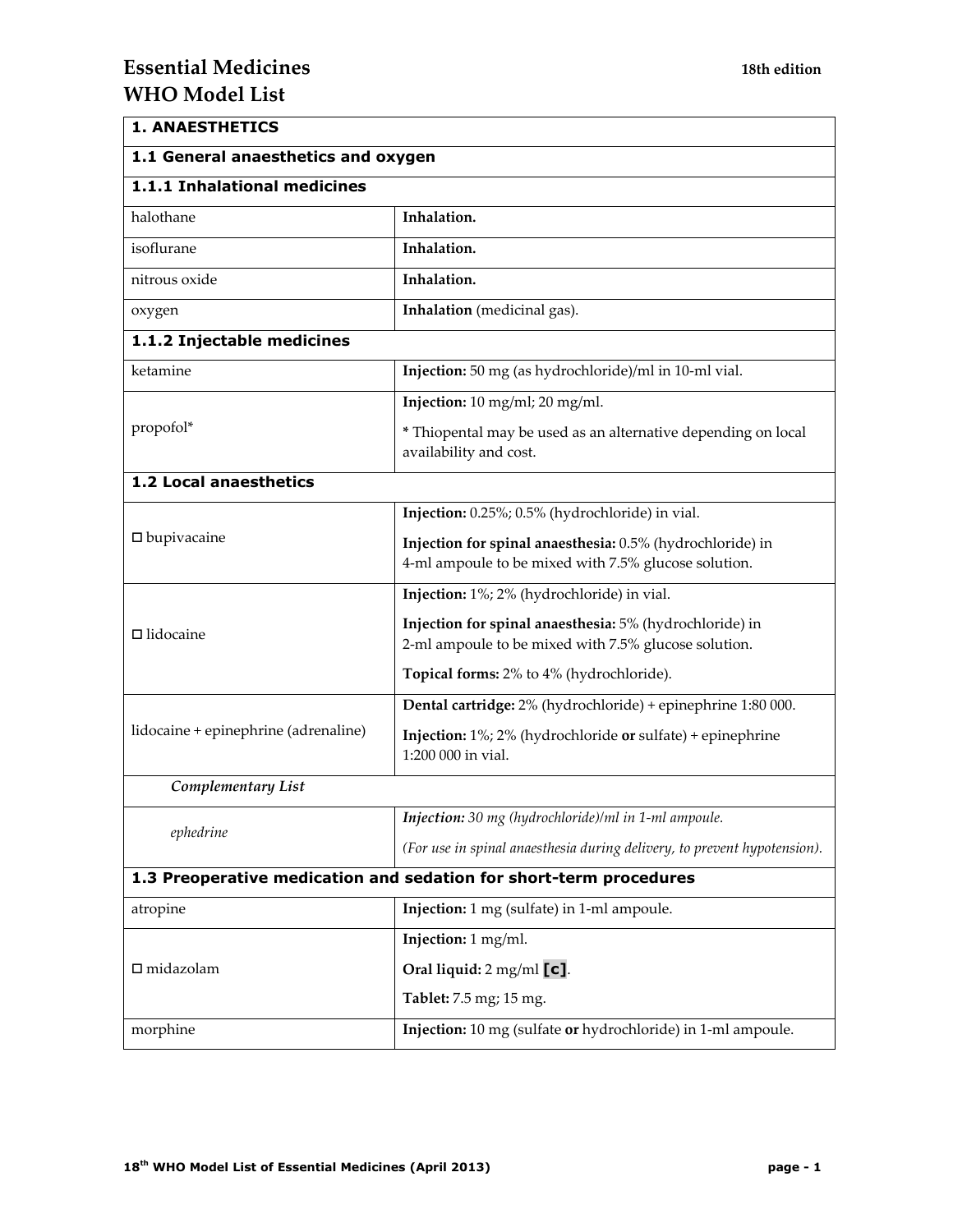| 2. MEDICINES FOR PAIN AND PALLIATIVE CARE                              |                                                                                              |  |
|------------------------------------------------------------------------|----------------------------------------------------------------------------------------------|--|
| 2.1 Non-opioids and non-steroidal anti-inflammatory medicines (NSAIMs) |                                                                                              |  |
| acetylsalicylic acid                                                   | Suppository: 50 mg to 150 mg.                                                                |  |
|                                                                        | Tablet: 100 mg to 500 mg.                                                                    |  |
|                                                                        | Oral liquid: 200 mg/5 ml.                                                                    |  |
| ibuprofen a                                                            | Tablet: 200 mg; 400 mg; 600 mg.                                                              |  |
|                                                                        | a Not in children less than 3 months.                                                        |  |
|                                                                        | Oral liquid: 125 mg/5 ml.                                                                    |  |
|                                                                        | Suppository: 100 mg.                                                                         |  |
| paracetamol*                                                           | Tablet: 100 mg to 500 mg.                                                                    |  |
|                                                                        | * Not recommended for anti-inflammatory use due<br>to lack of proven benefit to that effect. |  |
| 2.2 Opioid analgesics                                                  |                                                                                              |  |
| codeine                                                                | Tablet: 30 mg (phosphate).                                                                   |  |
|                                                                        | Granules (slow-release; to mix with water): 20 mg -<br>200 mg (morphine sulfate).            |  |
|                                                                        | Injection: 10 mg (morphine hydrochloride or<br>morphine sulfate) in 1-ml ampoule.            |  |
|                                                                        | Oral liquid: 10 mg (morphine hydrochloride or<br>morphine sulfate)/5 ml.                     |  |
| morphine*                                                              | Tablet (slow release): 10 mg-200mg (morphine<br>hydrochloride or morphine sulfate).          |  |
|                                                                        | Tablet (immediate release): 10 mg (morphine<br>sulfate).                                     |  |
|                                                                        | *Alternatives limited to hydromorphone and<br>oxycodone                                      |  |
| 2.3 Medicines for other common symptoms in palliative care             |                                                                                              |  |
| amitriptyline                                                          | Tablet: 10 mg; 25 mg; 75 mg                                                                  |  |
| cyclizine [c]                                                          | Injection: 50 mg/ml.                                                                         |  |
|                                                                        | Tablet: 50 mg.                                                                               |  |
| dexamethasone                                                          | <b>Injection:</b> 4 mg/ml in 1-ml ampoule (as disodium<br>phosphate salt).                   |  |
|                                                                        | Oral liquid: 2 mg/5 ml.                                                                      |  |
|                                                                        | Tablet: $2 \text{ mg}$ [c]; $4 \text{ mg}$ .                                                 |  |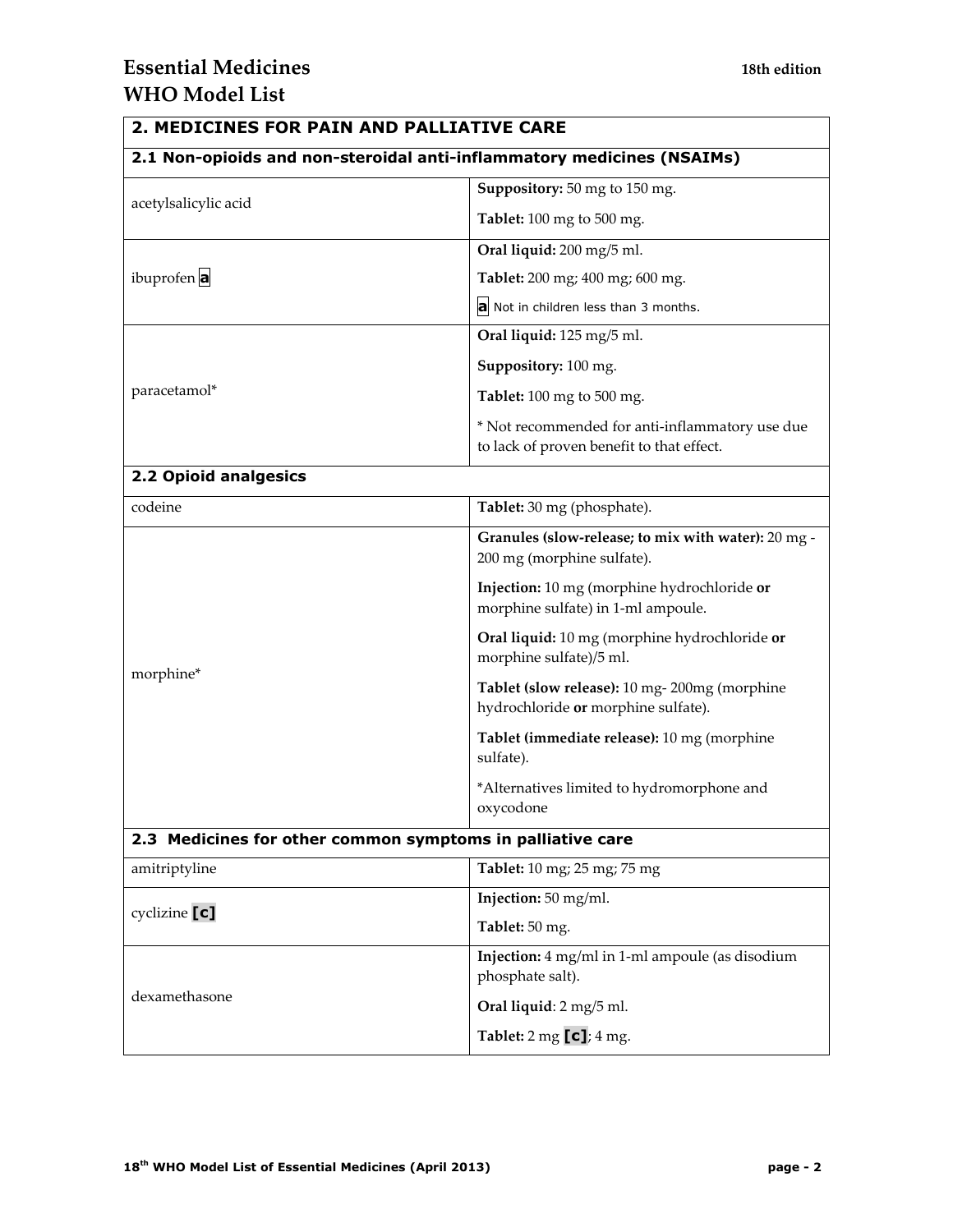| diazepam                                           | Injection: 5 mg/ml.                                                         |
|----------------------------------------------------|-----------------------------------------------------------------------------|
|                                                    | Oral liquid: 2 mg/5 ml.                                                     |
|                                                    | Rectal solution: 2.5 mg; 5 mg; 10 mg.                                       |
|                                                    | Tablet: 5 mg; 10 mg.                                                        |
| docusate sodium                                    | Capsule: 100 mg.                                                            |
|                                                    | Oral liquid: 50 mg/5 ml.                                                    |
| fluoxetine a                                       | Solid oral dosage form: 20 mg (as hydrochloride).                           |
|                                                    | $a$ >8 years.                                                               |
|                                                    | Injection: 5 mg in 1-ml ampoule.                                            |
| haloperidol                                        | Oral liquid: 2 mg/ml.                                                       |
|                                                    | Solid oral dosage form: 0.5 mg; 2mg; 5 mg.                                  |
| hyoscine butylbromide                              | Injection: 20 mg/ml.                                                        |
| hyoscine hydrobromide [c]                          | Injection: 400 micrograms/ml; 600 micrograms/ml.                            |
|                                                    | Transdermal patches: 1 mg/72 hours.                                         |
| lactulose $[c]$                                    | Oral liquid: 3.1-3.7 g/5 ml.                                                |
| loperamide                                         | Solid oral dosage form: 2 mg.                                               |
|                                                    | Injection: 5 mg (hydrochloride)/mL in 2-mL<br>ampoule.                      |
| metoclopramide                                     | Oral liquid: 5 mg/5 mL                                                      |
|                                                    | Solid oral form: 10 mg (hydrochloride)                                      |
|                                                    | Injection: 1 mg/ml; 5 mg/ml.                                                |
| midazolam                                          | Oral solid dosage form: 7.5 mg; 15 mg.                                      |
|                                                    | Oral liquid: 2mg/ml [c]                                                     |
| ondansetron [c] a                                  | Injection: 2 mg base/ml in 2-ml ampoule (as<br>hydrochloride).              |
|                                                    | Oral liquid: 4 mg base/5 ml.                                                |
|                                                    | Solid oral dosage form: Eq 4 mg base; Eq 8 mg base.                         |
|                                                    | $a$ >1 month.                                                               |
| senna                                              | Oral liquid: 7.5 mg/5 ml.                                                   |
| 3. ANTIALLERGICS AND MEDICINES USED IN ANAPHYLAXIS |                                                                             |
| dexamethasone                                      | Injection: 4 mg/ml in 1-ml ampoule (as disodium<br>phosphate salt).         |
| epinephrine (adrenaline)                           | Injection: 1 mg (as hydrochloride or hydrogen<br>tartrate) in 1-ml ampoule. |
| hydrocortisone                                     | Powder for injection: 100 mg (as sodium succinate)<br>in vial.              |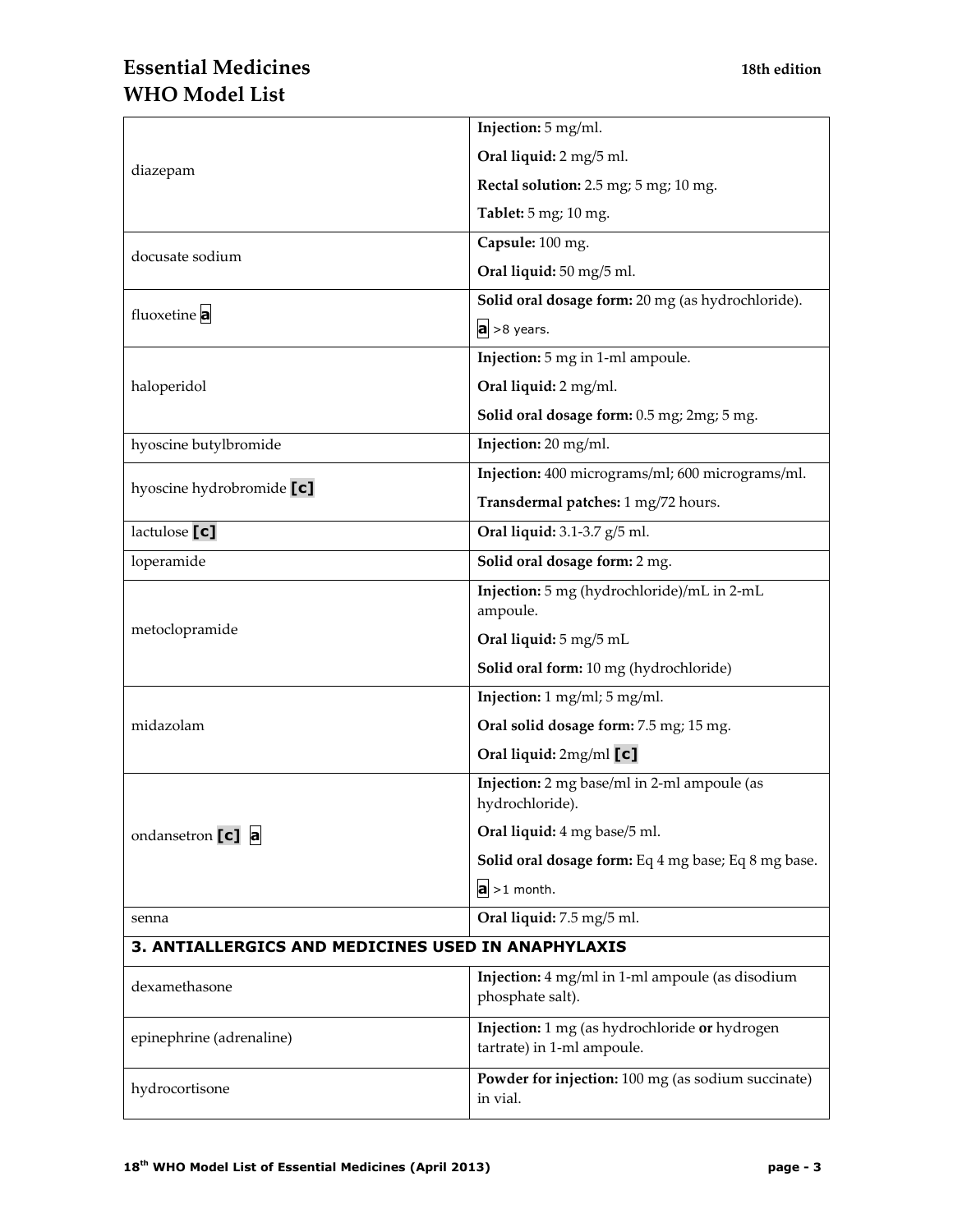|                                                                 | Oral liquid: 1 mg/ml.                                                                |  |
|-----------------------------------------------------------------|--------------------------------------------------------------------------------------|--|
| $\square$ loratadine *                                          | Tablet: 10 mg.                                                                       |  |
|                                                                 | *There maybe a role for sedating antihistamines for<br>limited indications (EMLc)    |  |
|                                                                 | Oral liquid: 5 mg/ml [c].                                                            |  |
| $\square$ prednisolone                                          | Tablet: 5 mg; 25 mg.                                                                 |  |
| 4. ANTIDOTES AND OTHER SUBSTANCES USED IN POISONINGS            |                                                                                      |  |
| 4.1 Non-specific                                                |                                                                                      |  |
| charcoal, activated                                             | Powder.                                                                              |  |
| <b>4.2 Specific</b>                                             |                                                                                      |  |
|                                                                 | Injection: 200 mg/ml in 10-ml ampoule.                                               |  |
| acetylcysteine                                                  | Oral liquid: 10% [c]; 20% [c].                                                       |  |
| atropine                                                        | Injection: 1 mg (sulfate) in 1-ml ampoule.                                           |  |
| calcium gluconate                                               | Injection: 100 mg/ml in 10-ml ampoule.                                               |  |
| methylthioninium chloride<br>(methylene blue)                   | Injection: 10 mg/ml in 10-ml ampoule.                                                |  |
| naloxone                                                        | Injection: 400 micrograms (hydrochloride) in 1-ml<br>ampoule.                        |  |
| penicillamine                                                   | Solid oral dosage form: 250 mg.                                                      |  |
| potassium ferric hexacyano-ferrate(II) -2H20<br>(Prussian blue) | Powder for oral administration.                                                      |  |
| sodium nitrite                                                  | Injection: 30 mg/ml in 10-ml ampoule.                                                |  |
| sodium thiosulfate                                              | Injection: 250 mg/ml in 50-ml ampoule.                                               |  |
| Complementary List                                              |                                                                                      |  |
| deferoxamine                                                    | Powder for injection: 500 mg (mesilate) in vial.                                     |  |
| dimercaprol                                                     | Injection in oil: 50 mg/ml in 2-ml ampoule.                                          |  |
| fomepizole                                                      | Injection: 5 mg/ml (sulfate) in 20-ml ampoule or 1 g/ml<br>(base) in 1.5-ml ampoule. |  |
| sodium calcium edetate                                          | Injection: 200 mg/ml in 5-ml ampoule.                                                |  |
| succimer                                                        | Solid oral dosage form: 100 mg.                                                      |  |
| 5. ANTICONVULSANTS/ANTIEPILEPTICS                               |                                                                                      |  |
|                                                                 | Oral liquid: 100 mg/5 ml.                                                            |  |
| carbamazepine                                                   | Tablet (chewable): 100 mg; 200 mg.                                                   |  |
|                                                                 | Tablet (scored): 100 mg; 200 mg.                                                     |  |
| diazepam                                                        | Gel or rectal solution: 5 mg/ml in 0.5 ml; 2-ml; 4-ml<br>tubes.                      |  |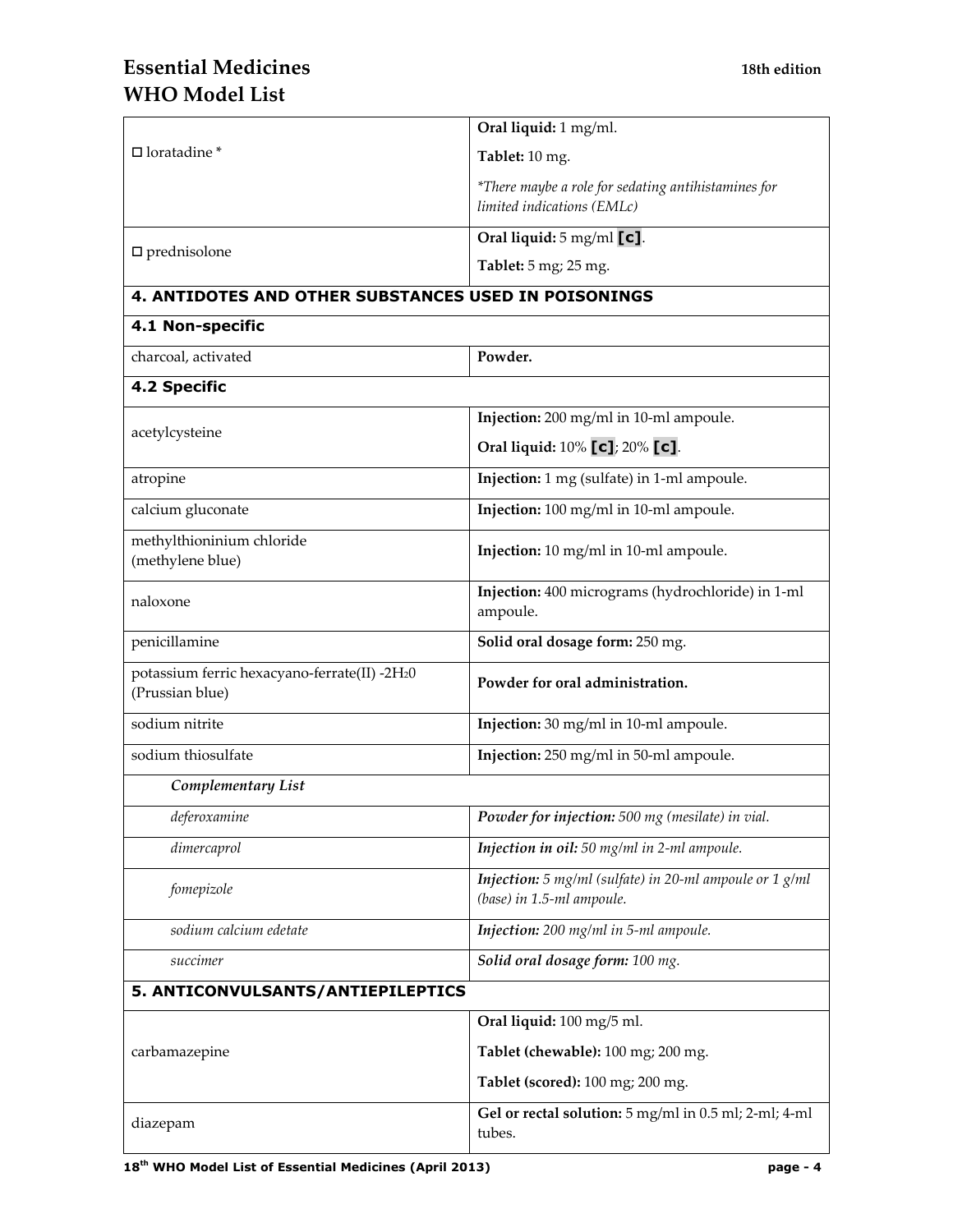| $\Box$ lorazepam                   | Parenteral formulation: 2 mg/ml in 1-ml ampoule;<br>4 mg/ml in 1-ml ampoule.                                                                                      |  |
|------------------------------------|-------------------------------------------------------------------------------------------------------------------------------------------------------------------|--|
| magnesium sulfate*                 | Injection: 500 mg/ml in 2-ml ampoule; 500 mg/ml in<br>10-ml ampoule.                                                                                              |  |
|                                    | * For use in eclampsia and severe pre-eclampsia and<br>not for other convulsant disorders.                                                                        |  |
| phenobarbital                      | Injection: 200 mg/ml (sodium).                                                                                                                                    |  |
|                                    | Oral liquid: 15 mg/5 ml.                                                                                                                                          |  |
|                                    | Tablet: 15 mg to 100 mg.                                                                                                                                          |  |
|                                    | Injection: 50 mg/ml in 5-ml vial (sodium salt).                                                                                                                   |  |
|                                    | Oral liquid: 25 mg to 30 mg/5 ml.*                                                                                                                                |  |
|                                    | Solid oral dosage form: 25 mg; 50 mg; 100 mg<br>(sodium salt).                                                                                                    |  |
| phenytoin                          | Tablet (chewable): 50 mg.                                                                                                                                         |  |
|                                    | * The presence of both 25 mg/5 ml and 30 mg/5 ml<br>strengths on the same market would cause confusion<br>in prescribing and dispensing and should be<br>avoided. |  |
|                                    | Oral liquid: 200 mg/5 ml.                                                                                                                                         |  |
| valproic acid (sodium valproate)   | Tablet (crushable): 100 mg.                                                                                                                                       |  |
|                                    | Tablet (enteric-coated): 200 mg; 500 mg (sodium<br>valproate).                                                                                                    |  |
| Complementary List                 |                                                                                                                                                                   |  |
|                                    | Capsule: 250 mg.                                                                                                                                                  |  |
| ethosuximide                       | Oral liquid: 250 mg/5 ml.                                                                                                                                         |  |
| <b>6. ANTI-INFECTIVE MEDICINES</b> |                                                                                                                                                                   |  |
| <b>6.1 Anthelminthics</b>          |                                                                                                                                                                   |  |
| 6.1.1 Intestinal anthelminthics    |                                                                                                                                                                   |  |
| albendazole                        | Tablet (chewable): 400 mg.                                                                                                                                        |  |
| levamisole                         | Tablet: 50 mg; 150 mg (as hydrochloride).                                                                                                                         |  |
| mebendazole                        | Tablet (chewable): 100 mg; 500 mg.                                                                                                                                |  |
| niclosamide                        | Tablet (chewable): 500 mg.                                                                                                                                        |  |
| praziquantel                       | Tablet: 150 mg; 600 mg.                                                                                                                                           |  |
|                                    | Oral liquid: 50 mg (as embonate or pamoate)/ml.                                                                                                                   |  |
| pyrantel                           | Tablet (chewable): 250 mg (as embonate or<br>pamoate).                                                                                                            |  |
| <b>6.1.2 Antifilarials</b>         |                                                                                                                                                                   |  |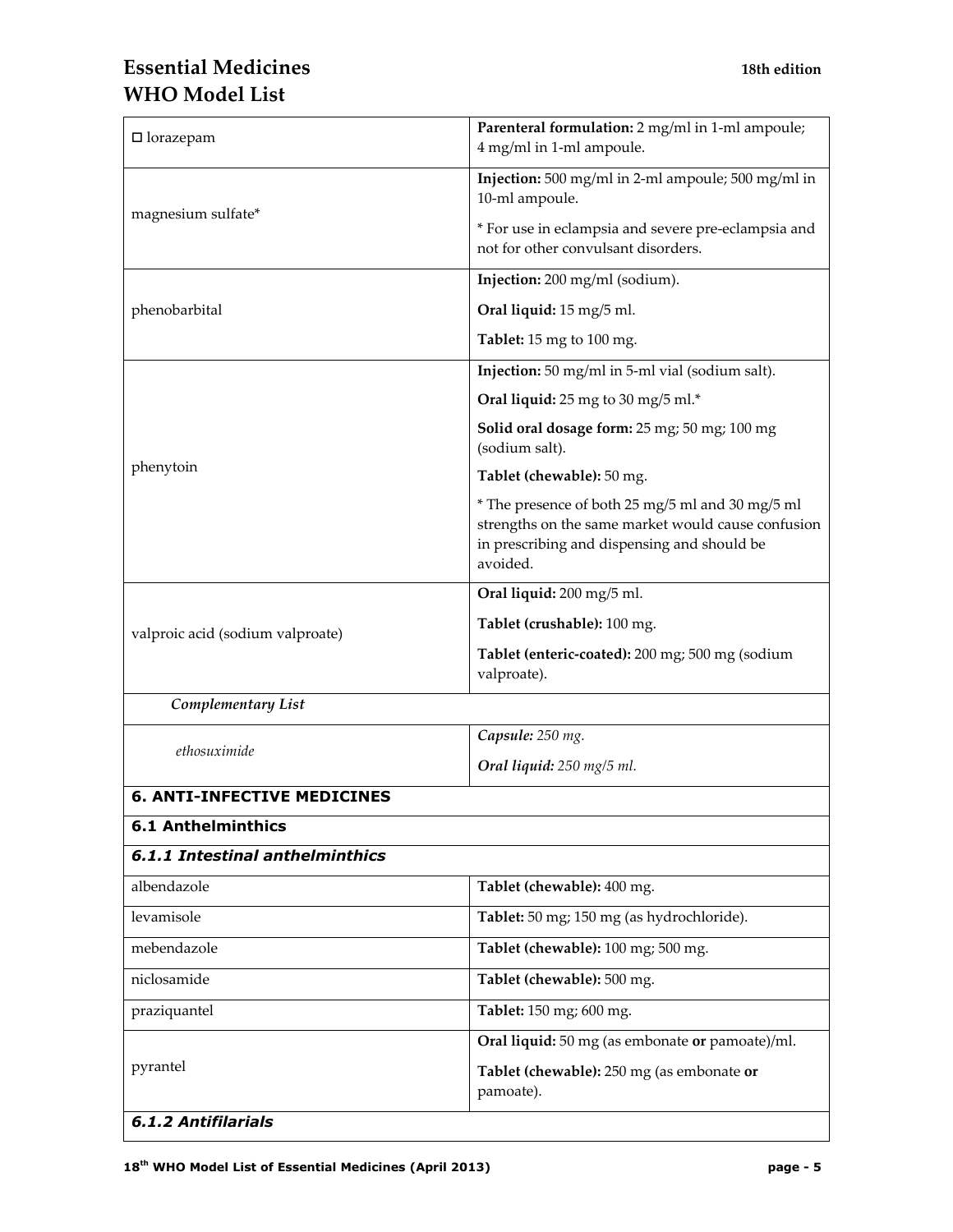| albendazole                                               | Tablet (chewable): 400 mg.                                                                                                                                     |
|-----------------------------------------------------------|----------------------------------------------------------------------------------------------------------------------------------------------------------------|
| diethylcarbamazine                                        | Tablet: 50 mg; 100 mg (dihydrogen citrate).                                                                                                                    |
| ivermectin                                                | Tablet (scored): 3 mg.                                                                                                                                         |
| 6.1.3 Antischistosomals and other antitrematode medicines |                                                                                                                                                                |
| praziquantel                                              | Tablet: 600 mg.                                                                                                                                                |
| triclabendazole                                           | Tablet: 250 mg.                                                                                                                                                |
| Complementary List                                        |                                                                                                                                                                |
|                                                           | Capsule: 250 mg.                                                                                                                                               |
| $oxanniquine*$                                            | Oral liquid: 250 mg/5 ml.                                                                                                                                      |
|                                                           | * Oxamniquine is listed for use when praziquantel<br>treatment fails.                                                                                          |
| <b>6.2 Antibacterials</b>                                 |                                                                                                                                                                |
| 6.2.1 Beta Lactam medicines                               |                                                                                                                                                                |
| amoxicillin                                               | Powder for oral liquid: 125 mg (as trihydrate)/5 ml;<br>250 mg (as trihydrate)/5 ml $\text{[c]}$ .                                                             |
|                                                           | Solid oral dosage form: 250 mg; 500 mg (as<br>trihydrate).                                                                                                     |
| amoxicillin + clavulanic acid                             | Oral liquid: 125 mg amoxicillin + 31.25 mg<br>clavulanic acid/5 ml AND 250 mg amoxicillin +<br>62.5 mg clavulanic acid/5 ml [c].                               |
|                                                           | Tablet: $500 \text{ mg}$ (as trihydrate) + $125 \text{ mg}$ (as<br>potassium salt).                                                                            |
| ampicillin                                                | Powder for injection: 500 mg; 1 g (as sodium salt) in<br>vial.                                                                                                 |
| benzathine benzylpenicillin                               | Powder for injection: 900 mg benzylpenicillin<br>$(= 1.2 \text{ million IU})$ in 5-ml vial $[c]$ ; 1.44 g<br>benzylpenicillin (= 2.4 million IU) in 5-ml vial. |
| benzylpenicillin                                          | Powder for injection: 600 mg (= 1 million IU); 3 g (=<br>5 million IU) (sodium or potassium salt) in vial.                                                     |
| cefalexin $[c]$                                           | Powder for reconstitution with water: 125 mg/5 ml;<br>250 mg/5 ml (anhydrous).                                                                                 |
|                                                           | Solid oral dosage form: 250 mg (as monohydrate).                                                                                                               |
|                                                           | Powder for injection: $1 g$ (as sodium salt) in vial.                                                                                                          |
| $\square$ cefazolin* a                                    | * For surgical prophylaxis.                                                                                                                                    |
|                                                           | $a > 1$ month.                                                                                                                                                 |
|                                                           | Capsule: 400 mg (as trihydrate).                                                                                                                               |
| cefixime*                                                 | * Only listed for single-dose treatment of<br>uncomplicated ano-genital gonorrhoea.                                                                            |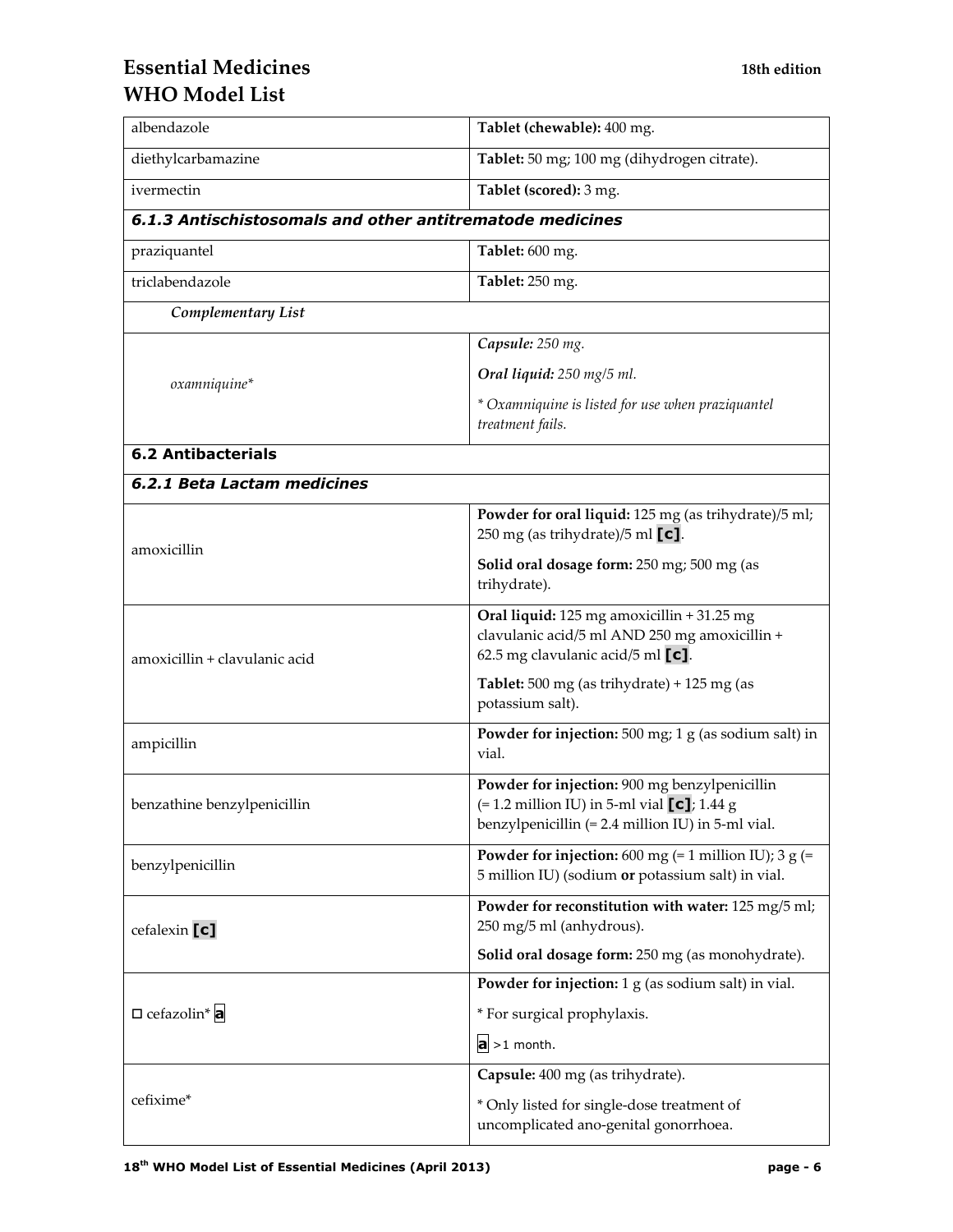|                             | Powder for injection: 250 mg; 1 g (as sodium salt) in<br>vial.                                                                                                                                                                               |
|-----------------------------|----------------------------------------------------------------------------------------------------------------------------------------------------------------------------------------------------------------------------------------------|
| ceftriaxone* a              | * Do not administer with calcium and avoid in<br>infants with hyperbilirubinemia.                                                                                                                                                            |
|                             | $a$ >41 weeks corrected gestational age.                                                                                                                                                                                                     |
|                             | Capsule: 500 mg; 1 g (as sodium salt).                                                                                                                                                                                                       |
| $\Box$ cloxacillin          | Powder for injection: 500 mg (as sodium salt) in<br>vial.                                                                                                                                                                                    |
|                             | Powder for oral liquid: 125 mg (as sodium<br>salt)/5 ml.                                                                                                                                                                                     |
| phenoxymethylpenicillin     | Powder for oral liquid: 250 mg (as potassium<br>salt)/5 ml.                                                                                                                                                                                  |
|                             | Tablet: 250 mg (as potassium salt).                                                                                                                                                                                                          |
| procaine benzylpenicillin*  | Powder for injection: 1 $g$ (=1 million IU); 3 $g$<br>(=3 million IU) in vial.                                                                                                                                                               |
|                             | * Procaine benzylpenicillin is not recommended as<br>first-line treatment for neonatal sepsis except in<br>settings with high neonatal mortality, when given by<br>trained health workers in cases where hospital care<br>is not achievable. |
| Complementary List          |                                                                                                                                                                                                                                              |
|                             | Powder for injection: 250 mg per vial (as sodium salt).                                                                                                                                                                                      |
| cefotaxime* $[c]$           | * 3rd generation cephalosporin of choice for use in<br>hospitalized neonates.                                                                                                                                                                |
| ceftazidime                 | <b>Powder for injection:</b> 250 mg or $1$ g (as pentahydrate)<br>in vial.                                                                                                                                                                   |
| $imipenem^* + cilastatin^*$ | Powder for injection: $250$ mg (as monohydrate) +<br>250 mg (as sodium salt); 500 mg (as monohydrate) +<br>500 mg (as sodium salt) in vial.                                                                                                  |
|                             | * Only listed for the treatment of life-threatening hospital-<br>based infection due to suspected or proven multidrug-<br>resistant infection.                                                                                               |
|                             | Meropenem is indicated for the treatment of meningitis<br>and is licensed for use in children over the age of 3<br>months.                                                                                                                   |
| 6.2.2 Other antibacterials  |                                                                                                                                                                                                                                              |
|                             | Capsule: 250 mg; 500 mg (anhydrous).                                                                                                                                                                                                         |
| azithromycin*               | Oral liquid: 200 mg/5 ml.                                                                                                                                                                                                                    |
|                             | * Only listed for single-dose treatment of genital<br>Chlamydia trachomatis and of trachoma.                                                                                                                                                 |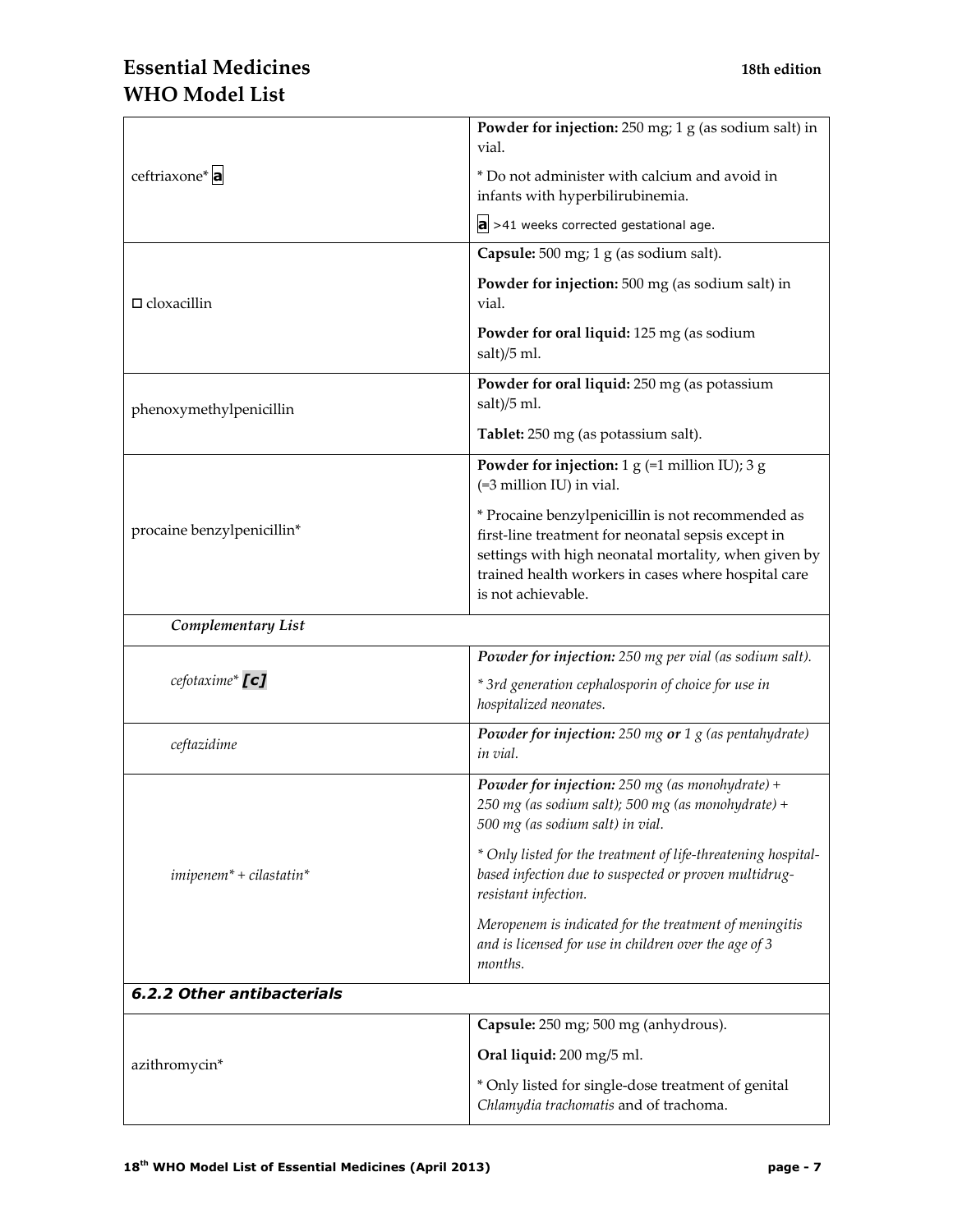|                          | Capsule: 250 mg.                                                                                       |
|--------------------------|--------------------------------------------------------------------------------------------------------|
| chloramphenicol          | Oily suspension for injection <sup>*</sup> : $0.5$ g (as sodium<br>succinate)/ml in 2-ml ampoule.      |
|                          | * Only for the presumptive treatment of epidemic<br>meningitis in children older than 2 years.         |
|                          | Oral liquid: 150 mg (as palmitate)/5 ml.                                                               |
|                          | Powder for injection: $1 g$ (sodium succinate) in vial.                                                |
|                          | Oral liquid: 250 mg/5 ml (anhydrous) [c].                                                              |
| $\square$ ciprofloxacin* | <b>Solution for IV infusion:</b> $2 \text{ mg/ml}$ (as hyclate) $[c]$ .                                |
|                          | Tablet: 250 mg (as hydrochloride).                                                                     |
|                          | * Square box applies to adults only.                                                                   |
|                          | Solid oral dosage form: 500 mg.                                                                        |
| clarithromycin*          | * For use in combination regimens for eradication of<br>H. Pylori in adults.                           |
|                          | Oral liquid: 25 mg/5 ml [c]; 50 mg/5 ml<br>(anhydrous) [c].                                            |
| doxycycline a            | Solid oral dosage form: 50 mg [c]; 100 mg (as<br>hyclate).                                             |
|                          | $\vert$ a Use in children <8 years only for life-threatening<br>infections when no alternative exists. |
|                          | Powder for injection: 500 mg (as lactobionate) in<br>vial.                                             |
| $\Box$ erythromycin      | Powder for oral liquid: 125 mg/5 ml (as stearate or<br>estolate or ethyl succinate).                   |
|                          | Solid oral dosage form: 250 mg (as stearate or<br>estolate or ethyl succinate).                        |
| $\square$ gentamicin     | Injection: 10 mg; 40 mg (as sulfate)/ml in 2-ml vial.                                                  |
|                          | Injection: 500 mg in 100-ml vial.                                                                      |
|                          | Oral liquid: 200 mg (as benzoate)/5 ml.                                                                |
| $\Box$ metronidazole     | Suppository: 500 mg; 1 g.                                                                              |
|                          | Tablet: 200 mg to 500 mg.                                                                              |
|                          | Oral liquid: 25 mg/5 ml [c].                                                                           |
| nitrofurantoin           | Tablet: 100 mg.                                                                                        |
| spectinomycin            | Powder for injection: $2 g$ (as hydrochloride) in vial.                                                |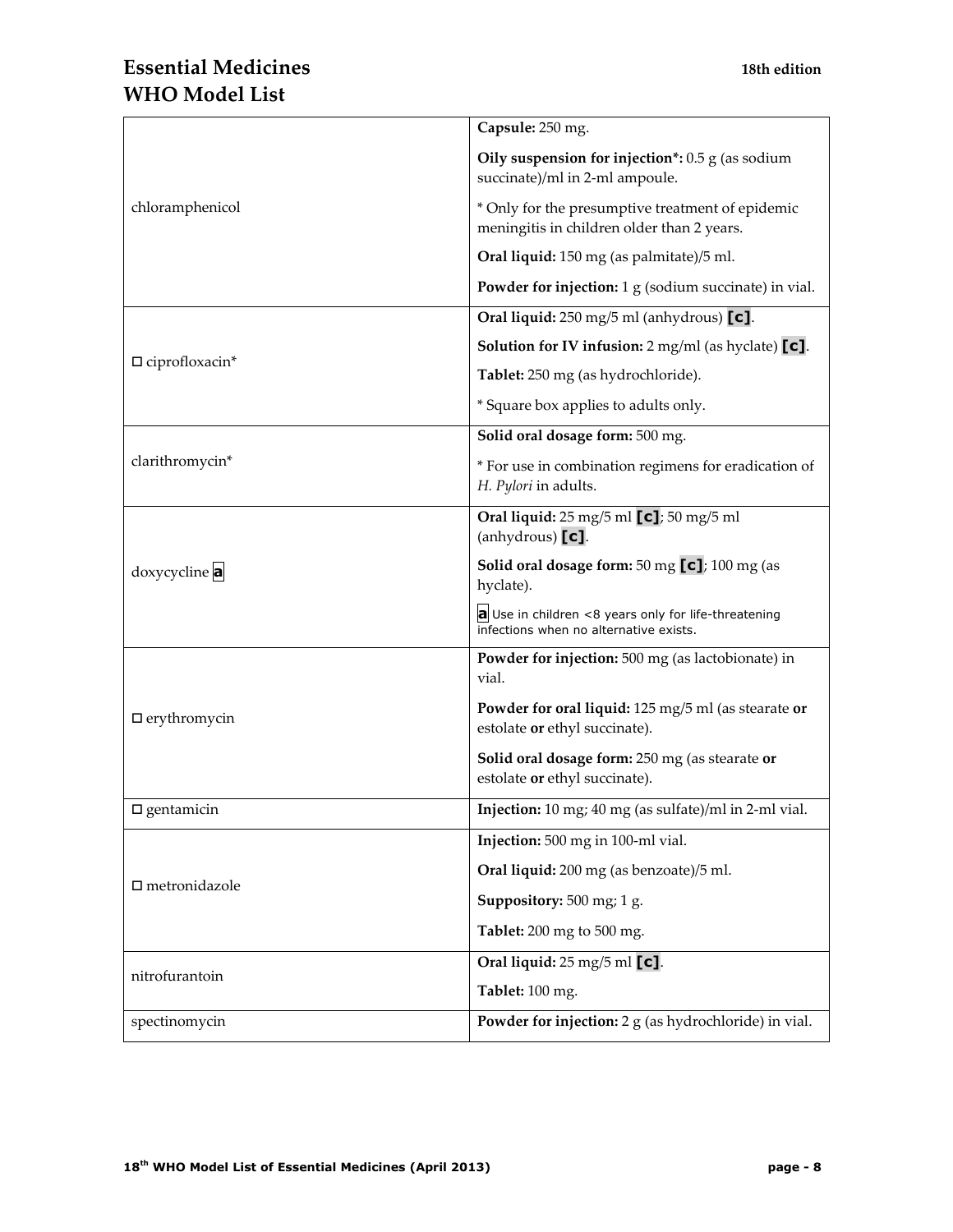| sulfamethoxazole + trimethoprim    | Injection:                                                      |
|------------------------------------|-----------------------------------------------------------------|
|                                    | $80 \text{ mg} + 16 \text{ mg/ml}$ in 5-ml ampoule;             |
|                                    | $80 \text{ mg} + 16 \text{ mg/ml}$ in 10-ml ampoule.            |
|                                    | Oral liquid: $200 \text{ mg} + 40 \text{ mg}/5 \text{ ml}$ .    |
|                                    | Tablet: 100 mg + 20 mg; 400 mg + 80 mg; 800 mg +                |
|                                    | 160 mg.                                                         |
| trimethoprim a                     | Oral liquid: $50 \text{ mg}/5 \text{ ml}$ [c].                  |
|                                    | Tablet: 100 mg; 200 mg.                                         |
|                                    | $a > 6$ months.                                                 |
| Complementary List                 |                                                                 |
|                                    | Capsule: 150 mg (as hydrochloride).                             |
| clindamycin                        | <b>Injection:</b> 150 mg (as phosphate)/ml.                     |
|                                    | Oral liquid: 75 mg/5 ml (as palmitate) $[c]$ .                  |
| vancomycin                         | <b>Powder for injection:</b> 250 mg (as hydrochloride) in vial. |
| <b>6.2.3 Antileprosy medicines</b> |                                                                 |

Medicines used in the treatment of leprosy should never be used except in combination. Combination therapy is essential to prevent the emergence of drug resistance. Colour coded blister packs (MDT blister packs) containing standard two medicine (paucibacillary leprosy) or three medicine (multibacillary leprosy) combinations for adult and childhood leprosy should be used. MDT blister packs can be supplied free of charge through WHO.

| clofazimine | Capsule: 50 mg; 100 mg.                 |
|-------------|-----------------------------------------|
| dapsone     | <b>Tablet:</b> 25 mg; 50 mg; 100 mg.    |
| rifampicin  | Solid oral dosage form: 150 mg; 300 mg. |

#### *6.2.4 Antituberculosis medicines*

WHO recommends and endorses the use of fixed-dose combinations and the development of appropriate new fixed‐dose combinations, including modified dosage forms, non‐refrigerated products and paediatric dosage forms of assured pharmaceutical quality.

| ethambutol                                            | Oral liquid: 25 mg/ml [c].<br>Tablet: 100 mg to 400 mg (hydrochloride).      |
|-------------------------------------------------------|------------------------------------------------------------------------------|
| ethambutol + isoniazid                                | Tablet: 400 mg + 150 mg.                                                     |
| ethambutol + isoniazid + pyrazinamide +<br>rifampicin | Tablet: $275 \text{ mg} + 75 \text{ mg} + 400 \text{ mg} + 150 \text{ mg}$ . |
| ethambutol + isoniazid + rifampicin                   | Tablet: $275$ mg + $75$ mg + $150$ mg.                                       |
| isoniazid                                             | Oral liquid: 50 mg/5 ml [c].<br>Tablet: 100 mg to 300 mg.                    |
|                                                       | Tablet (scored): 50 mg.                                                      |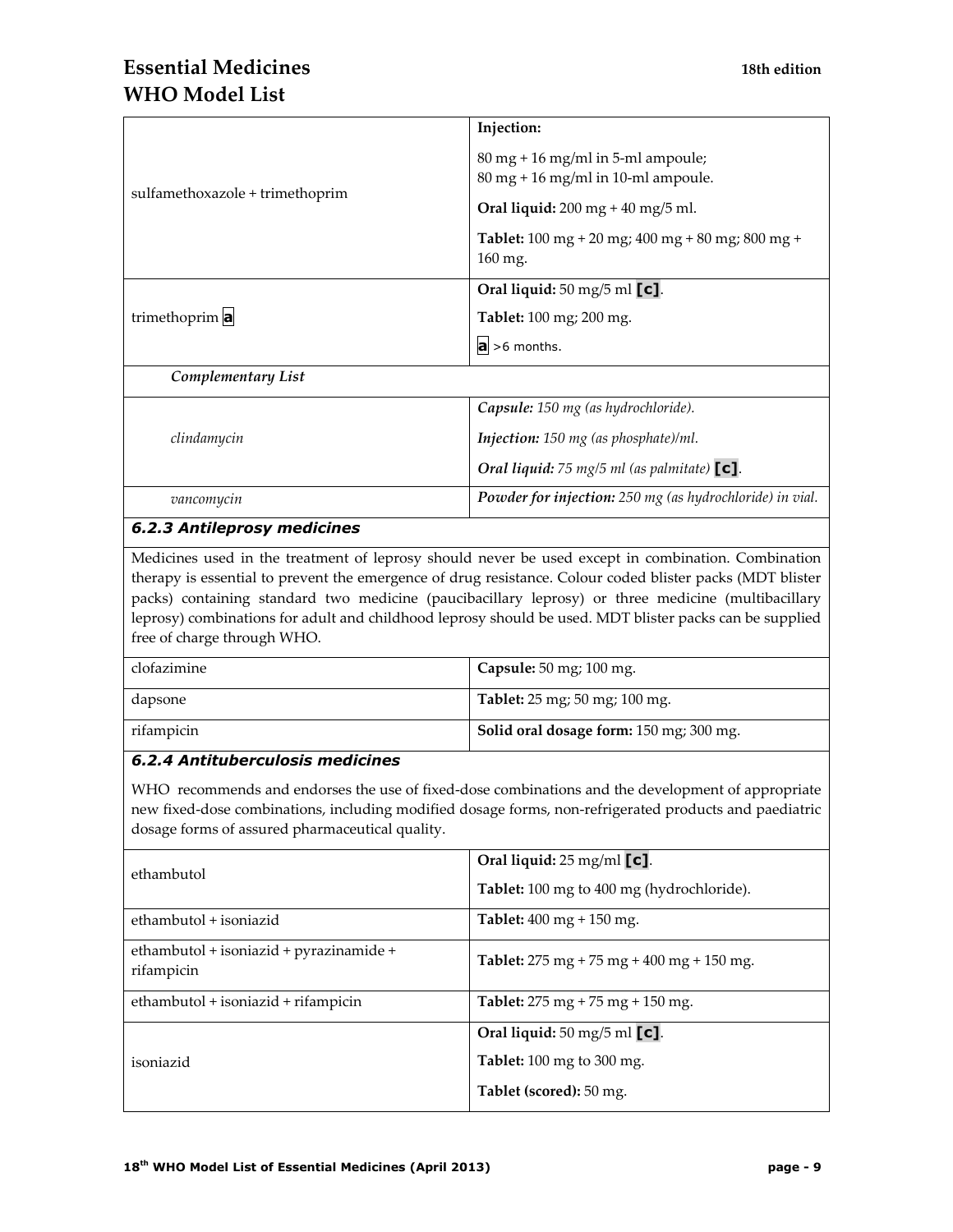|                                                                                                                                                                             | Tablet:                                                                                                                                                                                |  |  |
|-----------------------------------------------------------------------------------------------------------------------------------------------------------------------------|----------------------------------------------------------------------------------------------------------------------------------------------------------------------------------------|--|--|
| isoniazid + pyrazinamide + rifampicin                                                                                                                                       | $75$ mg + 400 mg + 150 mg.<br>150 mg + 500 mg + 150 mg (For intermittent use<br>three times weekly).                                                                                   |  |  |
|                                                                                                                                                                             | Tablet:                                                                                                                                                                                |  |  |
| isoniazid + rifampicin                                                                                                                                                      | 75 mg + 150 mg; 150 mg + 300 mg.<br>$60 \text{ mg} + 60 \text{ mg}$ (For intermittent use three times<br>weekly).<br>$150$ mg + $150$ mg (For intermittent use three times<br>weekly). |  |  |
|                                                                                                                                                                             | Oral liquid: 30 mg/ml [c].                                                                                                                                                             |  |  |
|                                                                                                                                                                             | Tablet: 400 mg.                                                                                                                                                                        |  |  |
| pyrazinamide                                                                                                                                                                | Tablet (dispersible): 150 mg.                                                                                                                                                          |  |  |
|                                                                                                                                                                             | Tablet (scored): 150 mg.                                                                                                                                                               |  |  |
|                                                                                                                                                                             | Capsule: 150 mg.*                                                                                                                                                                      |  |  |
| rifabutin                                                                                                                                                                   | * For use only in patients with HIV receiving<br>protease inhibitors.                                                                                                                  |  |  |
|                                                                                                                                                                             | Oral liquid: 20 mg/ml [c].                                                                                                                                                             |  |  |
| rifampicin                                                                                                                                                                  | Solid oral dosage form: 150 mg; 300 mg.                                                                                                                                                |  |  |
| streptomycin                                                                                                                                                                | Powder for injection: $1 g$ (as sulfate) in vial.                                                                                                                                      |  |  |
| Complementary List                                                                                                                                                          |                                                                                                                                                                                        |  |  |
| Reserve second-line drugs for the treatment of multidrug-resistant tuberculosis (MDR-TB) should<br>be used in specialized centres adhering to WHO standards for TB control. |                                                                                                                                                                                        |  |  |
| amikacin                                                                                                                                                                    | <b>Powder for injection:</b> 100 mg; 500 mg; 1 g (as sulfate)<br>in vial.                                                                                                              |  |  |
| capreomycin                                                                                                                                                                 | <b>Powder for injection:</b> $1 g$ (as sulfate) in vial.                                                                                                                               |  |  |
| cycloserine                                                                                                                                                                 | <b>Solid oral dosage form:</b> 250 mg.                                                                                                                                                 |  |  |
|                                                                                                                                                                             | Tablet: 125 mg; 250 mg.                                                                                                                                                                |  |  |
| ethionamide*                                                                                                                                                                | *Prothionamide may be an alternative.                                                                                                                                                  |  |  |
| kanamycin                                                                                                                                                                   |                                                                                                                                                                                        |  |  |
|                                                                                                                                                                             | <b>Powder for injection:</b> $1 g$ (as sulfate) in vial.                                                                                                                               |  |  |
|                                                                                                                                                                             | Tablet: 250mg; 500 m; 750 mg.                                                                                                                                                          |  |  |
| levofloxacin*                                                                                                                                                               | * Ofloxacin and moxifloxacin may be alternatives based<br>on availability and programme considerations.                                                                                |  |  |
|                                                                                                                                                                             | Granules: $4g$ in sachet.                                                                                                                                                              |  |  |
| p-aminosalicylic acid                                                                                                                                                       | Tablet: 500 mg.                                                                                                                                                                        |  |  |
| streptomycin [c]                                                                                                                                                            | Powder for injection: $1 g$ (as sulfate) in vial.                                                                                                                                      |  |  |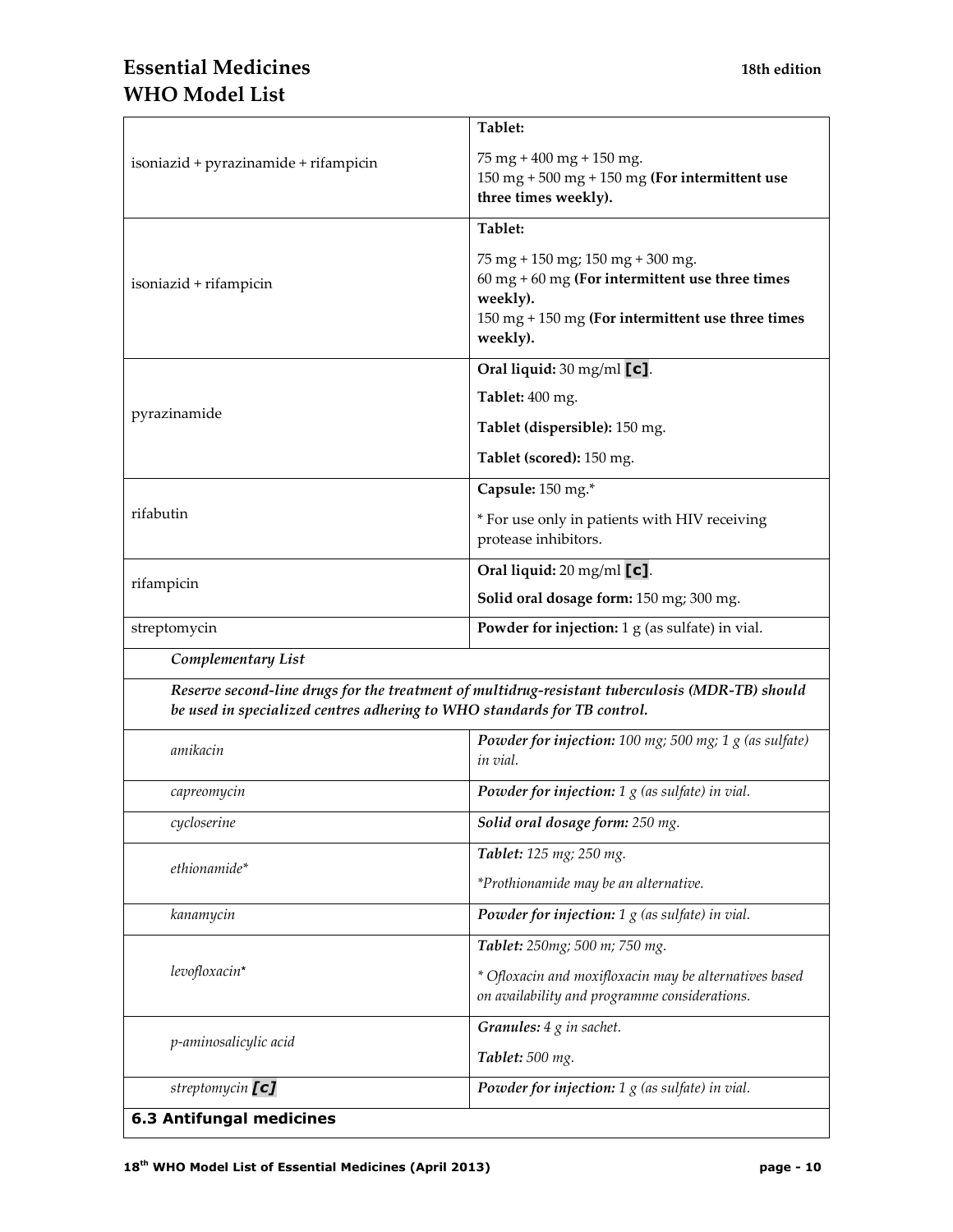| amphotericin B                    | Powder for injection: 50 mg in vial (as sodium<br>deoxycholate or liposomal complex). |  |
|-----------------------------------|---------------------------------------------------------------------------------------|--|
| clotrimazole                      | Vaginal cream: 1%; 10%.                                                               |  |
|                                   | Vaginal tablet: 100 mg; 500 mg.                                                       |  |
|                                   | Capsule: 50 mg.                                                                       |  |
| $\Box$ fluconazole                | Injection: 2 mg/ml in vial.                                                           |  |
|                                   | Oral liquid: 50 mg/5 ml.                                                              |  |
|                                   | Capsule: 250 mg.                                                                      |  |
| flucytosine                       | Infusion: $2.5$ g in $250$ ml.                                                        |  |
|                                   | Oral liquid: 125 mg/5 ml [c].                                                         |  |
| griseofulvin                      | Solid oral dosage form: 125 mg; 250 mg.                                               |  |
|                                   | Lozenge: 100 000 IU.                                                                  |  |
|                                   | Oral liquid: 50 mg/5 ml [c]; 100 000 IU/ml [c].                                       |  |
| nystatin                          | Pessary: 100 000 IU.                                                                  |  |
|                                   | Tablet: 100 000 IU; 500 000 IU.                                                       |  |
| Complementary List                |                                                                                       |  |
| potassium iodide                  | Saturated solution.                                                                   |  |
| <b>6.4 Antiviral medicines</b>    |                                                                                       |  |
| <b>6.4.1 Antiherpes medicines</b> |                                                                                       |  |
| $\square$ aciclovir               | Oral liquid: 200 mg/5 ml [c].                                                         |  |
|                                   | Powder for injection: 250 mg (as sodium salt) in<br>vial.                             |  |
|                                   | Tablet: 200 mg.                                                                       |  |
| <b>6.4.2 Antiretrovirals</b>      |                                                                                       |  |

Based on current evidence and experience of use, medicines in the following three classes of antiretrovirals are included as essential medicines for treatment and prevention of HIV (prevention of mother-to-child transmission and post-exposure prophylaxis). WHO emphasizes the importance of using these products in accordance with global and national guidelines. WHO recommends and endorses the use of fixed‐dose combinations and the development of appropriate new fixed‐dose combinations, including modified dosage forms, non-refrigerated products and paediatric dosage forms of assured pharmaceutical quality.

Scored tablets can be used in children and therefore can be considered for inclusion in the listing of tablets, provided adequate quality products are available.

#### *6.4.2.1 Nucleoside/Nucleotide reverse transcriptase inhibitors*

|                | Oral liquid: 100 mg (as sulfate)/5 ml. |
|----------------|----------------------------------------|
| abacavir (ABC) | Tablet: 300 mg (as sulfate).           |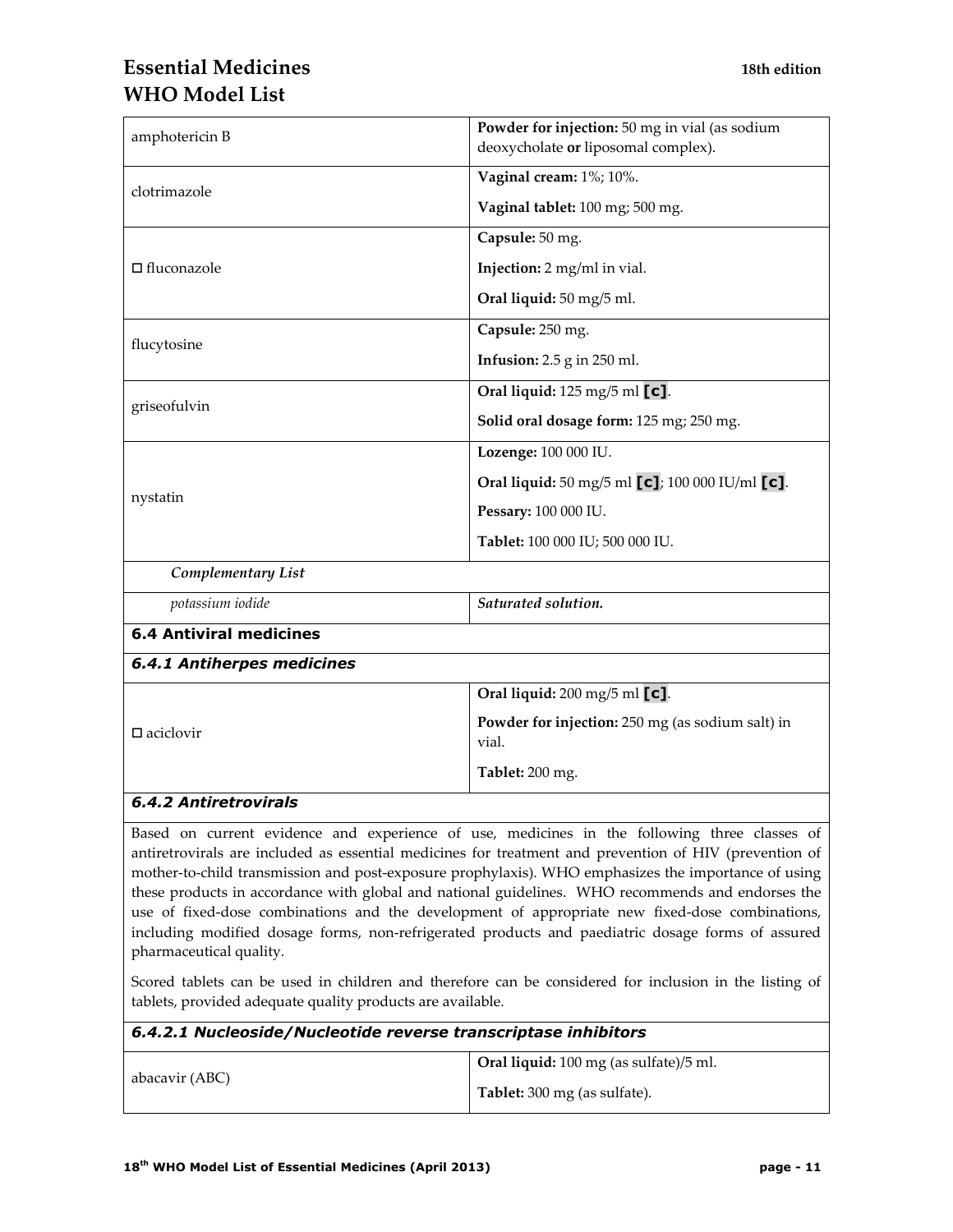| didanosine (ddI)                                        | Buffered powder for oral liquid: 100 mg; 167 mg;<br>250 mg packets.                                                                                      |  |
|---------------------------------------------------------|----------------------------------------------------------------------------------------------------------------------------------------------------------|--|
|                                                         | Capsule (unbuffered enteric-coated): 125 mg;<br>200 mg; 250 mg; 400 mg.                                                                                  |  |
|                                                         | Tablet (buffered chewable, dispersible): 25 mg;<br>50 mg; 100 mg; 150 mg; 200 mg.                                                                        |  |
|                                                         | Capsule: 200 mg.                                                                                                                                         |  |
|                                                         | Oral liquid: 10 mg/ml.                                                                                                                                   |  |
| emtricitabine (FTC)* a                                  | * FTC is an acceptable alternative to 3TC, based on<br>knowledge of the pharmacology, the resistance<br>patterns and clinical trials of antiretrovirals. |  |
|                                                         | $a$ > 3 months.                                                                                                                                          |  |
|                                                         | Oral liquid: 50 mg/5 ml.                                                                                                                                 |  |
| lamivudine (3TC)                                        | Tablet: 150 mg.                                                                                                                                          |  |
|                                                         | Capsule: 15 mg; 20 mg; 30 mg.                                                                                                                            |  |
| stavudine (d4T)                                         | Powder for oral liquid: 5 mg/5 ml.                                                                                                                       |  |
| tenofovir disoproxil fumarate (TDF)                     | Tablet: 300 mg (tenofovir disoproxil fumarate -<br>equivalent to 245 mg tenofovir disoproxil).                                                           |  |
|                                                         | Capsule: 100 mg; 250 mg.                                                                                                                                 |  |
|                                                         | Oral liquid: 50 mg/5 ml.                                                                                                                                 |  |
| zidovudine (ZDV or AZT)                                 | <b>Solution for IV infusion injection:</b> 10 mg/ml in<br>20-ml vial.                                                                                    |  |
|                                                         | Tablet: 300 mg.                                                                                                                                          |  |
| 6.4.2.2 Non-nucleoside reverse transcriptase inhibitors |                                                                                                                                                          |  |
|                                                         | Capsule: 50 mg; 100 mg; 200 mg.                                                                                                                          |  |
| efavirenz (EFV or EFZ) a                                | Oral liquid: 150 mg/5 ml.                                                                                                                                |  |
|                                                         | Tablet: 600 mg.                                                                                                                                          |  |
|                                                         | $a > 3$ years or $> 10$ kg weight.                                                                                                                       |  |
| nevirapine (NVP)                                        | Oral liquid: 50 mg/5 ml.                                                                                                                                 |  |
|                                                         | Tablet: 200 mg.                                                                                                                                          |  |
| 6.4.2.3 Protease inhibitors                             |                                                                                                                                                          |  |

Selection of protease inhibitor(s) from the Model List will need to be determined by each country after consideration of international and national treatment guidelines and experience. Ritonavir is recommended for use in combination as a pharmacological booster, and not as an antiretroviral in its own right. All other protease inhibitors should be used in boosted forms (e.g. with ritonavir).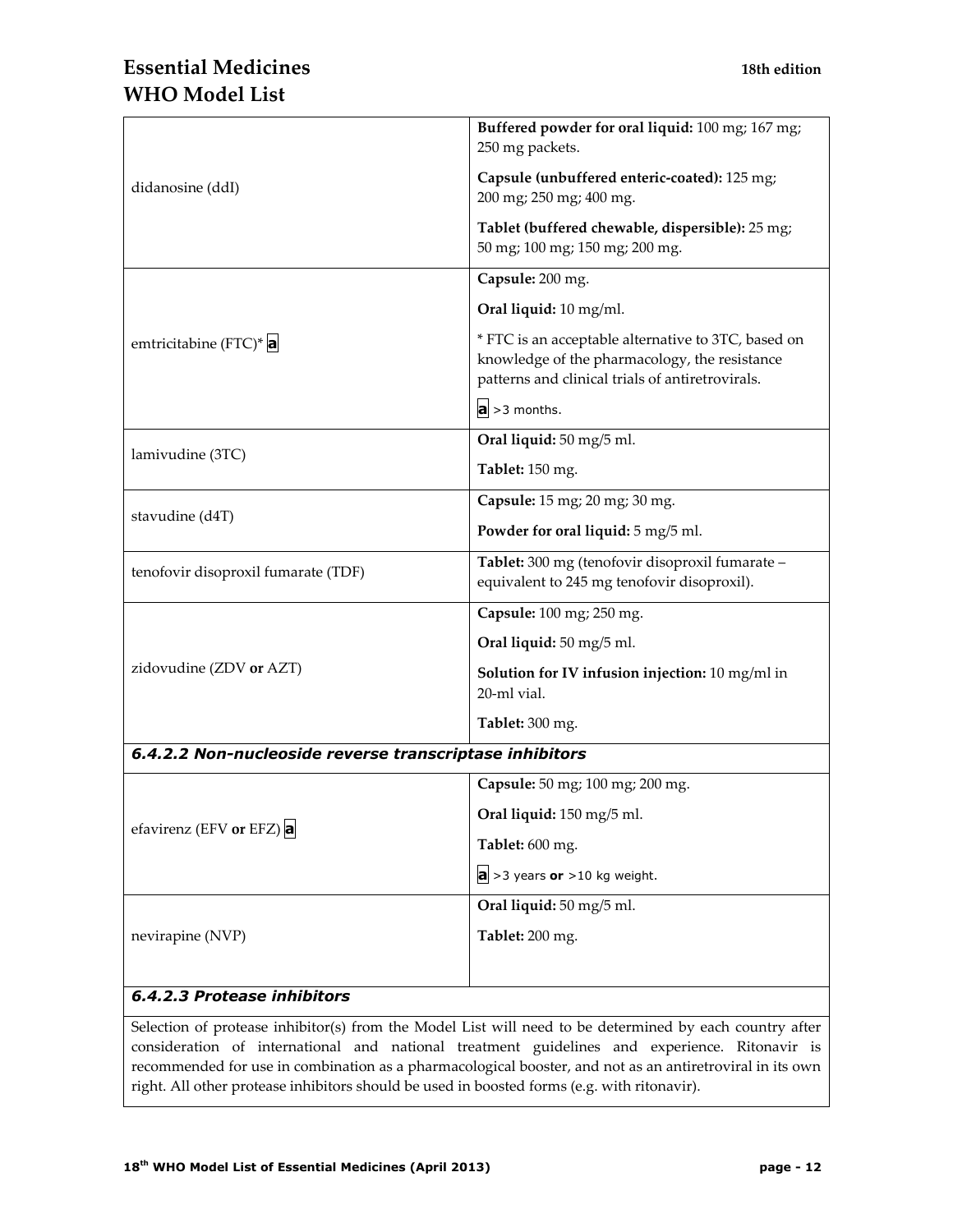| atazanavir a                           | Solid oral dosage form: 100 mg; 150 mg; 300 mg (as<br>sulfate).                                                                                          |  |
|----------------------------------------|----------------------------------------------------------------------------------------------------------------------------------------------------------|--|
|                                        | $a$ > 25 kg.                                                                                                                                             |  |
| indinavir (IDV)                        | Solid oral dosage form: 400 mg (as sulfate).                                                                                                             |  |
|                                        | Capsule: 133.3 mg + 33.3 mg.                                                                                                                             |  |
| lopinavir + ritonavir $(LPV/r)$        | Oral liquid: 400 mg + 100 mg/5 ml.                                                                                                                       |  |
|                                        | Tablet (heat stable): $100 \text{ mg} + 25 \text{ mg}$ ;<br>$200$ mg + $50$ mg.                                                                          |  |
|                                        | Oral liquid: 400 mg/5 ml.                                                                                                                                |  |
| ritonavir                              | Solid oral dosage form: 100 mg.                                                                                                                          |  |
|                                        | Tablet (heat stable): 25 mg; 100 mg.                                                                                                                     |  |
| saquinavir (SQV) a                     | Solid oral dosage form: 200 mg; 500 mg (as<br>mesilate).                                                                                                 |  |
|                                        | $a > 25$ kg.                                                                                                                                             |  |
| <b>FIXED-DOSE COMBINATIONS</b>         |                                                                                                                                                          |  |
|                                        | Tablet: $600 \text{ mg} + 200 \text{ mg} + 300 \text{ mg}$ (disoproxil<br>fumarate equivalent to 245 mg tenofovir disoproxil).                           |  |
| efavirenz + emtricitabine* + tenofovir | * FTC is an acceptable alternative to 3TC, based on<br>knowledge of the pharmacology, the resistance<br>patterns and clinical trials of antiretrovirals. |  |
|                                        | Tablet: 200 mg + 300 mg (disoproxil fumarate<br>equivalent to 245 mg tenofovir disoproxil).                                                              |  |
| emtricitabine* + tenofovir             | * FTC is an acceptable alternative to 3TC, based on<br>knowledge of the pharmacology, the resistance<br>patterns and clinical trials of antiretrovirals. |  |
|                                        | Tablet: $150 \text{ mg} + 200 \text{ mg} + 30 \text{ mg}$ .                                                                                              |  |
| lamivudine + nevirapine + stavudine    | Tablet (dispersible):<br>$30 \text{ mg} + 50 \text{ mg} + 6 \text{ mg}$ [c]; $60 \text{ mg} + 100 \text{ mg} + 12 \text{ mg}$<br>$[c]$ .                 |  |
| lamivudine + nevirapine + zidovudine   | Tablet: 30 mg + 50 mg + 60 mg $[c]$ ; 150 mg + 200 mg<br>$+300$ mg.                                                                                      |  |
| lamivudine + zidovudine                | Tablet: $30 \text{ mg} + 60 \text{ mg}$ [c]; $150 \text{ mg} + 300 \text{ mg}$ .                                                                         |  |
| <b>6.4.3 Other antivirals</b>          |                                                                                                                                                          |  |
| oseltamivir*                           | Capsule: 30 mg; 45 mg; 75 mg (as phosphate).                                                                                                             |  |
|                                        | Oral powder: 12 mg/ml.                                                                                                                                   |  |
|                                        | * potentially severe or complicated illness due to<br>confirmed or suspected influenza virus infection in<br>accordance with WHO treatment guidelines.   |  |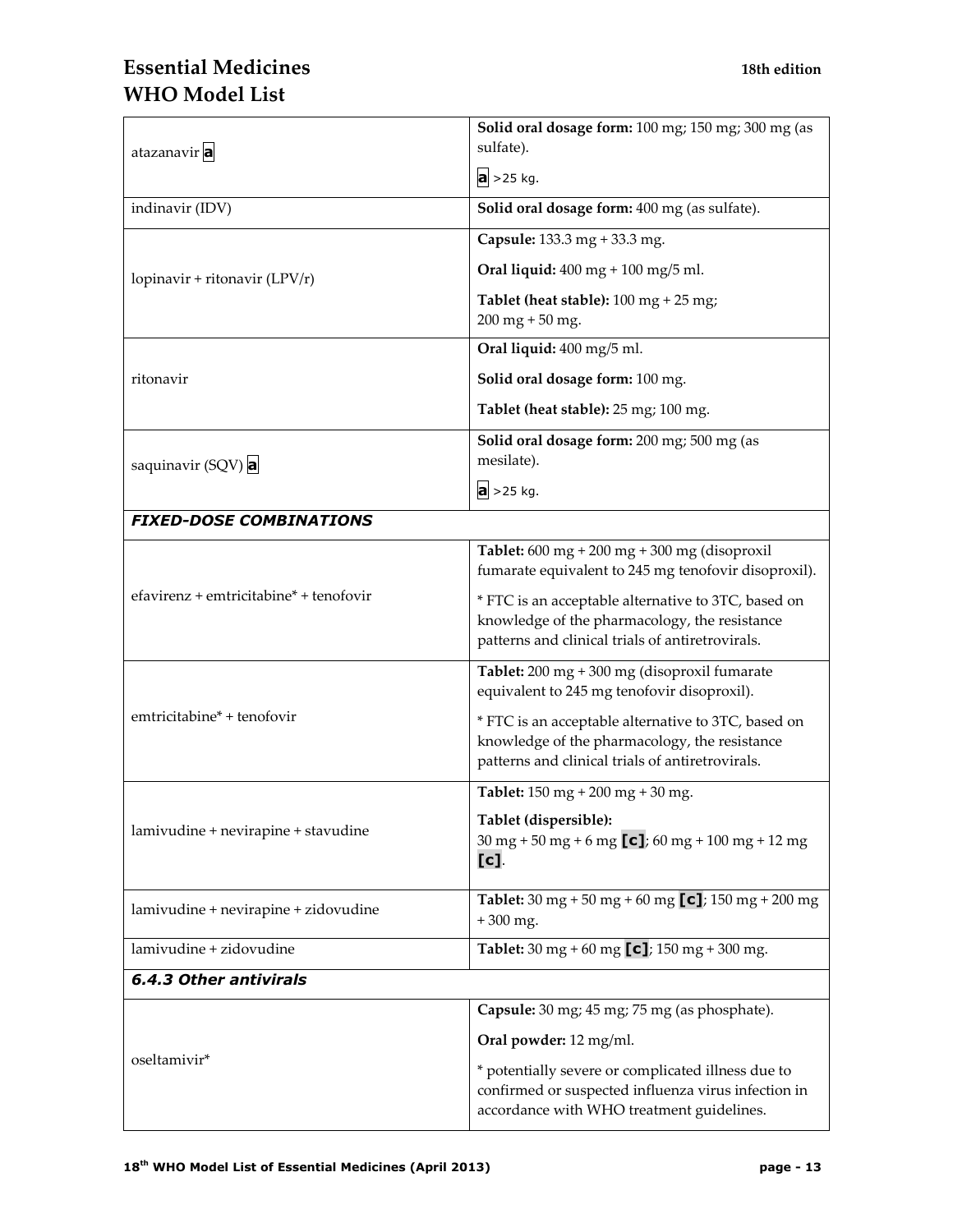| ribavirin*                                                                                | Injection for intravenous administration: 800 mg<br>and 1 g in 10-ml phosphate buffer solution.                                                              |  |
|-------------------------------------------------------------------------------------------|--------------------------------------------------------------------------------------------------------------------------------------------------------------|--|
|                                                                                           | Solid oral dosage form: 200 mg; 400 mg; 600 mg.                                                                                                              |  |
|                                                                                           | * For the treatment of viral haemorrhagic fevers and<br>in combination with pegylated interferons for the<br>treatment of Hepatitis C                        |  |
| Complementary List                                                                        |                                                                                                                                                              |  |
|                                                                                           | Vial or prefilled syringe:                                                                                                                                   |  |
|                                                                                           | 180 micrograms (peginterferon alfa-2a);                                                                                                                      |  |
| pegylated interferon alpha (2a or 2b) *                                                   | 80 micrograms, 100 micrograms (peginterferon alfa-2b).                                                                                                       |  |
|                                                                                           | * To be used in combination with ribavirin.                                                                                                                  |  |
| <b>6.5 Antiprotozoal medicines</b>                                                        |                                                                                                                                                              |  |
| 6.5.1 Antiamoebic and antigiardiasis medicines                                            |                                                                                                                                                              |  |
| diloxanide a                                                                              | Tablet: 500 mg (furoate).                                                                                                                                    |  |
|                                                                                           | $a$ > 25 kg.                                                                                                                                                 |  |
|                                                                                           | Injection: 500 mg in 100-ml vial.                                                                                                                            |  |
| $\square$ metronidazole                                                                   | Oral liquid: 200 mg (as benzoate)/5 ml.                                                                                                                      |  |
|                                                                                           | Tablet: 200 mg to 500 mg.                                                                                                                                    |  |
| 6.5.2 Antileishmaniasis medicines                                                         |                                                                                                                                                              |  |
| amphotericin B                                                                            | Powder for injection: 50 mg in vial (as sodium<br>deoxycholate or liposomal complex).                                                                        |  |
| miltefosine                                                                               | Solid oral dosage form: 10 mg; 50 mg.                                                                                                                        |  |
| paromomycin                                                                               | Solution for intramuscular injection: 750 mg of<br>paromomycin base (as the sulfate).                                                                        |  |
| sodium stibogluconate or meglumine antimoniate                                            | Injection: $100 \text{ mg/ml}$ , $1 \text{ vial} = 30 \text{ ml}$ or $30\%$ ,<br>equivalent to approximately 8.1% antimony<br>(pentavalent) in 5-ml ampoule. |  |
| <b>6.5.3 Antimalarial medicines</b>                                                       |                                                                                                                                                              |  |
| 6.5.3.1 For curative treatment                                                            |                                                                                                                                                              |  |
| Medicines for the treatment of P. falciparum malaria cases should be used in combination. | The list                                                                                                                                                     |  |

currently recommends combinations according to treatment guidelines. WHO recognizes that not all of the FDCs in the WHO treatment guidelines exist, and encourages their development and rigorous testing. WHO also encourages development and testing of rectal dosage formulations.

| amodiaquine* | Tablet: 153 mg or 200 mg (as hydrochloride).       |
|--------------|----------------------------------------------------|
|              | * To be used in combination with artesunate 50 mg. |
| artemether*  | Oily injection: 80 mg/ml in 1-ml ampoule.          |
|              | * For use in the management of severe malaria.     |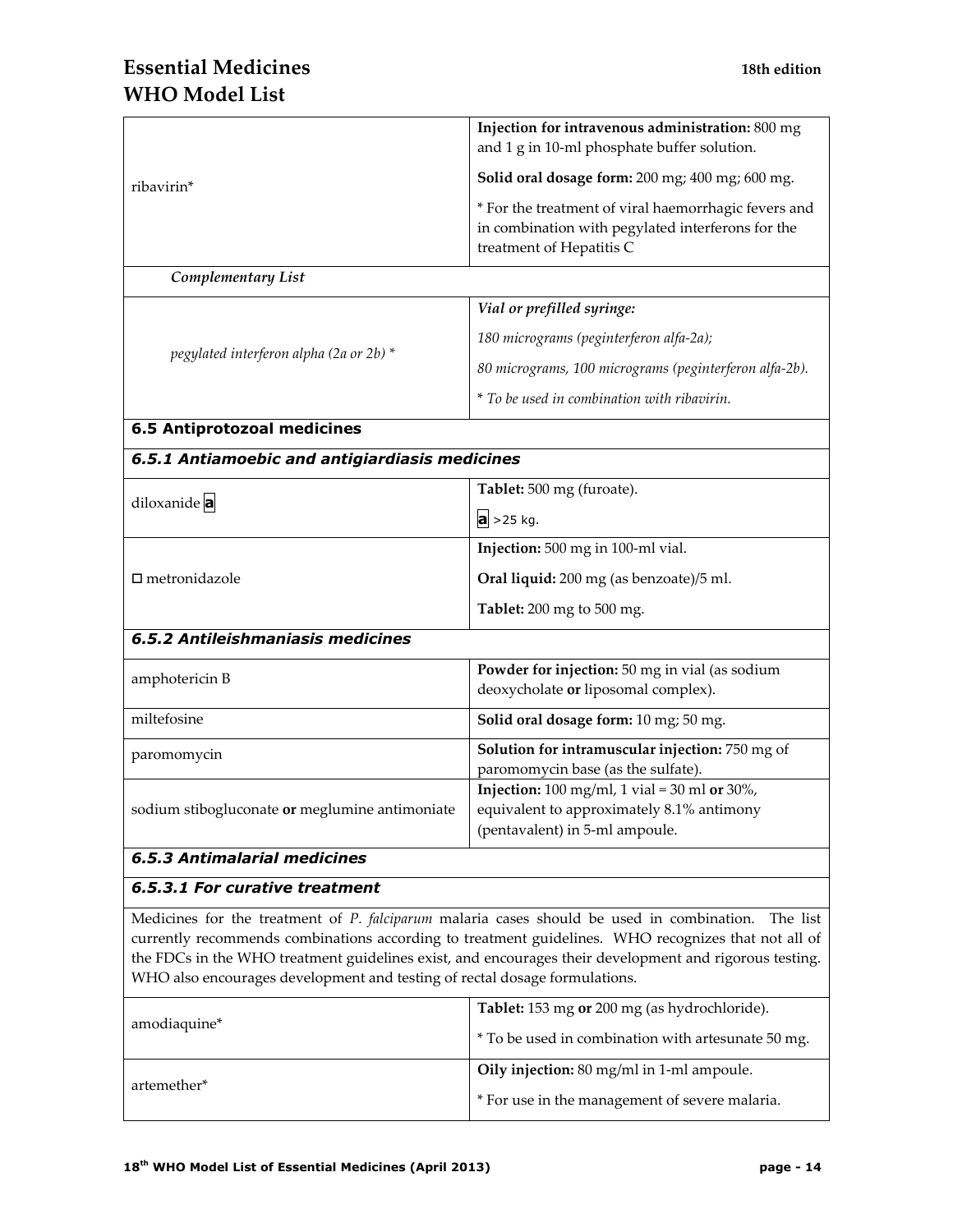|                            | Tablet: 20 mg + 120 mg.                                                                |
|----------------------------|----------------------------------------------------------------------------------------|
| artemether + lumefantrine* | Tablet (dispersible): $20 \text{ mg} + 120 \text{ mg}$ [c].                            |
|                            | * Not recommended in the first trimester of                                            |
|                            | pregnancy or in children below 5 kg.                                                   |
|                            | Injection: ampoules, containing 60 mg anhydrous                                        |
|                            | artesunic acid with a separate ampoule of 5%<br>sodium bicarbonate solution.           |
|                            | For use in the management of severe malaria.                                           |
|                            | Rectal dosage form: 50 mg [c]; 200 mg capsules (for                                    |
| artesunate*                | pre-referral treatment of severe malaria only;                                         |
|                            | patients should be taken to an appropriate health<br>facility for follow-up care) [c]. |
|                            | Tablet: 50 mg.                                                                         |
|                            | * To be used in combination with either                                                |
|                            | amodiaquine, mefloquine or sulfadoxine +<br>pyrimethamine.                             |
|                            | Tablet: 25 mg + 67.5 mg; 50 mg + 135 mg; 100 mg +                                      |
| artesunate + amodiaquine*  | 270 mg.                                                                                |
|                            | * Other combinations that deliver the target doses                                     |
|                            | required such as 153 mg or 200 mg (as<br>hydrochloride) with 50 mg artesunate can be   |
|                            | alternatives.                                                                          |
| artesunate + mefloquine    | Tablet: 25 mg + 55 mg; 100 mg + 220 mg.                                                |
|                            | Oral liquid: 50 mg (as phosphate or sulfate)/5 ml.                                     |
| chloroquine*               | Tablet: 100 mg; 150 mg (as phosphate or sulfate).                                      |
|                            | * For use only for the treatment of <i>P.vivax</i> infection.                          |
| doxycycline*               | Capsule: 100 mg (as hydrochloride or hyclate).                                         |
|                            | Tablet (dispersible): 100 mg (as monohydrate).                                         |
|                            | * For use only in combination with quinine.                                            |
| mefloquine*                | Tablet: 250 mg (as hydrochloride).                                                     |
|                            | * To be used in combination with artesunate 50 mg.                                     |
|                            | Tablet: 7.5 mg; 15 mg (as diphosphate).                                                |
| primaquine*                | * Only for use to achieve radical cure of P.vivax and                                  |
|                            | P.ovale infections, given for 14 days.                                                 |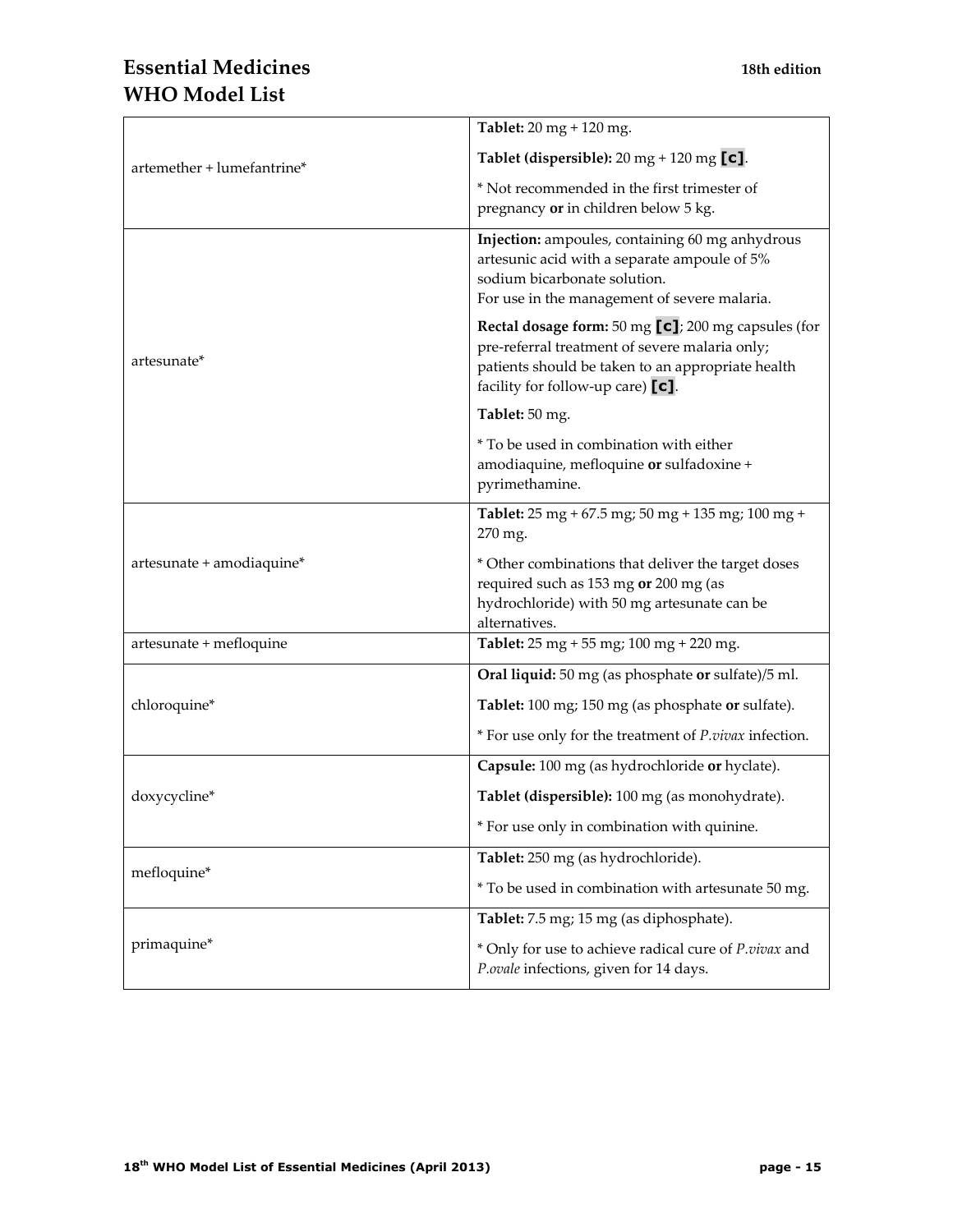| quinine*                                                                     | Injection: 300 mg quinine hydrochloride/ml in 2-ml<br>ampoule.                                                |  |
|------------------------------------------------------------------------------|---------------------------------------------------------------------------------------------------------------|--|
|                                                                              | Tablet: 300 mg (quinine sulfate) or 300 mg (quinine<br>bisulfate).                                            |  |
|                                                                              | * For use only in the management of severe malaria,<br>and should be used in combination with<br>doxycycline. |  |
| sulfadoxine + pyrimethamine*                                                 | Tablet: 500 mg + 25 mg.                                                                                       |  |
|                                                                              | * Only in combination with artesunate 50 mg.                                                                  |  |
| 6.5.3.2 For prophylaxis                                                      |                                                                                                               |  |
|                                                                              | Oral liquid: 50 mg (as phosphate or sulfate)/5 ml.                                                            |  |
| chloroquine*                                                                 | Tablet: 150 mg (as phosphate or sulfate).                                                                     |  |
|                                                                              | * For use only in central American regions, for use<br>for P.vivax.                                           |  |
|                                                                              | Solid oral dosage form: 100 mg (as hydrochloride or                                                           |  |
| doxycycline a                                                                | hyclate).                                                                                                     |  |
|                                                                              | $a$ >8 years.                                                                                                 |  |
| mefloquine a                                                                 | Tablet: 250 mg (as hydrochloride).                                                                            |  |
|                                                                              | $ a  > 5$ kg or $> 3$ months.                                                                                 |  |
| proguanil*                                                                   | Tablet: 100 mg (as hydrochloride).                                                                            |  |
|                                                                              | * For use only in combination with chloroquine.                                                               |  |
| 6.5.4 Antipneumocystosis and antitoxoplasmosis medicines                     |                                                                                                               |  |
| pyrimethamine                                                                | Tablet: 25 mg.                                                                                                |  |
| sulfadiazine                                                                 | Tablet: 500 mg.                                                                                               |  |
|                                                                              | Injection:                                                                                                    |  |
| sulfamethoxazole + trimethoprim                                              | 80 mg + 16 mg/ml in 5-ml ampoule;<br>80 mg + 16 mg/ml in 10-ml ampoule.                                       |  |
|                                                                              | Oral liquid: $200 \text{ mg} + 40 \text{ mg}/5 \text{ ml}$ [c].                                               |  |
|                                                                              | Tablet: $100 \text{ mg} + 20 \text{ mg}$ ; $400 \text{ mg} + 80 \text{ mg}$ [c].                              |  |
| Complementary List                                                           |                                                                                                               |  |
| pentamidine                                                                  | Tablet: 200 mg; 300 mg (as isethionate).                                                                      |  |
| 6.5.5 Antitrypanosomal medicines                                             |                                                                                                               |  |
| 6.5.5.1 African trypanosomiasis                                              |                                                                                                               |  |
| Medicines for the treatment of 1 <sup>st</sup> stage African trypanosomiasis |                                                                                                               |  |
|                                                                              | Powder for injection: 200 mg (as isetionate) in vial.                                                         |  |
| pentamidine*                                                                 | * To be used for the treatment of Trypanosoma brucei<br>gambiense infection.                                  |  |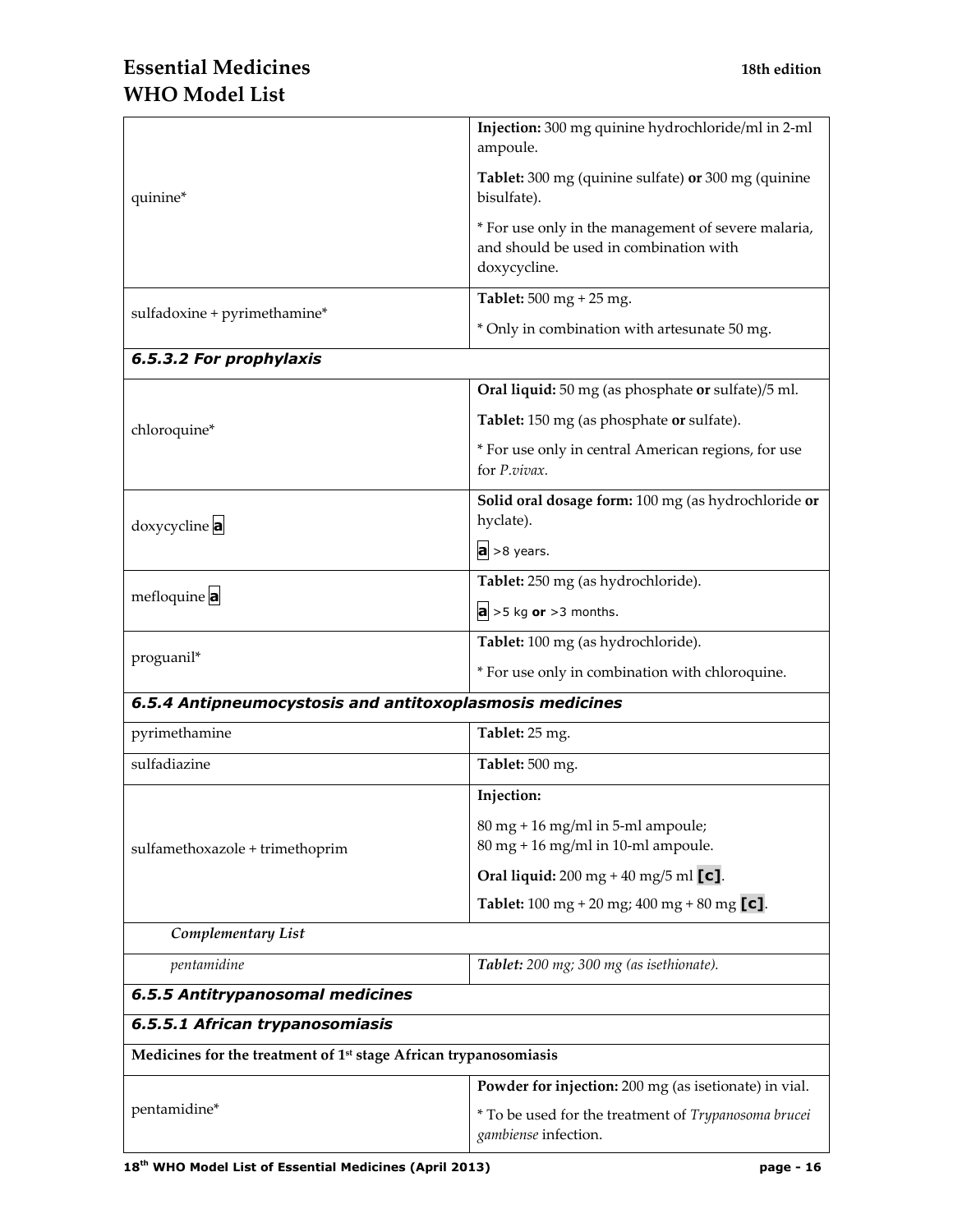|                                                                                                                                               | Powder for injection: 1 g in vial.                                                                                     |  |
|-----------------------------------------------------------------------------------------------------------------------------------------------|------------------------------------------------------------------------------------------------------------------------|--|
| suramin sodium*                                                                                                                               | * To be used for the treatment of the initial phase of<br>Trypanosoma brucei rhodesiense infection.                    |  |
| Medicines for the treatment of 2 <sup>nd</sup> stage African trypanosomiasis                                                                  |                                                                                                                        |  |
| eflornithine*                                                                                                                                 | Injection: 200 mg (hydrochloride)/ml in 100-ml<br>bottle.                                                              |  |
|                                                                                                                                               | * To be used for the treatment of Trypanosoma brucei<br>gambiense infection.                                           |  |
| melarsoprol                                                                                                                                   | Injection: 3.6% solution, 5-ml ampoule (180 mg of<br>active<br>compound).                                              |  |
|                                                                                                                                               | Tablet: 120 mg.                                                                                                        |  |
| nifurtimox*                                                                                                                                   | * Only to be used in combination with eflornithine,<br>for the treatment of Trypanosoma brucei gambiense<br>infection. |  |
| Complementary List [c]                                                                                                                        |                                                                                                                        |  |
| melarsoprol                                                                                                                                   | Injection: 3.6% solution in 5-ml ampoule (180 mg of<br>active compound).                                               |  |
| 6.5.5.2 American trypanosomiasis                                                                                                              |                                                                                                                        |  |
| benznidazole                                                                                                                                  | Tablet: 12.5 mg [c];100 mg.                                                                                            |  |
|                                                                                                                                               | Tablet (scored): 50 mg.                                                                                                |  |
| nifurtimox                                                                                                                                    | Tablet: 30 mg; 120 mg; 250 mg.                                                                                         |  |
| 7. ANTIMIGRAINE MEDICINES                                                                                                                     |                                                                                                                        |  |
| 7.1 For treatment of acute attack                                                                                                             |                                                                                                                        |  |
| acetylsalicylic acid                                                                                                                          | Tablet: 300 mg to 500 mg.                                                                                              |  |
| ibuprofen [c]                                                                                                                                 | Tablet: 200 mg; 400 mg.                                                                                                |  |
| paracetamol                                                                                                                                   | Oral liquid: 125 mg/5 ml [c].                                                                                          |  |
|                                                                                                                                               | Tablet: 300 mg to 500 mg.                                                                                              |  |
| 7.2 For prophylaxis                                                                                                                           |                                                                                                                        |  |
| $\square$ propranolol                                                                                                                         | Tablet: 20 mg; 40 mg (hydrochloride).                                                                                  |  |
| 8. ANTINEOPLASTIC AND IMMUNOSUPPRESSIVES                                                                                                      |                                                                                                                        |  |
| This section will be reviewed and updated shortly. In view of this, no changes were made to this section<br>during the 19th Expert Committee. |                                                                                                                        |  |
| 8.1 Immunosuppressive medicines                                                                                                               |                                                                                                                        |  |
| Complementary List                                                                                                                            |                                                                                                                        |  |
| azathioprine                                                                                                                                  | Powder for injection: 100 mg (as sodium salt) in vial.                                                                 |  |
|                                                                                                                                               | Tablet (scored): 50 mg.                                                                                                |  |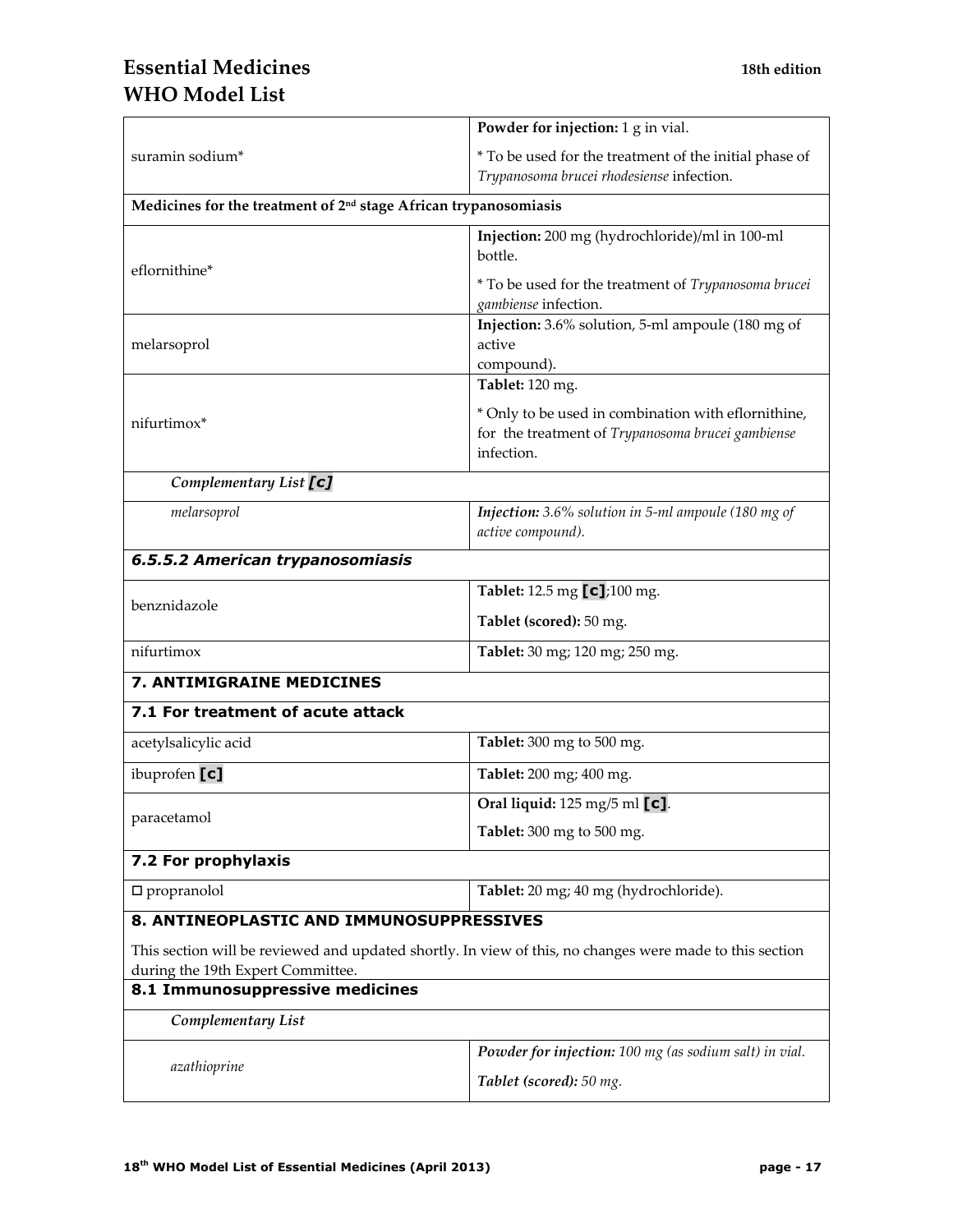|                    | Capsule: 25 mg.                                                                   |  |  |
|--------------------|-----------------------------------------------------------------------------------|--|--|
| ciclosporin        | Concentrate for injection: 50 mg/ml in 1-ml ampoule<br>for organ transplantation. |  |  |
|                    | 8.2 Cytotoxic and adjuvant medicines                                              |  |  |
| Complementary List |                                                                                   |  |  |
| allopurinol $[c]$  | Tablet: 100 mg; 300 mg.                                                           |  |  |
| asparaginase       | Powder for injection: 10 000 IU in vial.                                          |  |  |
| bleomycin          | Powder for injection: 15 mg (as sulfate) in vial.                                 |  |  |
|                    | Injection: 3 mg/ml in 10-ml ampoule.                                              |  |  |
| calcium folinate   | Tablet: 15 mg.                                                                    |  |  |
| $\Box$ carboplatin | Injection: 50 mg/5 ml; 150 mg/15 ml; 450 mg/45 ml; 600<br>mg/60 ml.               |  |  |
| chlorambucil       | Tablet: 2 mg.                                                                     |  |  |
|                    | Powder for injection: 500 mg in vial.                                             |  |  |
| cyclophosphamide   | Tablet: 25 mg.                                                                    |  |  |
| cytarabine         | Powder for injection: 100 mg in vial.                                             |  |  |
| dacarbazine        | Powder for injection: 100 mg in vial.                                             |  |  |
| dactinomycin       | Powder for injection: 500 micrograms in vial.                                     |  |  |
| daunorubicin       | Powder for injection: 50 mg (hydrochloride) in vial.                              |  |  |
| docetaxel          | Injection: 20 mg/ml; 40 mg/ml.                                                    |  |  |
| doxorubicin        | Powder for injection: 10 mg; 50 mg (hydrochloride) in<br>vial.                    |  |  |
|                    | Capsule: 100 mg.                                                                  |  |  |
| etoposide          | Injection: 20 mg/ml in 5-ml ampoule.                                              |  |  |
| fluorouracil       | Injection: 50 mg/ml in 5-ml ampoule.                                              |  |  |
| hydroxycarbamide   | Solid oral dosage form: 200 mg; 250 mg; 300 mg; 400<br>mg; 500 mg; 1 g.           |  |  |
| ifosfamide         | <b>Powder for injection:</b> $1 g$ vial; $2 g$ vial.                              |  |  |
| mercaptopurine     | Tablet: 50 mg.                                                                    |  |  |
|                    | Injection: 100 mg/ml in 4-ml and 10-ml ampoules.                                  |  |  |
| mesna              | Tablet: 400 mg; 600 mg.                                                           |  |  |
| methotrexate       | Powder for injection: 50 mg (as sodium salt) in vial.                             |  |  |
|                    | Tablet: 2.5 mg (as sodium salt).                                                  |  |  |
| paclitaxel         | Powder for injection: 6 mg/ml.                                                    |  |  |
| procarbazine       | Capsule: 50 mg (as hydrochloride).                                                |  |  |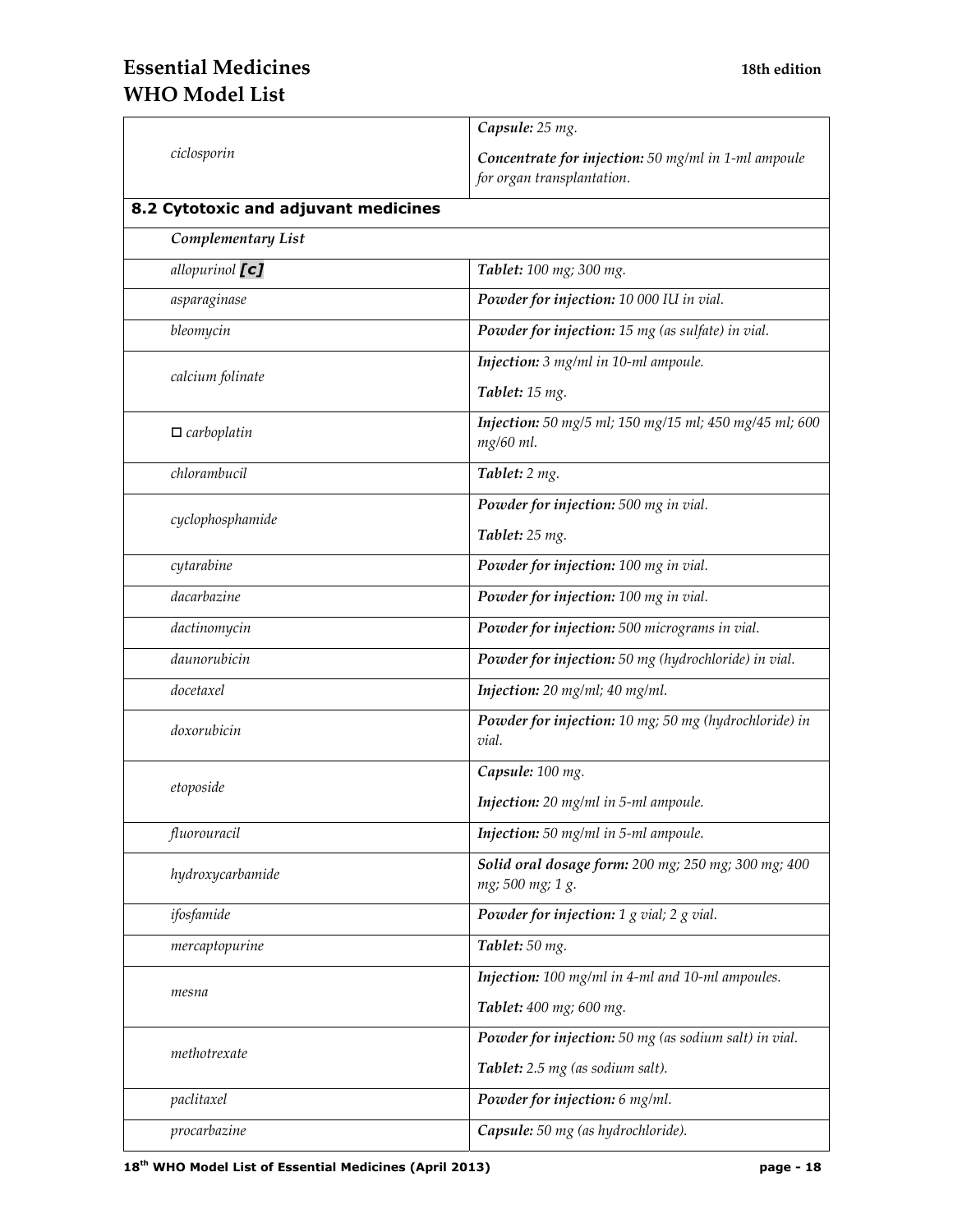| thioguanine $\left[\mathsf{c}\right]$ | Solid oral dosage form: 40 mg.                                                                                                                                 |  |
|---------------------------------------|----------------------------------------------------------------------------------------------------------------------------------------------------------------|--|
| vinblastine                           | Powder for injection: 10 mg (sulfate) in vial.                                                                                                                 |  |
| vincristine                           | Powder for injection: 1 mg; 5 mg (sulfate) in vial.                                                                                                            |  |
| 8.3 Hormones and antihormones         |                                                                                                                                                                |  |
| Complementary List                    |                                                                                                                                                                |  |
| dexamethasone                         | Injection: 4 mg/ml in 1-ml ampoule (as disodium<br>phosphate salt).                                                                                            |  |
|                                       | Oral liquid: $2 \frac{mg}{5}$ ml [c].                                                                                                                          |  |
| hydrocortisone                        | Powder for injection: 100 mg (as sodium succinate) in<br>vial.                                                                                                 |  |
| methylprednisolone $[c]$              | Injection: 40 mg/ml (as sodium succinate) in 1-ml single<br>dose vial and<br>5-ml multidose vials; 80 mg/ml (as sodium succinate) in<br>1-ml single dose vial. |  |
| $\Box$ prednisolone                   | Oral liquid: $5$ mg/ml $[c]$ .                                                                                                                                 |  |
|                                       | Tablet: 5 mg; 25 mg.                                                                                                                                           |  |
| tamoxifen                             | Tablet: 10 mg; 20 mg (as citrate).                                                                                                                             |  |
| 9. ANTIPARKINSONISM MEDICINES         |                                                                                                                                                                |  |
| $\square$ biperiden                   | Injection: 5 mg (lactate) in 1-ml ampoule.                                                                                                                     |  |
|                                       | Tablet: 2 mg (hydrochloride).                                                                                                                                  |  |
| levodopa + □ carbidopa                | Tablet: 100 mg + 10 mg; 100mg+25mg; 250 mg + 25<br>mg                                                                                                          |  |
| 10. MEDICINES AFFECTING THE BLOOD     |                                                                                                                                                                |  |
| 10.1 Antianaemia medicines            |                                                                                                                                                                |  |
| ferrous salt                          | Oral liquid: equivalent to 25 mg iron (as sulfate)/ml.                                                                                                         |  |
|                                       | Tablet: equivalent to 60 mg iron.                                                                                                                              |  |
| ferrous salt + folic acid             | Tablet equivalent to $60$ mg iron $+400$ micrograms<br>folic acid<br>(Nutritional supplement for use during pregnancy).                                        |  |
| folic acid                            | Tablet: 1 mg; 5 mg.                                                                                                                                            |  |
| hydroxocobalamin                      | Injection: 1 mg (as acetate, hydrochloride or as<br>sulfate) in 1-ml ampoule.                                                                                  |  |
| 10.2 Medicines affecting coagulation  |                                                                                                                                                                |  |
| heparin sodium                        | Injection: 1000 IU/ml; 5000 IU/ml; 20 000 IU/ml in 1-<br>ml ampoule.                                                                                           |  |
| phytomenadione                        | <b>Injection:</b> 1 mg/ml $[c]$ ; 10 mg/ml in 5-ml ampoule.                                                                                                    |  |
|                                       | Tablet: 10 mg.                                                                                                                                                 |  |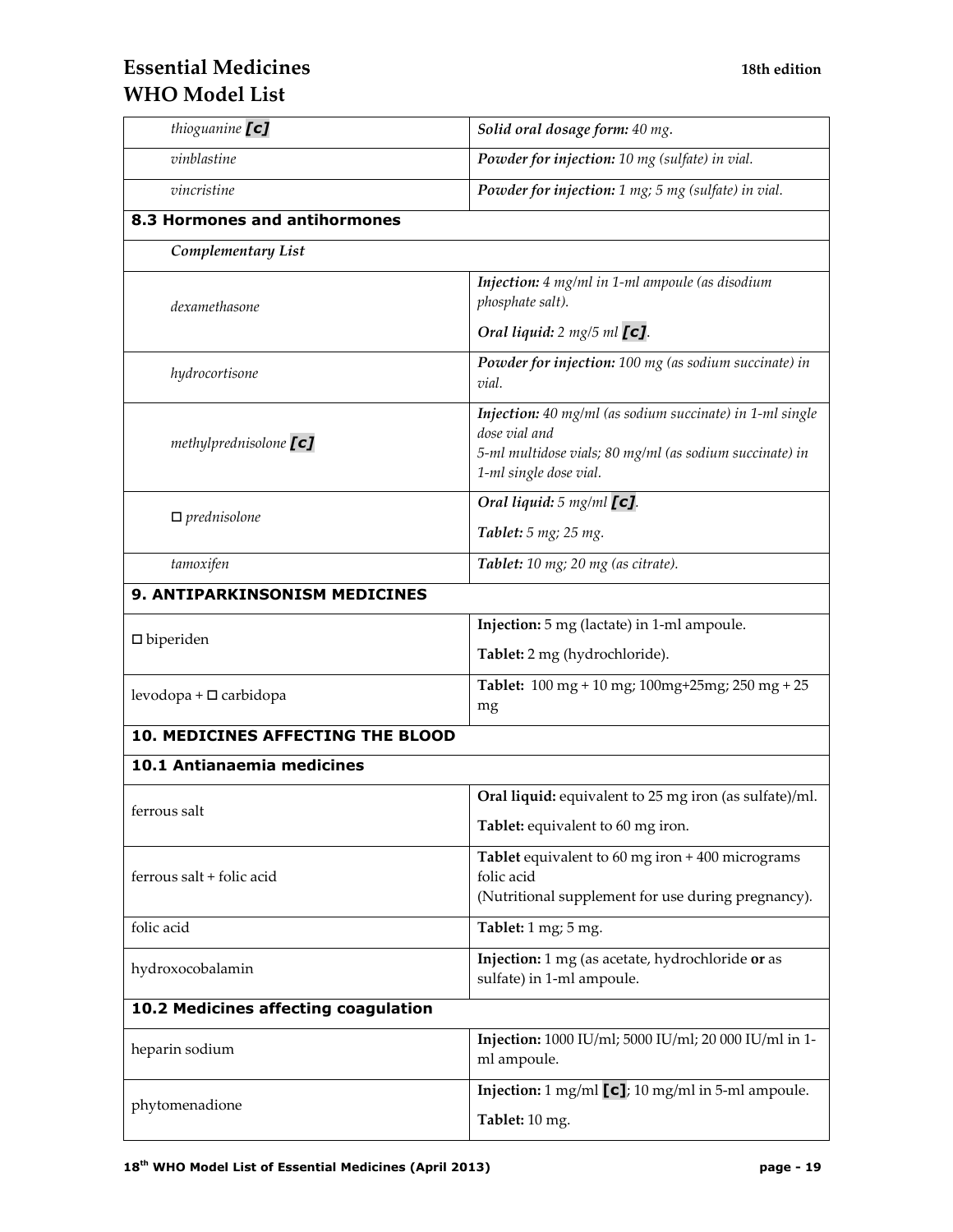| protamine sulfate                                                                                                                                                                                                                                                                                                                                                                                                | Injection: 10 mg/ml in 5-ml ampoule.                                                                                                      |  |
|------------------------------------------------------------------------------------------------------------------------------------------------------------------------------------------------------------------------------------------------------------------------------------------------------------------------------------------------------------------------------------------------------------------|-------------------------------------------------------------------------------------------------------------------------------------------|--|
| tranexamic acid                                                                                                                                                                                                                                                                                                                                                                                                  | Injection: 100 mg/ml in 10-ml ampoule.                                                                                                    |  |
| $\square$ warfarin                                                                                                                                                                                                                                                                                                                                                                                               | Tablet: 1 mg; 2 mg; 5 mg (sodium salt).                                                                                                   |  |
| Complementary List [c]                                                                                                                                                                                                                                                                                                                                                                                           |                                                                                                                                           |  |
| heparin sodium                                                                                                                                                                                                                                                                                                                                                                                                   | Injection: 1000 IU/ml; 5000 IU/ml in 1-ml ampoule.                                                                                        |  |
| protamine sulfate                                                                                                                                                                                                                                                                                                                                                                                                | Injection: 10 mg/ml in 5-ml ampoule.                                                                                                      |  |
| $\Box$ warfarin                                                                                                                                                                                                                                                                                                                                                                                                  | Tablet: 0.5 mg; 1 mg; 2 mg; 5 mg (sodium salt).                                                                                           |  |
| 10.3 Other medicines for haemoglobinopathies                                                                                                                                                                                                                                                                                                                                                                     |                                                                                                                                           |  |
| Complementary List                                                                                                                                                                                                                                                                                                                                                                                               |                                                                                                                                           |  |
| deferoxamine*                                                                                                                                                                                                                                                                                                                                                                                                    | Powder for injection: 500 mg (mesilate) in vial.<br>* Deferasirox oral form may be an alternative, depending<br>on cost and availability. |  |
| hydroxycarbamide                                                                                                                                                                                                                                                                                                                                                                                                 | Solid oral dosage form: 200 mg; 500 mg; 1 g.                                                                                              |  |
| 11. BLOOD PRODUCTS AND PLASMA SUBSTITUTES OF HUMAN ORIGIN                                                                                                                                                                                                                                                                                                                                                        |                                                                                                                                           |  |
| 11.1 Blood and blood components                                                                                                                                                                                                                                                                                                                                                                                  |                                                                                                                                           |  |
| WHO recognizes that achieving self-sufficiency, unless special circumstances preclude it, in the supply of<br>safe blood components based on voluntary, non-remunerated blood donation, and the security of that<br>supply are important national goals to prevent blood shortages and meet the transfusion requirements of<br>the patient population. All preparations should comply with the WHO requirements. |                                                                                                                                           |  |
| fresh frozen plasma                                                                                                                                                                                                                                                                                                                                                                                              |                                                                                                                                           |  |
| platelet concentrates                                                                                                                                                                                                                                                                                                                                                                                            |                                                                                                                                           |  |
| red blood cells                                                                                                                                                                                                                                                                                                                                                                                                  |                                                                                                                                           |  |
| whole blood                                                                                                                                                                                                                                                                                                                                                                                                      |                                                                                                                                           |  |
| 11.2 Plasma-derived medicines                                                                                                                                                                                                                                                                                                                                                                                    |                                                                                                                                           |  |
| All human plasma derived medicines should comply with the WHO Requirements.                                                                                                                                                                                                                                                                                                                                      |                                                                                                                                           |  |
| 11.2.1 Human immunoglobulins                                                                                                                                                                                                                                                                                                                                                                                     |                                                                                                                                           |  |
| Complementary List                                                                                                                                                                                                                                                                                                                                                                                               |                                                                                                                                           |  |
|                                                                                                                                                                                                                                                                                                                                                                                                                  | Intramuscular administration: 16% protein solution.*                                                                                      |  |
|                                                                                                                                                                                                                                                                                                                                                                                                                  | Intravenous administration: 5%; 10% protein<br>solution.**                                                                                |  |
| human normal immunoglobulin                                                                                                                                                                                                                                                                                                                                                                                      | Subcutaneous administration: 15%; 16% protein<br>solution.*                                                                               |  |
|                                                                                                                                                                                                                                                                                                                                                                                                                  | * Indicated for primary immune deficiency.<br>**Indicated for primary immune deficiency and Kawasaki<br>disease.                          |  |
| 11.2.2 Blood coagulation factors                                                                                                                                                                                                                                                                                                                                                                                 |                                                                                                                                           |  |
| Complementary List                                                                                                                                                                                                                                                                                                                                                                                               |                                                                                                                                           |  |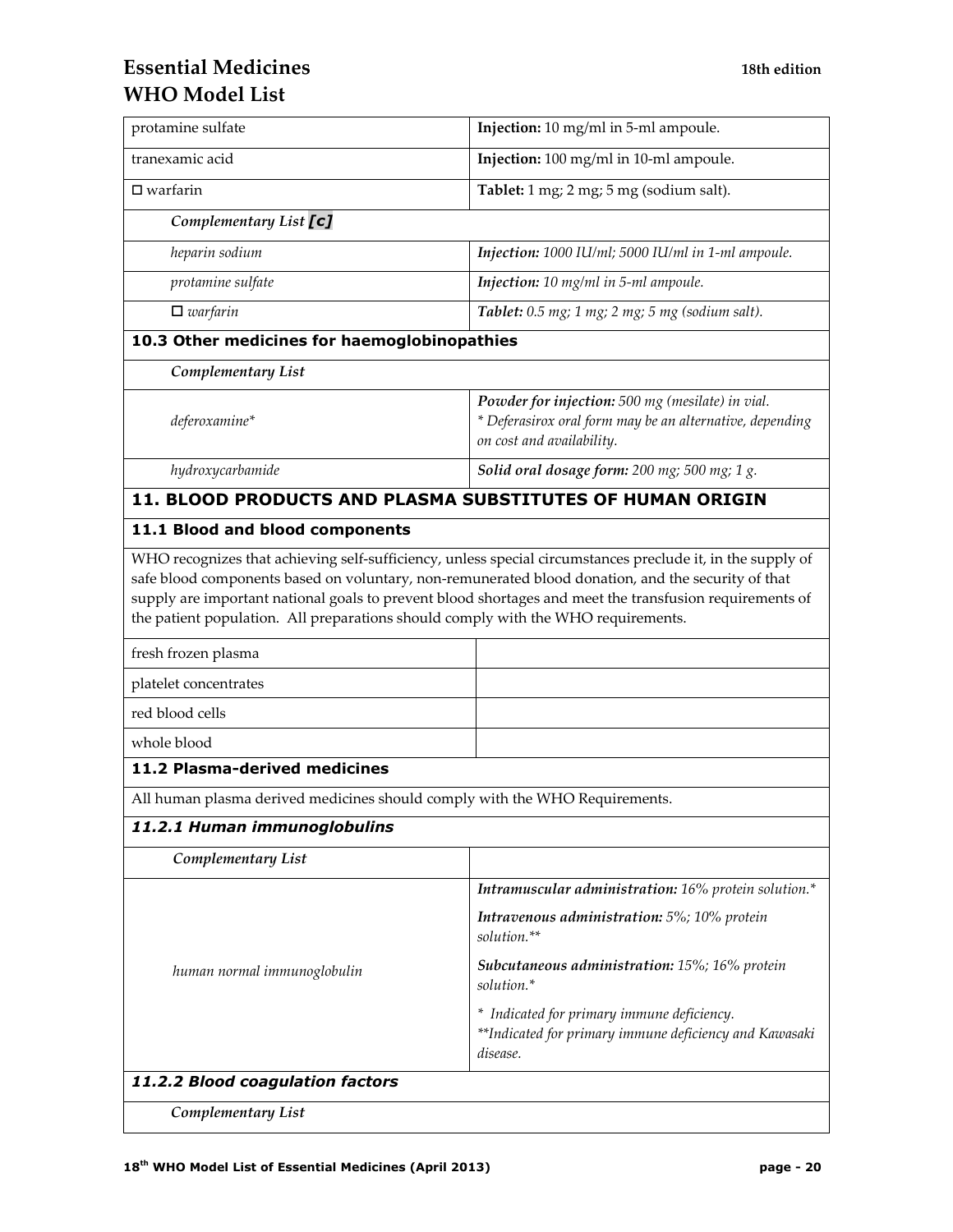| $\Box$ coagulation factor VIII  | Powder for injection: 500 IU/vial.                                                    |
|---------------------------------|---------------------------------------------------------------------------------------|
| $\Box$ coagulation factor IX    | Powder for injection: 500 IU/vial, 1000 IU/vial.                                      |
| 11.3 Plasma substitutes         |                                                                                       |
|                                 | Injectable solution: 6%.                                                              |
| $\Box$ dextran 70*              | * Polygeline, injectable solution, 3.5% is considered<br>as equivalent.               |
| 12. CARDIOVASCULAR MEDICINES    |                                                                                       |
| 12.1 Antianginal medicines      |                                                                                       |
|                                 | Tablet: 1.25 mg; 5 mg.                                                                |
| $\square$ bisoprolol*           | $^*$ $\Box$ includes metoprolol and carvedilol as<br>alternatives.                    |
| glyceryl trinitrate             | Tablet (sublingual): 500 micrograms.                                                  |
| $\square$ isosorbide dinitrate  | Tablet (sublingual): 5 mg.                                                            |
| verapamil                       | Tablet: 40 mg; 80 mg (hydrochloride).                                                 |
| 12.2 Antiarrhythmic medicines   |                                                                                       |
|                                 | Tablet: 1.25 mg; 5 mg.                                                                |
| $\square$ bisoprolol*           | $^*$ $\Box$ includes metoprolol and carvedilol as<br>alternatives.                    |
|                                 | Injection: 250 micrograms/ml in 2-ml ampoule.                                         |
| digoxin                         | Oral liquid: 50 micrograms/ml.                                                        |
|                                 | Tablet: 62.5 micrograms; 250 micrograms.                                              |
| epinephrine (adrenaline)        | Injection: 100 micrograms/ml (as acid tartrate or<br>hydrochloride) in 10-ml ampoule. |
| lidocaine                       | Injection: 20 mg (hydrochloride)/ml in 5-ml<br>ampoule.                               |
| verapamil                       | Injection: 2.5 mg (hydrochloride)/ml in 2-ml<br>ampoule.                              |
|                                 | Tablet: 40 mg; 80 mg (hydrochloride).                                                 |
| <b>Complementary List</b>       |                                                                                       |
| amiodarone                      | Injection: 50 mg/ml in 3-ml ampoule (hydrochloride).                                  |
|                                 | Tablet (HCI): 100 mg; 200 mg; 400 mg (hydrochloride).                                 |
| 12.3 Antihypertensive medicines |                                                                                       |
| $\square$ amlodipine            | Tablet: 5 mg (as maleate, mesylate or besylate).                                      |
|                                 | Tablet: 1.25 mg; 5 mg.                                                                |
| $\Box$ bisoprolol*              | * $\square$ includes metoprolol and carvedilol as<br>alternatives.                    |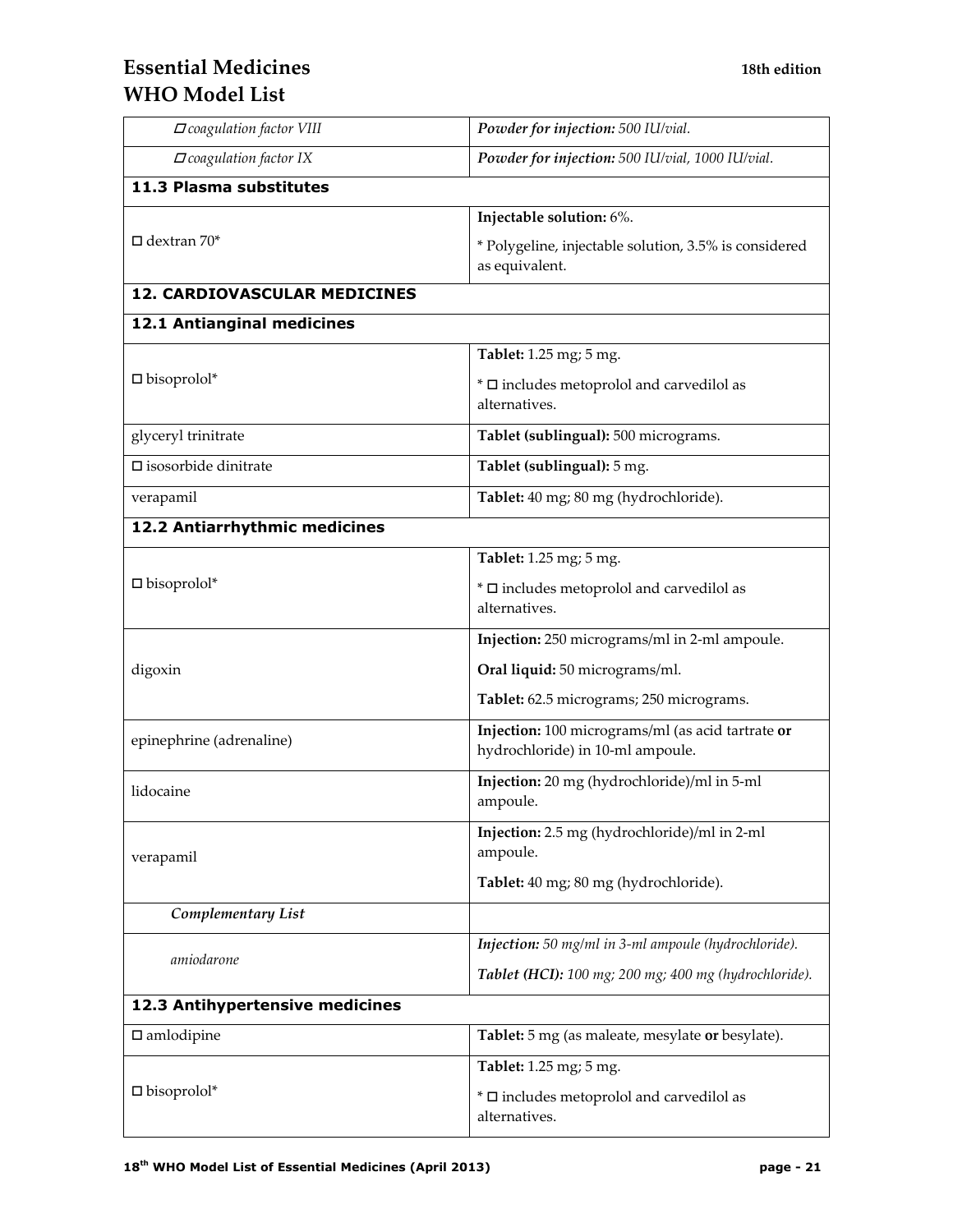| $\square$ enalapril                  | Tablet: 2.5 mg; 5 mg (as hydrogen maleate).                                                                                                                                                                                                                                         |
|--------------------------------------|-------------------------------------------------------------------------------------------------------------------------------------------------------------------------------------------------------------------------------------------------------------------------------------|
|                                      | Powder for injection: 20 mg (hydrochloride) in<br>ampoule.                                                                                                                                                                                                                          |
|                                      | Tablet: 25 mg; 50 mg (hydrochloride).                                                                                                                                                                                                                                               |
| hydralazine*                         | * Hydralazine is listed for use in the acute<br>management of severe pregnancy-induced<br>hypertension only. Its use in the treatment of<br>essential hypertension is not recommended in view<br>of the availability of more evidence of efficacy and<br>safety of other medicines. |
| $\square$ hydrochlorothiazide        | Oral liquid: 50 mg/5 ml.                                                                                                                                                                                                                                                            |
|                                      | Solid oral dosage form: 12.5 mg; 25 mg.                                                                                                                                                                                                                                             |
|                                      | Tablet: 250 mg.                                                                                                                                                                                                                                                                     |
| methyldopa*                          | * Methyldopa is listed for use in the management of<br>pregnancy-induced hypertension only. Its use in the<br>treatment of essential hypertension is not<br>recommended in view of the availability of more<br>evidence of efficacy and safety of other medicines.                  |
| <b>Complementary List</b>            |                                                                                                                                                                                                                                                                                     |
| sodium nitroprusside                 | Powder for infusion: 50 mg in ampoule.                                                                                                                                                                                                                                              |
| 12.4 Medicines used in heart failure |                                                                                                                                                                                                                                                                                     |
|                                      | Tablet: 1.25 mg; 5 mg.                                                                                                                                                                                                                                                              |
| $\square$ bisoprolol*                | * <sup>D</sup> includes metoprolol and carvedilol as<br>alternatives.                                                                                                                                                                                                               |
|                                      | Injection: 250 micrograms/ml in 2-ml ampoule.                                                                                                                                                                                                                                       |
| digoxin                              | Oral liquid: 50 micrograms/ml.                                                                                                                                                                                                                                                      |
|                                      | Tablet: 62.5 micrograms; 250 micrograms.                                                                                                                                                                                                                                            |
| $\square$ enalapril                  | Tablet: 2.5 mg; 5 mg (as hydrogen maleate).                                                                                                                                                                                                                                         |
|                                      | Injection: 10 mg/ml in 2-ml ampoule.                                                                                                                                                                                                                                                |
| $\square$ furosemide                 | Oral liquid: 20 mg/5 ml [c].                                                                                                                                                                                                                                                        |
|                                      | Tablet: 40 mg.                                                                                                                                                                                                                                                                      |
|                                      |                                                                                                                                                                                                                                                                                     |
|                                      | Oral liquid: 50 mg/5 ml.                                                                                                                                                                                                                                                            |
| $\square$ hydrochlorothiazide        | Solid oral dosage form: 25 mg.                                                                                                                                                                                                                                                      |
| spironolactone                       | Tablet: 25 mg.                                                                                                                                                                                                                                                                      |
| <b>Complementary List</b>            |                                                                                                                                                                                                                                                                                     |
| dopamine                             | Injection: 40 mg/ml (hydrochloride) in 5-ml vial.                                                                                                                                                                                                                                   |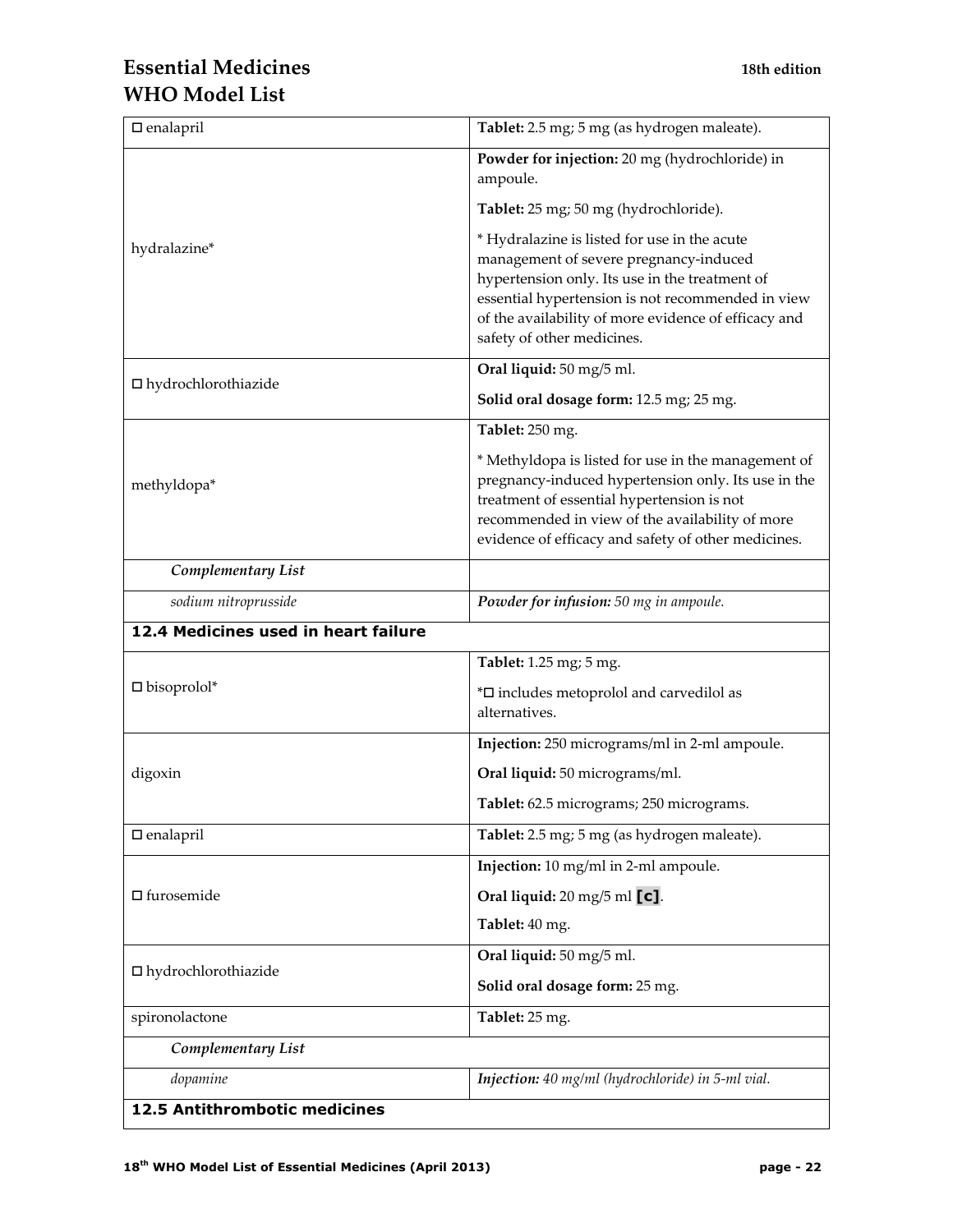| acetylsalicylic acid                                            | Tablet: 100 mg.                                         |  |
|-----------------------------------------------------------------|---------------------------------------------------------|--|
| Complementary List                                              |                                                         |  |
| streptokinase                                                   | Powder for injection: 1.5 million IU in vial.           |  |
| 12.6 Lipid-lowering agents                                      |                                                         |  |
| $\square$ simvastatin*                                          | Tablet: 5 mg; 10 mg; 20 mg; 40 mg.                      |  |
|                                                                 | * For use in high-risk patients.                        |  |
| 13. DERMATOLOGICAL MEDICINES (topical)                          |                                                         |  |
| 13.1 Antifungal medicines                                       |                                                         |  |
| $\square$ miconazole                                            | Cream or ointment: 2% (nitrate).                        |  |
| selenium sulfide                                                | Detergent-based suspension: 2%.                         |  |
| sodium thiosulfate                                              | Solution: 15%.                                          |  |
| terbinafine                                                     | Cream: 1% or Ointment: 1% terbinafine<br>hydrochloride. |  |
| 13.2 Anti-infective medicines                                   |                                                         |  |
| mupirocin                                                       | Cream (as mupirocin calcium): 2%.                       |  |
|                                                                 | Ointment: 2%.                                           |  |
| potassium permanganate                                          | Aqueous solution: 1:10 000.                             |  |
| silver sulfadiazine a                                           | Cream: 1%.                                              |  |
|                                                                 | $a$ > 2 months.                                         |  |
| 13.3 Anti-inflammatory and antipruritic medicines               |                                                         |  |
| $\Box$ betamethasone <b>a</b>                                   | Cream or ointment: 0.1% (as valerate).                  |  |
|                                                                 | a Hydrocortisone preferred in neonates.                 |  |
| $\square$ calamine                                              | Lotion.                                                 |  |
| $\Box$ hydrocortisone                                           | Cream or ointment: 1% (acetate).                        |  |
| 13.4 Medicines affecting skin differentiation and proliferation |                                                         |  |
| benzoyl peroxide                                                | Cream or lotion: 5%.                                    |  |
| coal tar                                                        | Solution: 5%.                                           |  |
| fluorouracil                                                    | Ointment: 5%.                                           |  |
| $\square$ podophyllum resin                                     | <b>Solution:</b> 10% to 25%.                            |  |
| salicylic acid                                                  | Solution: 5%.                                           |  |
| urea                                                            | Cream or ointment: 5%; 10%.                             |  |
| 13.5 Scabicides and pediculicides                               |                                                         |  |
| $\square$ benzyl benzoate a                                     | Lotion: 25%.                                            |  |
|                                                                 | $a$ > 2 years.                                          |  |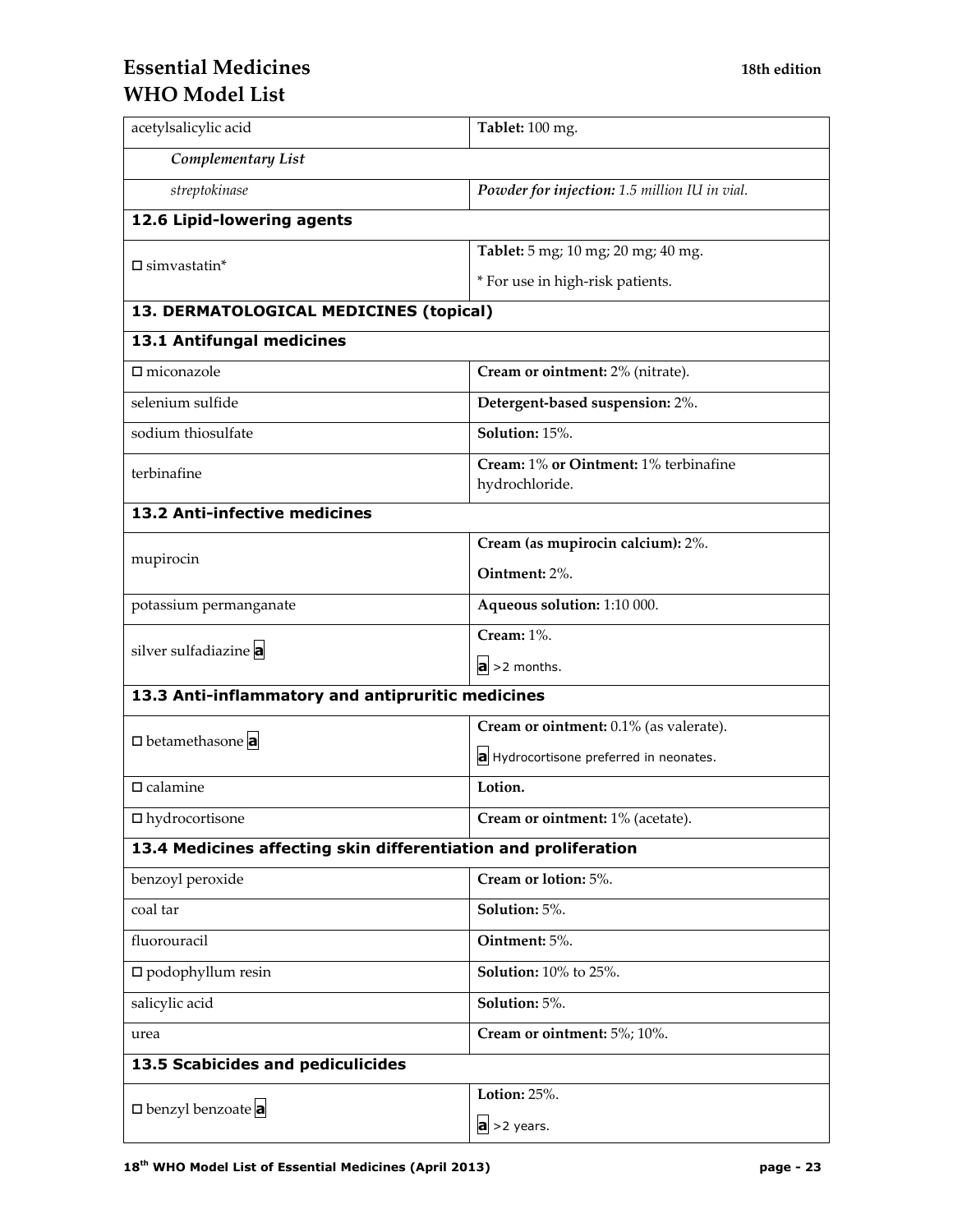| permethrin                               | Cream: 5%.                                                                               |  |
|------------------------------------------|------------------------------------------------------------------------------------------|--|
|                                          | Lotion: 1%.                                                                              |  |
| <b>14. DIAGNOSTIC AGENTS</b>             |                                                                                          |  |
| 14.1 Ophthalmic medicines                |                                                                                          |  |
| fluorescein                              | Eye drops: 1% (sodium salt).                                                             |  |
| $\square$ tropicamide                    | Eye drops: 0.5%.                                                                         |  |
| 14.2 Radiocontrast media                 |                                                                                          |  |
| $\square$ amidotrizoate                  | Injection: 140 mg to 420 mg iodine (as sodium or<br>meglumine salt)/ml in 20-ml ampoule. |  |
| barium sulfate                           | Aqueous suspension.                                                                      |  |
| $\square$ iohexol                        | Injection: 140 mg to 350 mg iodine/ml in 5-ml; 10-<br>ml; 20-ml ampoules.                |  |
| Complementary List                       |                                                                                          |  |
| barium sulfate [c]                       | Aqueous suspension.                                                                      |  |
| $\Box$ meglumine iotroxate               | <b>Solution:</b> $5 g to 8 g$ iodine in 100 ml to 250 ml.                                |  |
| <b>15. DISINFECTANTS AND ANTISEPTICS</b> |                                                                                          |  |
| <b>15.1 Antiseptics</b>                  |                                                                                          |  |
| $\Box$ chlorhexidine                     | Solution: 5% (digluconate).                                                              |  |
| $\square$ ethanol                        | Solution: 70% (denatured).                                                               |  |
| $\square$ polyvidone iodine              | <b>Solution:</b> 10% (equivalent to 1% available iodine).                                |  |
| 15.2 Disinfectants                       |                                                                                          |  |
| □ chlorine base compound                 | Powder: (0.1% available chlorine) for solution.                                          |  |
| $\Box$ chloroxylenol                     | Solution: 4.8%.                                                                          |  |
| glutaral                                 | Solution: 2%.                                                                            |  |
| <b>16. DIURETICS</b>                     |                                                                                          |  |
| amiloride                                | Tablet: 5 mg (hydrochloride).                                                            |  |
|                                          | Injection: 10 mg/ml in 2-ml ampoule.                                                     |  |
| $\square$ furosemide                     | Oral liquid: 20 mg/5 ml [c].                                                             |  |
|                                          | Tablet: 10 mg [c]; 20 mg [c]; 40 mg.                                                     |  |
| $\square$ hydrochlorothiazide            | Solid oral dosage form: 25 mg.                                                           |  |
| mannitol                                 | Injectable solution: 10%; 20%.                                                           |  |
| spironolactone                           | Tablet: 25 mg.                                                                           |  |
| Complementary List [c]                   |                                                                                          |  |
| $\Box$ hydrochlorothiazide               | Tablet (scored): 25 mg.                                                                  |  |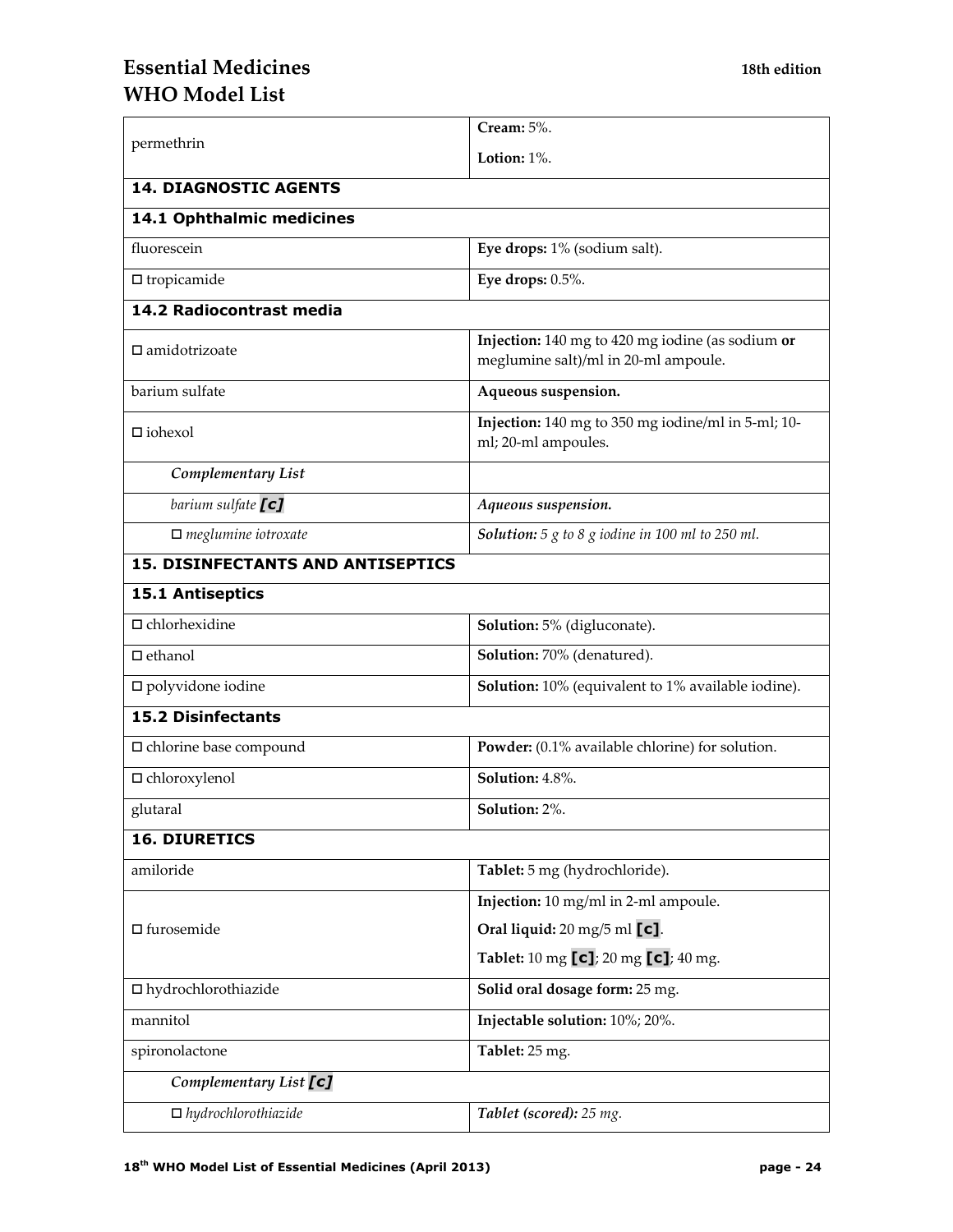| mannitol                         | Injectable solution: 10%; 20%.                                                    |  |
|----------------------------------|-----------------------------------------------------------------------------------|--|
| spironolactone                   | Oral liquid: 5 mg/5 ml; 10 mg/5 ml; 25 mg/5 ml.                                   |  |
|                                  | Tablet: 25 mg.                                                                    |  |
| 17. GASTROINTESTINAL MEDICINES   |                                                                                   |  |
| Complementary List [c]           |                                                                                   |  |
| $\Box$ pancreatic enzymes        | Age-appropriate formulations and doses including lipase,<br>protease and amylase. |  |
| 17.1 Antiulcer medicines         |                                                                                   |  |
|                                  | Powder for oral liquid: 20 mg; 40 mg sachets.                                     |  |
| $\square$ omeprazole             | Solid oral dosage form: 10 mg; 20 mg; 40 mg.                                      |  |
|                                  | Injection: 25 mg/ml (as hydrochloride) in 2-ml<br>ampoule.                        |  |
| $\square$ ranitidine             | Oral liquid: 75 mg/5 ml (as hydrochloride).                                       |  |
|                                  | Tablet: 150 mg (as hydrochloride).                                                |  |
| 17.2 Antiemetic medicines        |                                                                                   |  |
|                                  | Injection: 4 mg/ml in 1-ml ampoule (as disodium<br>phosphate salt).               |  |
| dexamethasone                    | Oral liquid: 0.5 mg/5 ml; 2 mg/5 ml.                                              |  |
|                                  | Solid oral dosage form: 0.5 mg; 0.75 mg; 1.5 mg;<br>$4$ mg.                       |  |
|                                  | Injection: 5 mg (hydrochloride)/ml in 2-ml ampoule.                               |  |
| metoclopramide <sup>a</sup>      | Oral liquid: 5 mg/5 ml [c].                                                       |  |
|                                  | Tablet: 10 mg (hydrochloride).                                                    |  |
|                                  | a Not in neonates.                                                                |  |
| ondansetron a                    | Injection: 2 mg base/ml in 2-ml ampoule (as<br>hydrochloride).                    |  |
|                                  | Oral liquid: 4 mg base/5 ml.                                                      |  |
|                                  | Solid oral dosage form: Eq 4 mg base; Eq 8 mg base;<br>Eq 24 mg base.             |  |
|                                  | $\overline{a}$ >1 month.                                                          |  |
| 17.3 Anti-inflammatory medicines |                                                                                   |  |
|                                  | Retention enema.                                                                  |  |
| $\square$ sulfasalazine          | Suppository: 500 mg.                                                              |  |
|                                  | Tablet: 500 mg.                                                                   |  |
| <b>Complementary List</b>        |                                                                                   |  |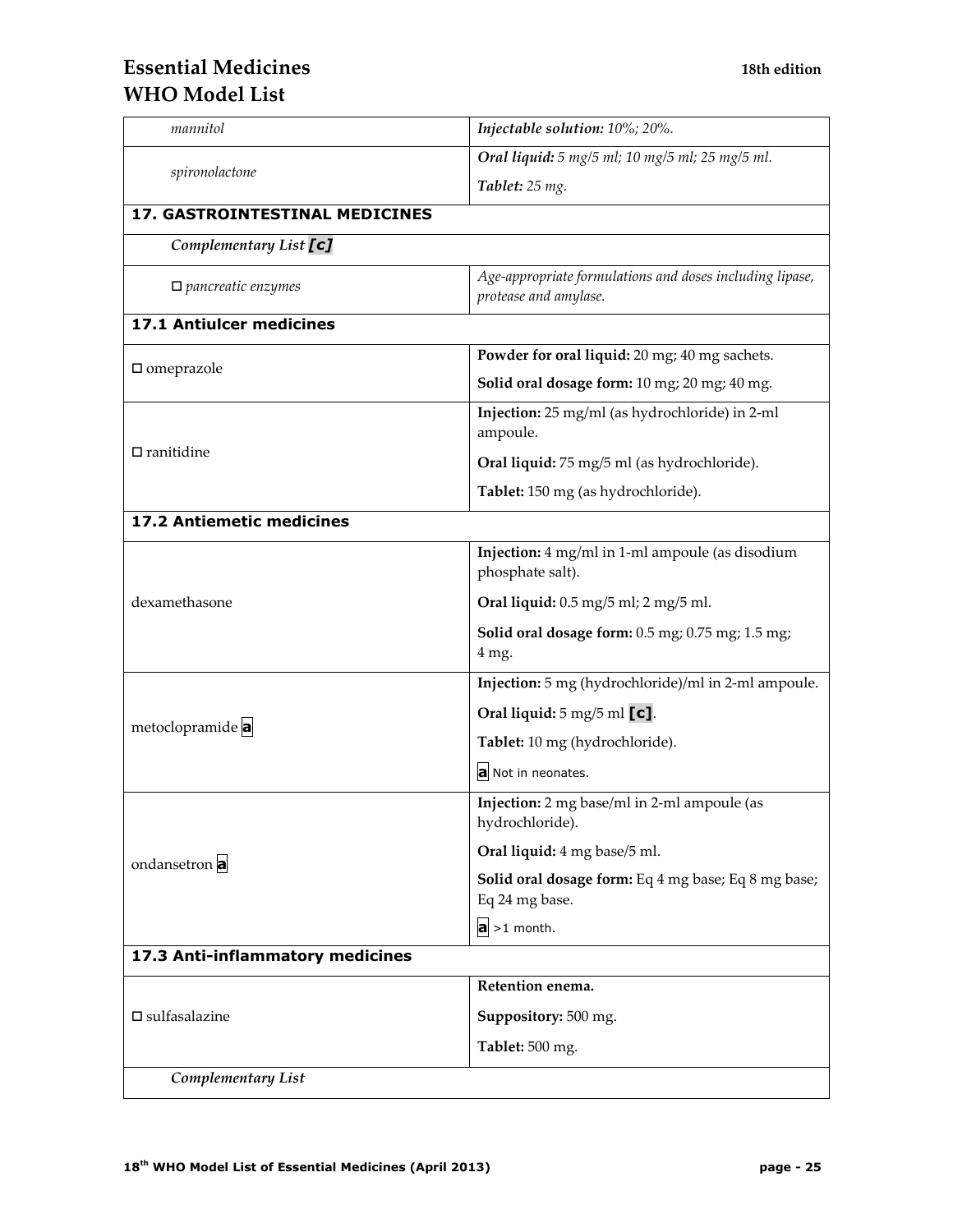|                                                            | Retention enema.                                                                                                                                                                                                                                                                                                                                                                                                                                      |                                                                                                                                                    |
|------------------------------------------------------------|-------------------------------------------------------------------------------------------------------------------------------------------------------------------------------------------------------------------------------------------------------------------------------------------------------------------------------------------------------------------------------------------------------------------------------------------------------|----------------------------------------------------------------------------------------------------------------------------------------------------|
| $\Box$ hydrocortisone                                      | Suppository: 25 mg (acetate).<br>(the $\square$ only applies to hydrocortisone retention<br>enema).                                                                                                                                                                                                                                                                                                                                                   |                                                                                                                                                    |
| 17.4 Laxatives                                             |                                                                                                                                                                                                                                                                                                                                                                                                                                                       |                                                                                                                                                    |
| $\square$ senna                                            | Tablet: 7.5 mg (sennosides) (or traditional dosage<br>forms).                                                                                                                                                                                                                                                                                                                                                                                         |                                                                                                                                                    |
| 17.5 Medicines used in diarrhoea                           |                                                                                                                                                                                                                                                                                                                                                                                                                                                       |                                                                                                                                                    |
| 17.5.1 Oral rehydration                                    |                                                                                                                                                                                                                                                                                                                                                                                                                                                       |                                                                                                                                                    |
|                                                            | Powder for dilution in 200 ml; 500 ml; 1 L.                                                                                                                                                                                                                                                                                                                                                                                                           |                                                                                                                                                    |
| oral rehydration salts                                     | glucose:<br>sodium:<br>chloride:<br>potassium:<br>citrate:<br>osmolarity:<br>glucose:<br>sodium chloride:<br>potassium chloride:<br>trisodium citrate dihydrate+:<br>+ trisodium citrate dihydrate may be replaced by<br>sodium hydrogen carbonate (sodium bicarbonate)<br>2.5 g/L. However, as the stability of this latter<br>formulation is very poor under tropical conditions, it<br>is only recommended when manufactured for<br>immediate use. | 75 mEq<br>75 mEq or mmol/L<br>65 mEq or mmol/L<br>20 mEq or mmol/L<br>10 mmol/L<br>245 mOsm/L<br>$13.5$ g/L<br>$2.6$ g/L<br>$1.5$ g/L<br>$2.9$ g/L |
| 17.5.2 Medicines for diarrhoea in children                 |                                                                                                                                                                                                                                                                                                                                                                                                                                                       |                                                                                                                                                    |
| zinc sulfate*                                              | Solid oral dosage form: 20 mg.<br>* In acute diarrhoea zinc sulfate should be used as an<br>adjunct to oral rehydration salts.                                                                                                                                                                                                                                                                                                                        |                                                                                                                                                    |
| 18. HORMONES, OTHER ENDOCRINE MEDICINES AND CONTRACEPTIVES |                                                                                                                                                                                                                                                                                                                                                                                                                                                       |                                                                                                                                                    |
| 18.1 Adrenal hormones and synthetic substitutes            |                                                                                                                                                                                                                                                                                                                                                                                                                                                       |                                                                                                                                                    |
| fludrocortisone                                            | Tablet: 100 micrograms (acetate).                                                                                                                                                                                                                                                                                                                                                                                                                     |                                                                                                                                                    |
| hydrocortisone                                             | Tablet: 5 mg; 10 mg; 20 mg.                                                                                                                                                                                                                                                                                                                                                                                                                           |                                                                                                                                                    |
| 18.2 Androgens                                             |                                                                                                                                                                                                                                                                                                                                                                                                                                                       |                                                                                                                                                    |
| <b>Complementary List</b>                                  |                                                                                                                                                                                                                                                                                                                                                                                                                                                       |                                                                                                                                                    |
| testosterone                                               | Injection: 200 mg (enanthate) in 1-ml ampoule.                                                                                                                                                                                                                                                                                                                                                                                                        |                                                                                                                                                    |
| <b>18.3 Contraceptives</b>                                 |                                                                                                                                                                                                                                                                                                                                                                                                                                                       |                                                                                                                                                    |
| 18.3.1 Oral hormonal contraceptives                        |                                                                                                                                                                                                                                                                                                                                                                                                                                                       |                                                                                                                                                    |
| $\Box$ ethinylestradiol + $\Box$ levonorgestrel            | Tablet: 30 micrograms + 150 micrograms.                                                                                                                                                                                                                                                                                                                                                                                                               |                                                                                                                                                    |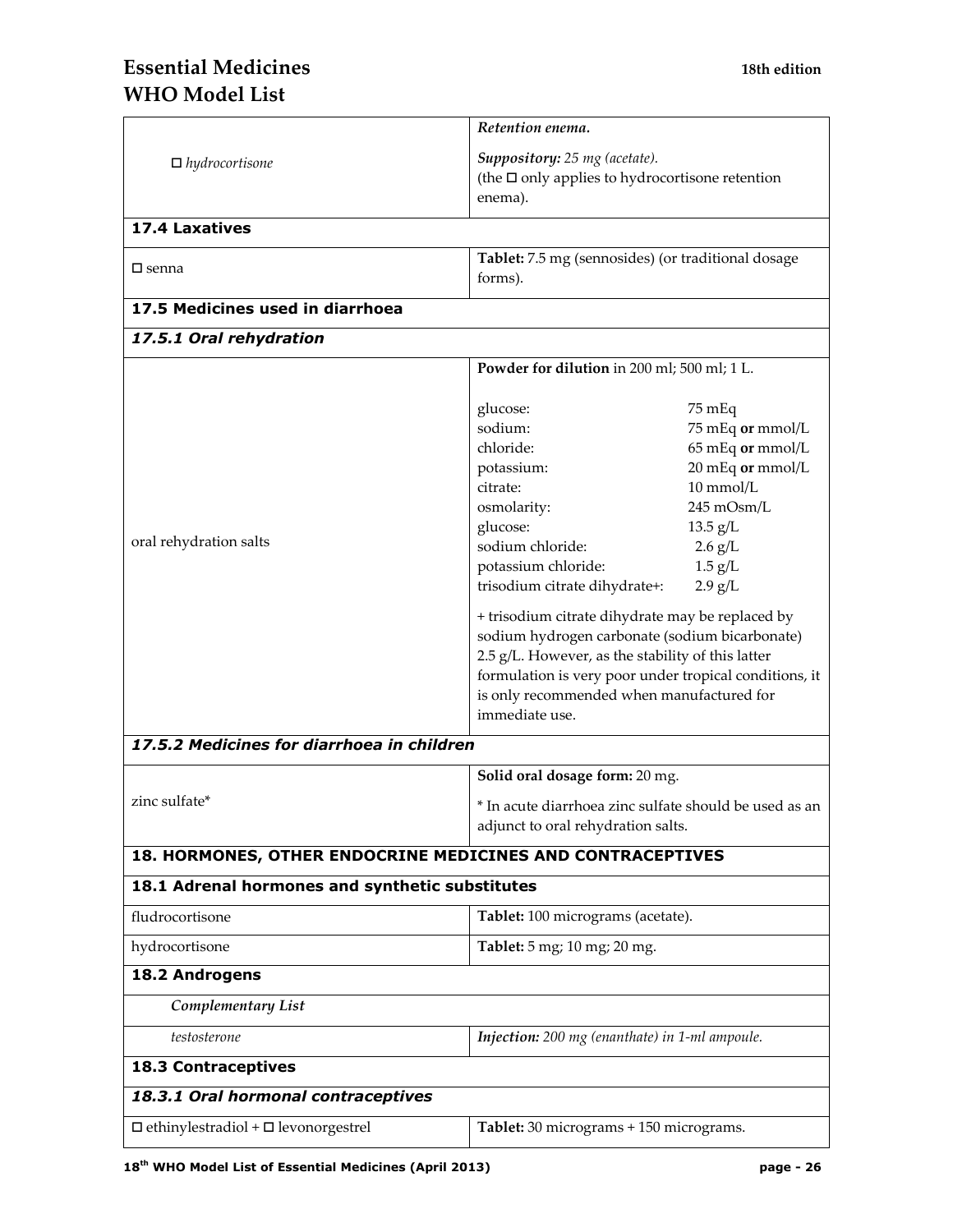| $\Box$ ethinylestradiol + $\Box$ norethisterone     | Tablet: 35 micrograms + 1 mg.                                                                                               |  |
|-----------------------------------------------------|-----------------------------------------------------------------------------------------------------------------------------|--|
| levonorgestrel                                      | Tablet: 30 micrograms; 750 micrograms (pack of<br>two); 1.5 mg.                                                             |  |
| 18.3.2 Injectable hormonal contraceptives           |                                                                                                                             |  |
| estradiol cypionate + medroxyprogesterone acetate   | Injection: $5 \text{ mg} + 25 \text{ mg}$ .                                                                                 |  |
| medroxyprogesterone acetate                         | Depot injection: 150 mg/ml in 1-ml vial.                                                                                    |  |
| norethisterone enantate                             | Oily solution: 200 mg/ml in 1-ml ampoule.                                                                                   |  |
| 18.3.3 Intrauterine devices                         |                                                                                                                             |  |
| copper-containing device                            |                                                                                                                             |  |
| 18.3.4 Barrier methods                              |                                                                                                                             |  |
| condoms                                             |                                                                                                                             |  |
| diaphragms                                          |                                                                                                                             |  |
| 18.3.5 Implantable contraceptives                   |                                                                                                                             |  |
| levonorgestrel-releasing implant                    | Two-rod levonorgestrel-releasing implant, each rod<br>containing 75 mg of levonorgestrel (150 mg total).                    |  |
| 18.4 Estrogens                                      |                                                                                                                             |  |
| 18.5 Insulins and other medicines used for diabetes |                                                                                                                             |  |
|                                                     | Oral solid dosage form: (controlled release tablets)<br>30 mg; 60 mg;                                                       |  |
| $\Box$ gliclazide*                                  | 80 mg.                                                                                                                      |  |
|                                                     | * glibenclamide not suitable above 60 years.                                                                                |  |
| glucagon                                            | Injection: 1 mg/ml.                                                                                                         |  |
| insulin injection (soluble)                         | Injection: 40 IU/ml in 10-ml vial; 100 IU/ml in 10-ml<br>vial.                                                              |  |
| intermediate-acting insulin                         | Injection: 40 IU/ml in 10-ml vial; 100 IU/ml in 10-ml<br>vial (as compound insulin zinc suspension or<br>isophane insulin). |  |
| metformin                                           | Tablet: 500 mg (hydrochloride).                                                                                             |  |
| Complementary List [c]                              |                                                                                                                             |  |
| metformin                                           | Tablet: 500 mg (hydrochloride).                                                                                             |  |
| <b>18.6 Ovulation inducers</b>                      |                                                                                                                             |  |
| Complementary List                                  |                                                                                                                             |  |
| clomifene                                           | Tablet: 50 mg (citrate).                                                                                                    |  |
| <b>18.7 Progestogens</b>                            |                                                                                                                             |  |
| $\square$ medroxyprogesterone acetate               | Tablet: 5 mg.                                                                                                               |  |
| 18.8 Thyroid hormones and antithyroid medicines     |                                                                                                                             |  |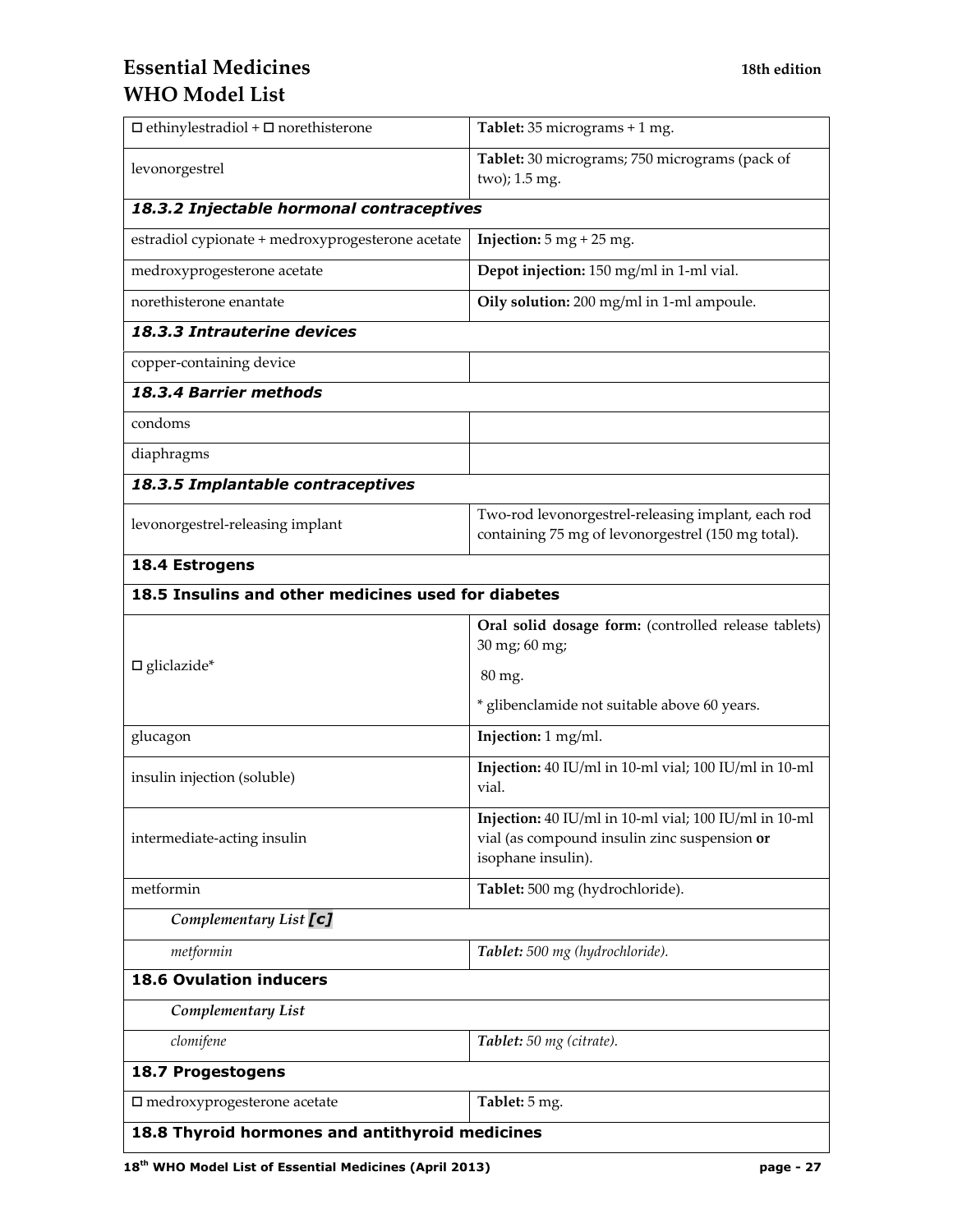| levothyroxine                                                                   | Tablet: 25 micrograms [c]; 50 micrograms;<br>100 micrograms (sodium salt).                                                                                                                                                                                                                                                                                                                                                                                                                                                                                                                                                            |
|---------------------------------------------------------------------------------|---------------------------------------------------------------------------------------------------------------------------------------------------------------------------------------------------------------------------------------------------------------------------------------------------------------------------------------------------------------------------------------------------------------------------------------------------------------------------------------------------------------------------------------------------------------------------------------------------------------------------------------|
| potassium iodide                                                                | Tablet: 60 mg.                                                                                                                                                                                                                                                                                                                                                                                                                                                                                                                                                                                                                        |
| $\square$ propylthiouracil                                                      | Tablet: 50 mg.                                                                                                                                                                                                                                                                                                                                                                                                                                                                                                                                                                                                                        |
| Complementary List [c]                                                          |                                                                                                                                                                                                                                                                                                                                                                                                                                                                                                                                                                                                                                       |
| Lugol's solution                                                                | Oral liquid: about 130 mg total iodine/ml.                                                                                                                                                                                                                                                                                                                                                                                                                                                                                                                                                                                            |
| potassium iodide                                                                | Tablet: 60 mg.                                                                                                                                                                                                                                                                                                                                                                                                                                                                                                                                                                                                                        |
| propylthiouracil                                                                | Tablet: 50 mg.                                                                                                                                                                                                                                                                                                                                                                                                                                                                                                                                                                                                                        |
| 19. IMMUNOLOGICALS                                                              |                                                                                                                                                                                                                                                                                                                                                                                                                                                                                                                                                                                                                                       |
| 19.1 Diagnostic agents                                                          |                                                                                                                                                                                                                                                                                                                                                                                                                                                                                                                                                                                                                                       |
| All tuberculins should comply with the WHO Requirements for Tuberculins.        |                                                                                                                                                                                                                                                                                                                                                                                                                                                                                                                                                                                                                                       |
| tuberculin, purified protein derivative (PPD)                                   | Injection.                                                                                                                                                                                                                                                                                                                                                                                                                                                                                                                                                                                                                            |
| 19.2 Sera and immunoglobulins                                                   |                                                                                                                                                                                                                                                                                                                                                                                                                                                                                                                                                                                                                                       |
| All plasma fractions should comply with the WHO requirements.                   |                                                                                                                                                                                                                                                                                                                                                                                                                                                                                                                                                                                                                                       |
| anti-D immunoglobulin (human)                                                   | Injection: 250 micrograms in single-dose vial.                                                                                                                                                                                                                                                                                                                                                                                                                                                                                                                                                                                        |
| antirabies immunoglobulin (human)                                               | Injection: 150 IU/ml in vial.                                                                                                                                                                                                                                                                                                                                                                                                                                                                                                                                                                                                         |
| antitetanus immunoglobulin (human)                                              | Injection: 500 IU in vial.                                                                                                                                                                                                                                                                                                                                                                                                                                                                                                                                                                                                            |
| antivenom immunoglobulin*                                                       | Injection.                                                                                                                                                                                                                                                                                                                                                                                                                                                                                                                                                                                                                            |
|                                                                                 | * Exact type to be defined locally.                                                                                                                                                                                                                                                                                                                                                                                                                                                                                                                                                                                                   |
| diphtheria antitoxin                                                            | Injection: 10 000 IU; 20 000 IU in vial.                                                                                                                                                                                                                                                                                                                                                                                                                                                                                                                                                                                              |
| <b>19.3 Vaccines</b>                                                            |                                                                                                                                                                                                                                                                                                                                                                                                                                                                                                                                                                                                                                       |
| recommendations.                                                                | Selection of vaccines from the Model List will need to be determined by each country after consideration<br>of international recommendations, epidemiology and national priorities. The list below details the<br>vaccines for which there is either a recommendation from the Strategic Advisory Group of Experts on<br>Immunization (SAGE) (http://www.who.int/immunization/sage_conclusions/en/index.html) and/or a<br>WHO position paper (http://www.who.int/immunization/documents/positionpapers/en/index.html). This<br>site will be updated as new position papers are published and contains the most recent information and |
| All vaccines should comply with the WHO Requirements for Biological Substances. |                                                                                                                                                                                                                                                                                                                                                                                                                                                                                                                                                                                                                                       |
| WHO noted the need for vaccines used in children to be polyvalent.              |                                                                                                                                                                                                                                                                                                                                                                                                                                                                                                                                                                                                                                       |
| <b>BCG</b> vaccine                                                              |                                                                                                                                                                                                                                                                                                                                                                                                                                                                                                                                                                                                                                       |
| cholera vaccine                                                                 |                                                                                                                                                                                                                                                                                                                                                                                                                                                                                                                                                                                                                                       |
| diphtheria vaccine                                                              |                                                                                                                                                                                                                                                                                                                                                                                                                                                                                                                                                                                                                                       |
| Haemophilus influenzae type b vaccine                                           |                                                                                                                                                                                                                                                                                                                                                                                                                                                                                                                                                                                                                                       |

hepatitis A vaccine hepatitis B vaccine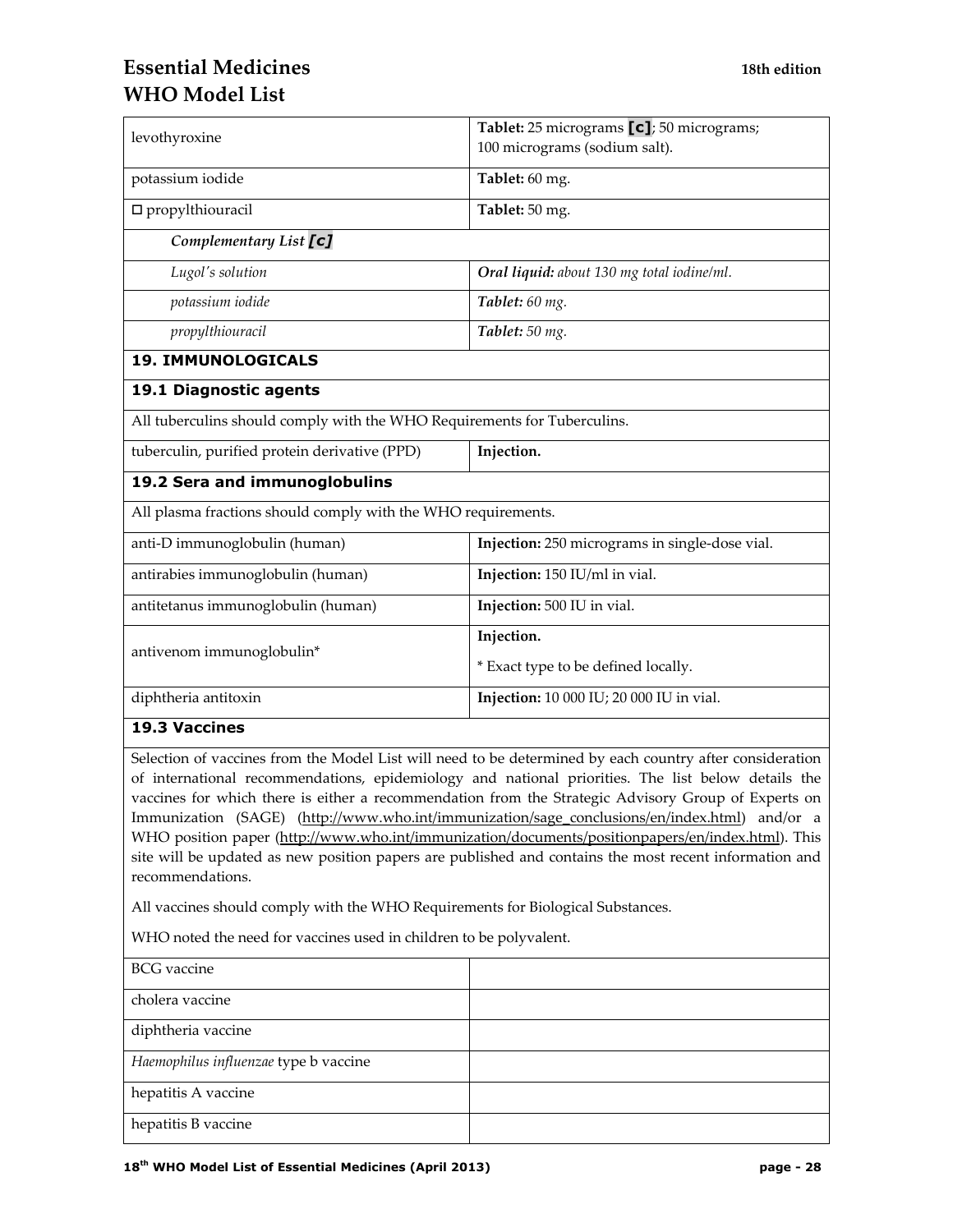| influenza vaccine                                                                  |                                                                                      |
|------------------------------------------------------------------------------------|--------------------------------------------------------------------------------------|
| Japanese encephalitis vaccine                                                      |                                                                                      |
| measles vaccine                                                                    |                                                                                      |
| meningococcal meningitis vaccine                                                   |                                                                                      |
| mumps vaccine                                                                      |                                                                                      |
| pertussis vaccine                                                                  |                                                                                      |
| pneumococcal vaccine                                                               |                                                                                      |
| poliomyelitis vaccine                                                              |                                                                                      |
| rabies vaccine                                                                     |                                                                                      |
| rotavirus vaccine                                                                  |                                                                                      |
| rubella vaccine                                                                    |                                                                                      |
| tetanus vaccine                                                                    |                                                                                      |
| typhoid vaccine                                                                    |                                                                                      |
| varicella vaccine                                                                  |                                                                                      |
| yellow fever vaccine                                                               |                                                                                      |
| 20. MUSCLE RELAXANTS (PERIPHERALLY-ACTING) AND CHOLINESTERASE<br><b>INHIBITORS</b> |                                                                                      |
|                                                                                    |                                                                                      |
| $\square$ atracurium                                                               | Injection: 10 mg/ml (besylate).                                                      |
| neostigmine                                                                        | Injection: 500 micrograms in 1-ml ampoule; 2.5 mg<br>(metilsulfate) in 1-ml ampoule. |
|                                                                                    | Tablet: 15 mg (bromide).                                                             |
|                                                                                    | Injection: 50 mg (chloride)/ml in 2-ml ampoule.                                      |
| suxamethonium                                                                      | Powder for injection (chloride), in vial.                                            |
| $\square$ vecuronium $\lceil c \rceil$                                             | Powder for injection: 10 mg (bromide) in vial.                                       |
| Complementary List                                                                 |                                                                                      |
|                                                                                    | Injection: 1 mg in 1-ml ampoule.                                                     |
| pyridostigmine                                                                     | Tablet: 60 mg (bromide).                                                             |
| $\Box$ vecuronium                                                                  | Powder for injection: 10 mg (bromide) in vial.                                       |
| 21. OPHTHALMOLOGICAL PREPARATIONS                                                  |                                                                                      |
| 21.1 Anti-infective agents                                                         |                                                                                      |
| aciclovir                                                                          | Ointment: 3% W/W.                                                                    |
| azithromycin                                                                       | Solution (eye drops): 1.5%.                                                          |
| $\square$ gentamicin                                                               | Solution (eye drops): 0.3% (sulfate).                                                |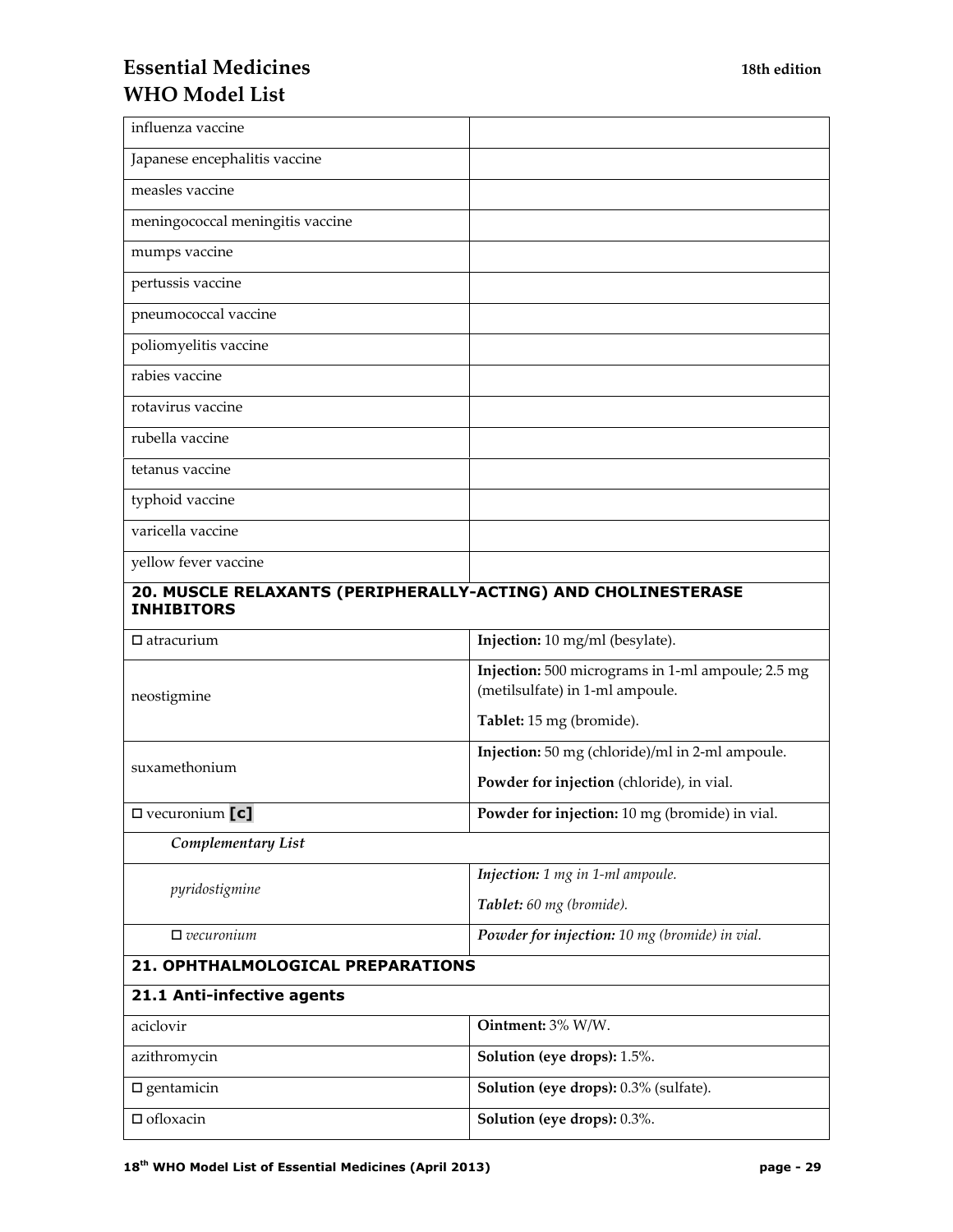| $\Box$ tetracycline                                 | Eye ointment: 1% (hydrochloride).                                                                                                                                                                    |
|-----------------------------------------------------|------------------------------------------------------------------------------------------------------------------------------------------------------------------------------------------------------|
| 21.2 Anti-inflammatory agents                       |                                                                                                                                                                                                      |
| $\square$ prednisolone                              | Solution (eye drops): 0.5% (sodium phosphate).                                                                                                                                                       |
| 21.3 Local anaesthetics                             |                                                                                                                                                                                                      |
|                                                     | Solution (eye drops): 0.5% (hydrochloride).                                                                                                                                                          |
| $\Box$ tetracaine a                                 | a Not in preterm neonates.                                                                                                                                                                           |
| 21.4 Miotics and antiglaucoma medicines             |                                                                                                                                                                                                      |
| acetazolamide                                       | Tablet: 250 mg.                                                                                                                                                                                      |
| latanoprost                                         | Solution (eye drops): latanoprost 50 micrograms/mL                                                                                                                                                   |
| $\square$ pilocarpine                               | Solution (eye drops): 2%; 4% (hydrochloride or<br>nitrate).                                                                                                                                          |
| $\Box$ timolol                                      | Solution (eye drops): 0.25%; 0.5% (as hydrogen<br>maleate).                                                                                                                                          |
| 21.5 Mydriatics                                     |                                                                                                                                                                                                      |
|                                                     | <b>Solution (eye drops):</b> 0.1%; 0.5%; 1% (sulfate).                                                                                                                                               |
| atropine*a                                          | * [c] Or homatropine (hydrobromide) or<br>cyclopentolate (hydrochloride).                                                                                                                            |
|                                                     | $a$ > 3 months.                                                                                                                                                                                      |
| <b>Complementary List</b>                           |                                                                                                                                                                                                      |
| epinephrine (adrenaline)                            | <b>Solution (eye drops):</b> 2% (as hydrochloride).                                                                                                                                                  |
| 21.6 Anti vascular endothelial growth factor (VEGF) |                                                                                                                                                                                                      |
| <b>Complementary List</b>                           |                                                                                                                                                                                                      |
| bevacizumab                                         | Injection: 25 mg/ml.                                                                                                                                                                                 |
| 22. OXYTOCICS AND ANTIOXYTOCICS                     |                                                                                                                                                                                                      |
| 22.1 Oxytocics                                      |                                                                                                                                                                                                      |
| $\square$ ergometrine                               | Injection: 200 micrograms (hydrogen maleate) in 1-<br>ml ampoule.                                                                                                                                    |
| misoprostol                                         | Tablet: 200 micrograms.*<br>* For management of incomplete abortion and<br>miscarriage, and for prevention of postpartum<br>haemorrhage where oxytocin is not available or<br>cannot be safely used. |
|                                                     | Vaginal tablet: 25 micrograms.*                                                                                                                                                                      |
|                                                     | * Only for use for induction of labour where<br>appropriate facilities are available.                                                                                                                |
| oxytocin                                            | Injection: 10 IU in 1-ml.                                                                                                                                                                            |
| Complementary List                                  |                                                                                                                                                                                                      |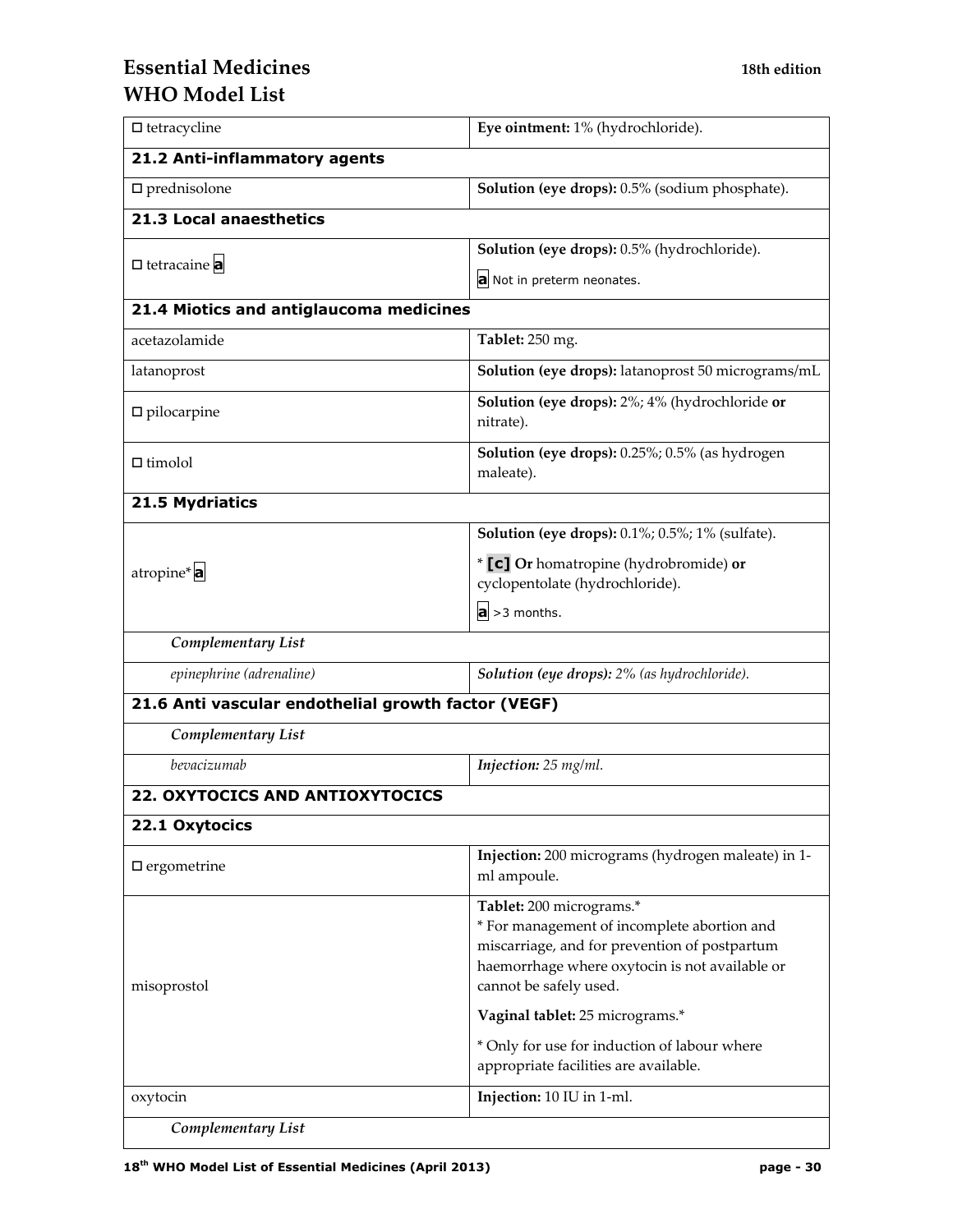| $miferristone*-misoprostol*$                                           |                                                              |
|------------------------------------------------------------------------|--------------------------------------------------------------|
|                                                                        | Tablet 200 mg – tablet 200 micrograms.                       |
| Where permitted under national law and<br>where culturally acceptable. | * Requires close medical supervision.                        |
|                                                                        |                                                              |
| 22.2 Antioxytocics (tocolytics)                                        |                                                              |
| nifedipine                                                             | Immediate-release capsule: 10 mg.                            |
| 23. PERITONEAL DIALYSIS SOLUTION                                       |                                                              |
| <b>Complementary List</b>                                              |                                                              |
| intraperitoneal dialysis solution<br>(of appropriate composition)      | Parenteral solution.                                         |
| 24. MEDICINES FOR MENTAL AND BEHAVIOURAL DISORDERS                     |                                                              |
| 24.1 Medicines used in psychotic disorders                             |                                                              |
|                                                                        | Injection: 25 mg (hydrochloride)/ml in 2-ml<br>ampoule.      |
| $\square$ chlorpromazine                                               | Oral liquid: 25 mg (hydrochloride)/5 ml.                     |
|                                                                        | Tablet: 100 mg (hydrochloride).                              |
| $\Box$ fluphenazine                                                    | Injection: 25 mg (decanoate or enantate) in 1-ml<br>ampoule. |
| $\Box$ haloperidol                                                     | Injection: 5 mg in 1-ml ampoule.                             |
|                                                                        | Tablet: 2 mg; 5 mg.                                          |
| risperidone                                                            | Oral solid dosage form: 0.25 mg to 6mg.                      |
| Complementary List                                                     |                                                              |
|                                                                        | Injection: 25 mg (hydrochloride)/ml in 2-ml ampoule.         |
| $chlorpromazine$ $[ c]$                                                | Oral liquid: 25 mg (hydrochloride)/5 ml.                     |
|                                                                        | Tablet: 10 mg; 25 mg; 50 mg; 100 mg (hydrochloride).         |
|                                                                        | Injection: 5 mg in 1-ml ampoule.                             |
| haloperidol $[c]$                                                      | Oral liquid: 2 mg/ml.                                        |
|                                                                        | Solid oral dosage form: 0.5 mg; 2 mg; 5 mg.                  |
| clozapine                                                              | Solid oral dosage form: 25 - 200 mg.                         |
| 24.2 Medicines used in mood disorders                                  |                                                              |
| 24.2.1 Medicines used in depressive disorders                          |                                                              |
| $\square$ amitriptyline                                                | Tablet: 25 mg; 75mg. (hydrochloride).                        |
| fluoxetine                                                             | Solid oral dosage form: 20 mg (as hydrochloride).            |
| Complementary List [c]                                                 |                                                              |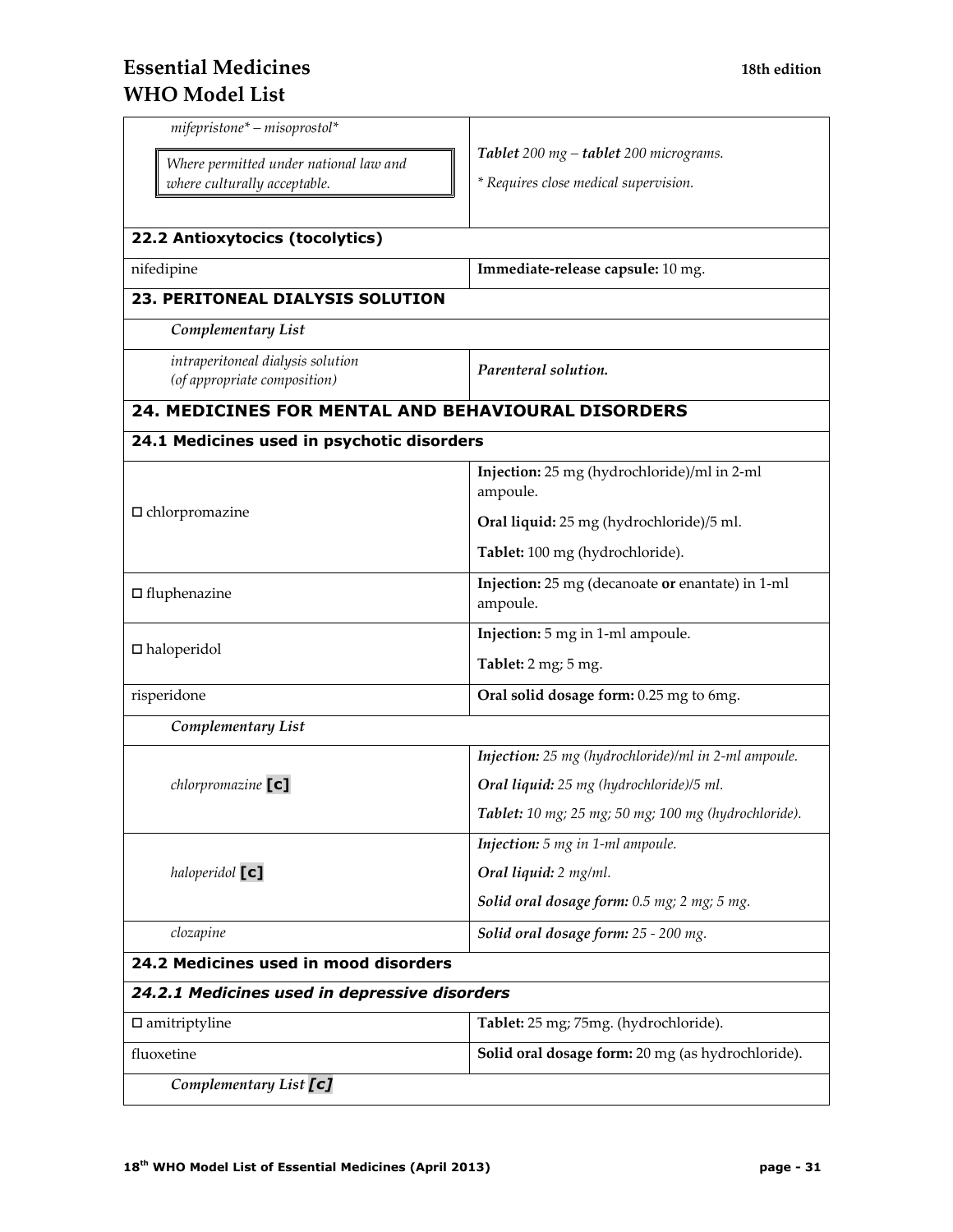| fluoxetine a                                                               | Solid oral dosage form: 20 mg (as hydrochloride).                                                                                    |  |
|----------------------------------------------------------------------------|--------------------------------------------------------------------------------------------------------------------------------------|--|
|                                                                            | $a > 8$ years.                                                                                                                       |  |
| 24.2.2 Medicines used in bipolar disorders                                 |                                                                                                                                      |  |
| carbamazepine                                                              | Tablet (scored): 100 mg; 200 mg.                                                                                                     |  |
| lithium carbonate                                                          | Solid oral dosage form: 300 mg.                                                                                                      |  |
| valproic acid (sodium valproate)                                           | Tablet (enteric-coated): 200 mg; 500 mg (sodium<br>valproate).                                                                       |  |
| 24.3 Medicines for anxiety disorders                                       |                                                                                                                                      |  |
| $\Box$ diazepam                                                            | Tablet (scored): 2 mg; 5 mg.                                                                                                         |  |
| 24.4 Medicines used for obsessive compulsive disorders                     |                                                                                                                                      |  |
| clomipramine                                                               | Capsule: 10 mg; 25 mg (hydrochloride).                                                                                               |  |
| 24.5 Medicines for disorders due to psychoactive substance use             |                                                                                                                                      |  |
| nicotine replacement therapy (NRT)                                         | Chewing gum: 2 mg; 4 mg (as polacrilex).                                                                                             |  |
|                                                                            | Transdermal patch: 5 mg to 30 mg/16 hrs; 7 mg to<br>21 mg/24 hrs.                                                                    |  |
| Complementary List                                                         |                                                                                                                                      |  |
|                                                                            | Concentrate for oral liquid: 5 mg/ml; 10 mg/ml<br>(hydrochloride).                                                                   |  |
| $\Box$ methadone*                                                          | Oral liquid: 5 mg/5 ml; 10 mg/5 ml (hydrochloride).                                                                                  |  |
|                                                                            | * The square box is added to include buprenorphine. The<br>medicines should only be used within an established<br>support programme. |  |
| 25. MEDICINES ACTING ON THE RESPIRATORY TRACT                              |                                                                                                                                      |  |
| 25.1 Antiasthmatic and medicines for chronic obstructive pulmonary disease |                                                                                                                                      |  |
| $\square$ beclometasone                                                    | Inhalation (aerosol): 50 micrograms (dipropionate)<br>per dose; 100 micrograms (dipropionate) per dose<br>(as CFC free forms).       |  |
| $\square$ budesonide $\lceil c \rceil$                                     | Inhalation (aerosol): 100 micrograms per dose;<br>200 micrograms per dose.                                                           |  |
| epinephrine (adrenaline)                                                   | Injection: 1 mg (as hydrochloride or hydrogen<br>tartrate) in<br>1-ml ampoule.                                                       |  |
| ipratropium bromide                                                        | Inhalation (aerosol): 20 micrograms/metered dose.                                                                                    |  |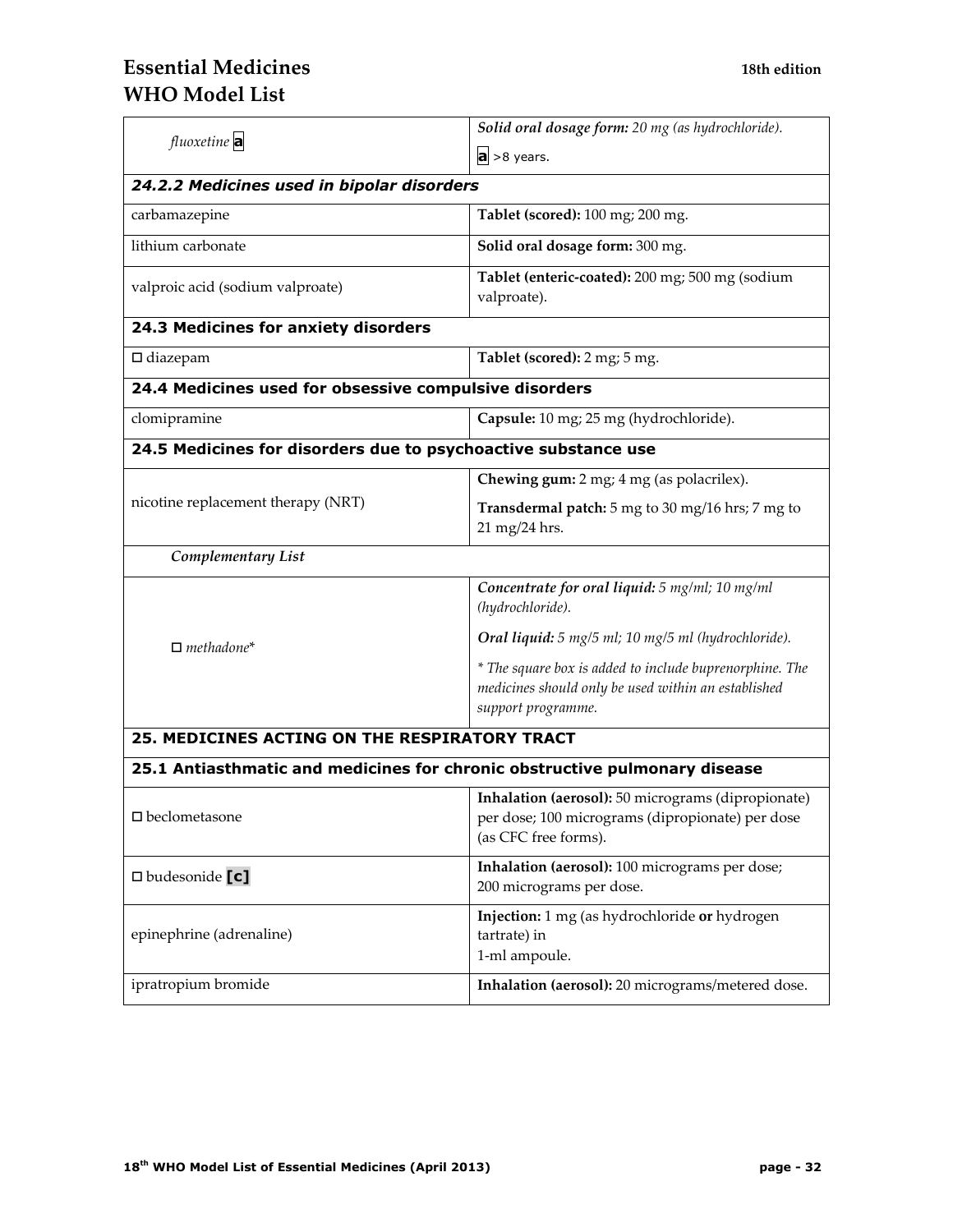|                   | Inhalation (aerosol): 100 micrograms (as sulfate) per<br>dose.           |
|-------------------|--------------------------------------------------------------------------|
|                   | Injection: 50 micrograms (as sulfate)/ml in 5-ml<br>ampoule.             |
| $\Box$ salbutamol | Metered dose inhaler (aerosol): 100 micrograms (as<br>sulfate) per dose. |
|                   | Respirator solution for use in nebulizers: 5 mg (as<br>sulfate)/ml.      |

#### **26. SOLUTIONS CORRECTING WATER, ELECTROLYTE AND ACID-BASE DISTURBANCES**

#### **26.1 Oral**

| oral rehydration salts              | See section 17.5.1.                                                                                                                                                                                                                |
|-------------------------------------|------------------------------------------------------------------------------------------------------------------------------------------------------------------------------------------------------------------------------------|
| potassium chloride                  | Powder for solution.                                                                                                                                                                                                               |
| 26.2 Parenteral                     |                                                                                                                                                                                                                                    |
| glucose                             | Injectable solution: 5% (isotonic); 10% (hypertonic);<br>50% (hypertonic).                                                                                                                                                         |
|                                     | Injectable solution: 4% glucose, 0.18% sodium<br>chloride<br>(equivalent to Na+30 mmol/L, Cl-30 mmol/L).                                                                                                                           |
| glucose with sodium chloride        | Injectable solution: 5% glucose, 0.9% sodium<br>chloride (equivalent to 150 mmol/L Na+ and<br>150 mmol/L Cl-); 5% glucose, 0.45% sodium chloride<br>(equivalent to 75 mmol/L Na+ and 75 mmol/L<br>$Cl2$ [c].                       |
| potassium chloride                  | Solution: 11.2% in 20-ml ampoule<br>(equivalent to K+1.5 mmol/ml, Cl-1.5 mmol/ml).<br>Solution for dilution: 7.5% (equivalent to K<br>1 mmol/ml and Cl 1 mmol/ml) [c]; 15% (equivalent<br>to K 2 mmol/ml and Cl 2 mmol/ml) $[c]$ . |
| sodium chloride                     | Injectable solution: 0.9% isotonic (equivalent to Na+<br>154 mmol/L, Cl- 154 mmol/L).                                                                                                                                              |
| sodium hydrogen carbonate           | Injectable solution: 1.4% isotonic (equivalent to Na+<br>167 mmol/L, HCO <sub>3</sub> -167 mmol/L).<br>Solution: 8.4% in 10-ml ampoule (equivalent to Na+<br>1000 mmol/L, HCO <sub>3</sub> -1000 mmol/L).                          |
| □ sodium lactate, compound solution | Injectable solution.                                                                                                                                                                                                               |
| <b>26.3 Miscellaneous</b>           |                                                                                                                                                                                                                                    |
| water for injection                 | 2-ml; 5-ml; 10-ml ampoules.                                                                                                                                                                                                        |
| <b>27. VITAMINS AND MINERALS</b>    |                                                                                                                                                                                                                                    |
| ascorbic acid                       | Tablet: 50 mg.                                                                                                                                                                                                                     |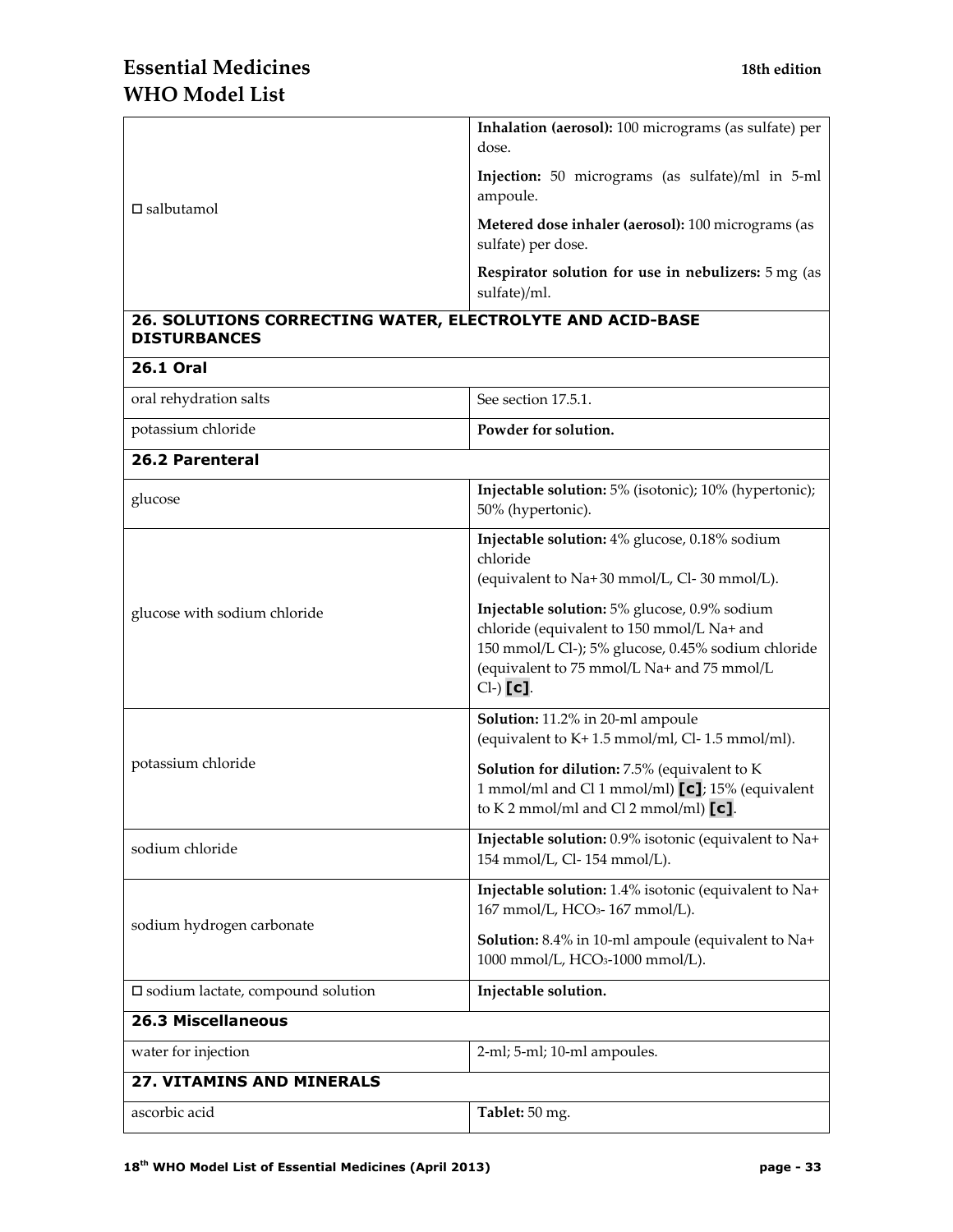| calcium                                            | Tablet: 500 mg (elemental).                                                                                                                   |  |
|----------------------------------------------------|-----------------------------------------------------------------------------------------------------------------------------------------------|--|
|                                                    | Oral liquid: 400 IU/ml.                                                                                                                       |  |
| cholecalciferol* [c]                               | Solid oral dosage form: 400 IU; 1000 IU.                                                                                                      |  |
|                                                    | * Ergocalciferol can be used as an alternative.                                                                                               |  |
| $\square$ ergocalciferol                           | Oral liquid: 250 micrograms/ml (10 000 IU/ml).                                                                                                |  |
|                                                    | Solid oral dosage form: 1.25 mg (50 000 IU).                                                                                                  |  |
|                                                    | Capsule: 200 mg.                                                                                                                              |  |
| iodine                                             | Iodized oil: 1 ml (480 mg iodine); 0.5 ml (240 mg<br>iodine) in ampoule (oral or injectable); 0.57 ml (308<br>mg iodine) in dispenser bottle. |  |
| $\square$ nicotinamide                             | Tablet: 50 mg.                                                                                                                                |  |
| pyridoxine                                         | Tablet: 25 mg (hydrochloride).                                                                                                                |  |
|                                                    | Capsule: 50 000 IU; 100 000 IU; 200 000 IU (as<br>palmitate).                                                                                 |  |
| retinol                                            | Oral oily solution: 100 000 IU (as palmitate)/ml in<br>multidose dispenser.                                                                   |  |
|                                                    | Tablet (sugar-coated): 10 000 IU (as palmitate).                                                                                              |  |
|                                                    | Water-miscible injection: 100 000 IU (as palmitate)<br>in                                                                                     |  |
|                                                    | 2-ml ampoule.                                                                                                                                 |  |
| riboflavin                                         | Tablet: 5 mg.                                                                                                                                 |  |
| sodium fluoride                                    | In any appropriate topical formulation.                                                                                                       |  |
| thiamine                                           | Tablet: 50 mg (hydrochloride).                                                                                                                |  |
| <b>Complementary List</b>                          |                                                                                                                                               |  |
| calcium gluconate                                  | Injection: 100 mg/ml in 10-ml ampoule.                                                                                                        |  |
| 28. EAR, NOSE AND THROAT MEDICINES IN CHILDREN [c] |                                                                                                                                               |  |
| acetic acid                                        | Topical: 2%, in alcohol.                                                                                                                      |  |
| $\square$ budesonide                               | Nasal spray: 100 micrograms per dose.                                                                                                         |  |
| $\Box$ ciprofloxacin                               | Topical: 0.3% drops (as hydrochloride).                                                                                                       |  |
| $\Box$ xylometazoline <b>a</b>                     | Nasal spray: 0.05%.                                                                                                                           |  |
|                                                    | a Not in children less than 3 months.                                                                                                         |  |
| 29. SPECIFIC MEDICINES FOR NEONATAL CARE           |                                                                                                                                               |  |
| 29.1 Medicines administered to the neonate [c]     |                                                                                                                                               |  |
| caffeine citrate                                   | Injection: 20 mg/ml (equivalent to 10 mg caffeine<br>base/ml).                                                                                |  |
|                                                    | Oral liquid: 20 mg/ml (equivalent to 10 mg caffeine<br>base/ml).                                                                              |  |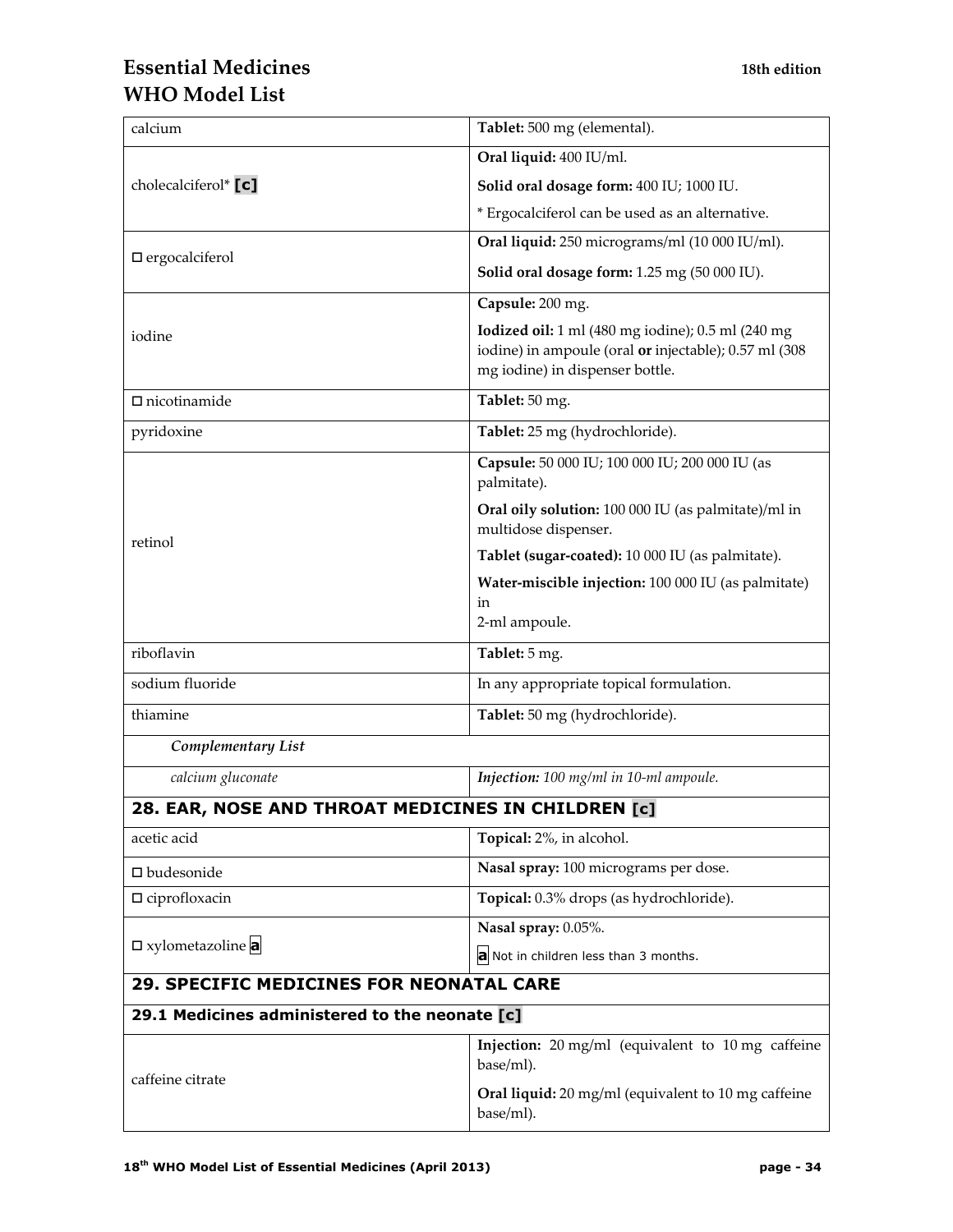| Chlorhexidine                                                       | Solution or gel: 7.1% (digluconate) delivering 4%<br>chlorhexidine (for umbilical cord care) [c].       |  |
|---------------------------------------------------------------------|---------------------------------------------------------------------------------------------------------|--|
| Complementary List                                                  |                                                                                                         |  |
| $\Box$ ibuprofen                                                    | Solution for injection: 5 mg/ml.                                                                        |  |
|                                                                     | Solution for injection:                                                                                 |  |
| $\Box$ prostaglandin E                                              | Prostaglandin E1: 0.5 mg/ml in alcohol.<br>Prostaglandin E 2: 1 mg/ml.                                  |  |
| surfactant                                                          | Suspension for intratracheal instillation: 25 mg/ml<br>or 80 mg/ml. (checking with $INN -$ Secretariat) |  |
| 29.2 Medicines administered to the mother                           |                                                                                                         |  |
| dexamethasone                                                       | Injection: 4 mg/ml dexamethasone phosphate (as<br>disodium salt)                                        |  |
| <b>30. MEDICINES FOR DISEASES OF JOINTS</b>                         |                                                                                                         |  |
| 30.1 Medicines used to treat gout                                   |                                                                                                         |  |
| allopurinol                                                         | Tablet: 100 mg.                                                                                         |  |
| 30.2 Disease modifying agents used in rheumatoid disorders (DMARDs) |                                                                                                         |  |
| chloroquine                                                         | Tablet: 100 mg; 150 mg (as phosphate or sulfate).                                                       |  |
| Complementary List                                                  |                                                                                                         |  |
| azathioprine                                                        | Tablet: 50 mg.                                                                                          |  |
| hydroxychloroquine $[c]$                                            | Solid oral dosage form: 200 mg (as sulfate).                                                            |  |
| methotrexate                                                        | Tablet: 2.5 mg (as sodium salt).                                                                        |  |
| penicillamine                                                       | Solid oral dosage form: 250 mg.                                                                         |  |
| sulfasalazine                                                       | Tablet: 500 mg.                                                                                         |  |
| 30.3 Juvenile joint diseases                                        |                                                                                                         |  |
|                                                                     | Suppository: 50 mg to 150 mg.                                                                           |  |
| acetylsalicylic acid* (acute or chronic use)                        | Tablet: 100 mg to 500 mg.                                                                               |  |
|                                                                     | * For use for rheumatic fever, juvenile arthritis,<br>Kawasaki disease.                                 |  |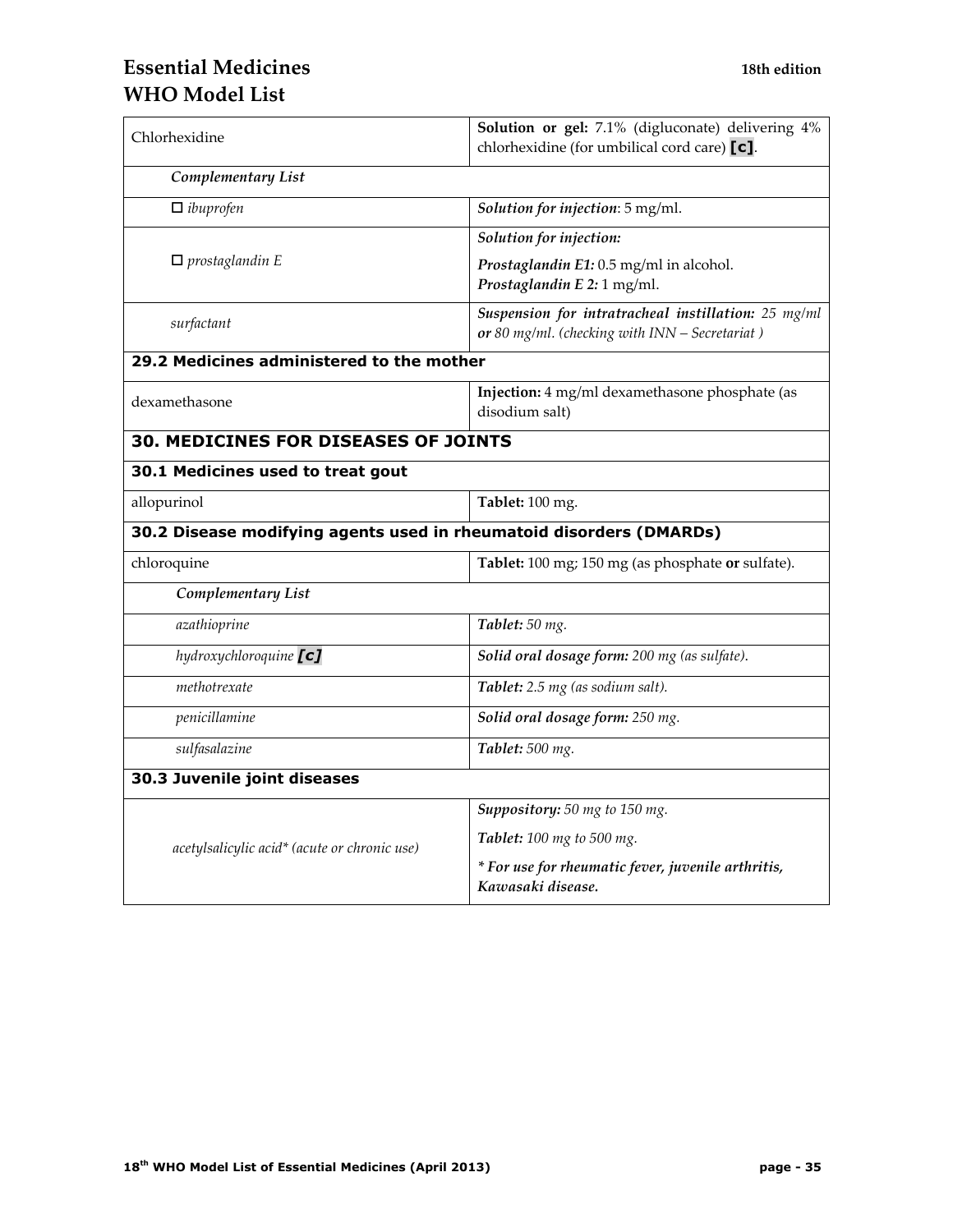| atazanavir                         | $>25$ kg                                                |
|------------------------------------|---------------------------------------------------------|
| atropine                           | >3 months                                               |
| benzyl benzoate                    | >2 years                                                |
| betamethasone topical preparations | Hydrocortisone preferred in neonates                    |
| cefazolin                          | $>1$ month                                              |
| ceftriaxone                        | >41 weeks corrected gestational age                     |
| diloxanide                         | $>25$ kg                                                |
| doxycycline                        | >8 years (except for serious infections e.g. cholera)   |
| efavirenz                          | >3 years or >10 kg                                      |
| emtricitabine                      | $>3$ months                                             |
| fluoxetine                         | >8 years                                                |
| ibuprofen                          | >3 months (except IV form for patent ductus arteriosus) |
| mefloquine                         | >5 kg or >3 months                                      |
| metoclopramide                     | Not in neonates                                         |
| ondansetron                        | $>1$ month                                              |
| saquinavir                         | $>25$ kg                                                |
| silver sulfadiazine                | $>2$ months                                             |
| tetracaine                         | Not in preterm neonates                                 |
| trimethoprim                       | >6 months                                               |
| xylometazoline                     | $>3$ months                                             |

#### **Table 1: Medicines with age or weight restrictions**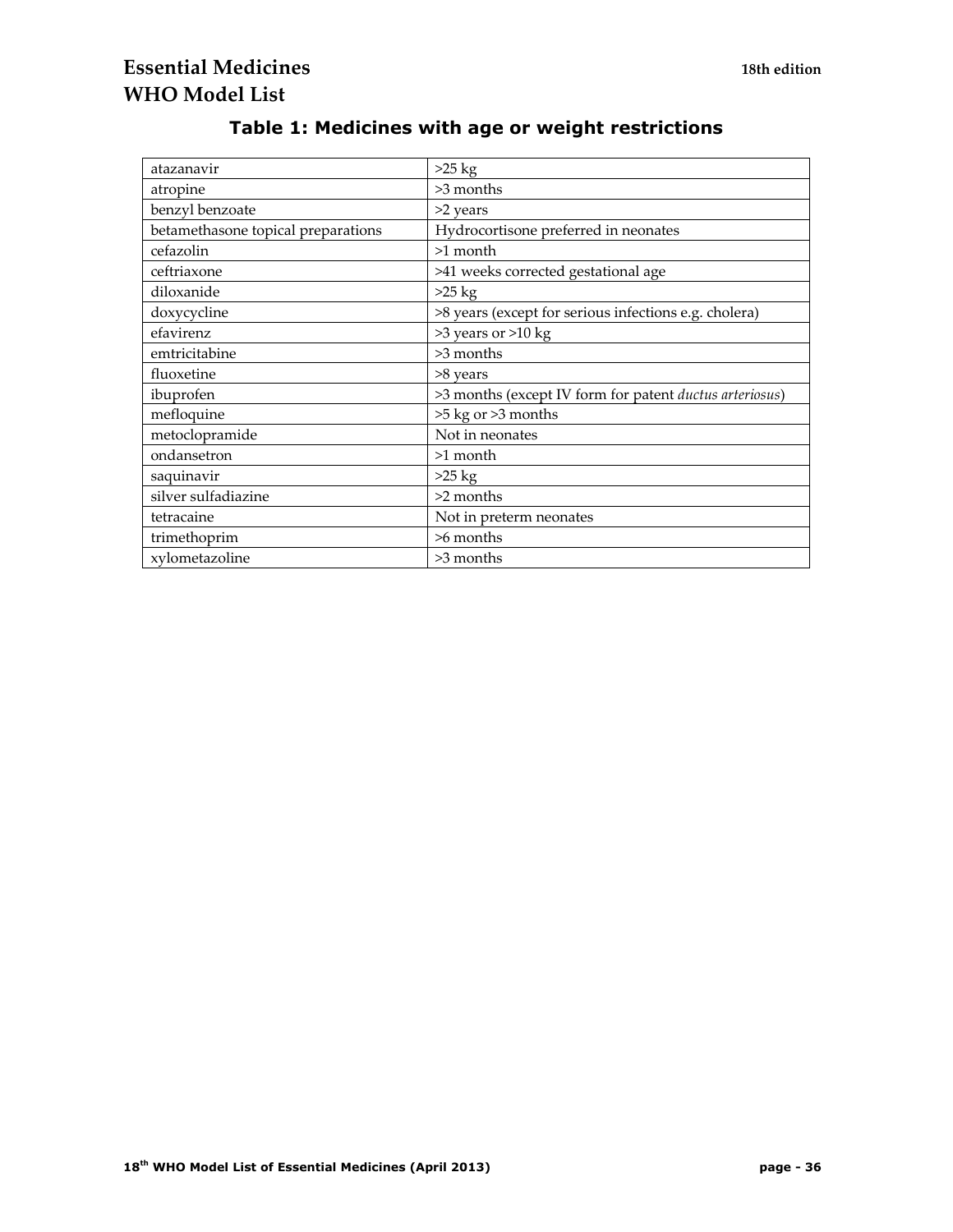#### **Annex 1: Explanation of dosage forms**

| <b>Term</b>            | Definition                                                                                                                                                                                                                                                                                                                                                                                                                                                                                                                                                                                                                                                                                                                                                                                                                                                                                                                                                                                               |
|------------------------|----------------------------------------------------------------------------------------------------------------------------------------------------------------------------------------------------------------------------------------------------------------------------------------------------------------------------------------------------------------------------------------------------------------------------------------------------------------------------------------------------------------------------------------------------------------------------------------------------------------------------------------------------------------------------------------------------------------------------------------------------------------------------------------------------------------------------------------------------------------------------------------------------------------------------------------------------------------------------------------------------------|
| Solid oral dosage form | Refers to tablets or capsules or other solid dosage forms such as 'melts'<br>that are immediate-release preparations. It implies that there is no<br>difference in clinical efficacy or safety between the available dosage<br>forms, and countries should therefore choose the form(s) to be listed<br>depending on quality and availability.<br>The term 'solid oral dosage form' is <i>never</i> intended to allow any type of<br>modified-release tablet.                                                                                                                                                                                                                                                                                                                                                                                                                                                                                                                                            |
| <b>Tablets</b>         | Refers to:<br>uncoated or coated (film-coated or sugar-coated) tablets that are<br>٠<br>intended to be swallowed whole;<br>unscored and scored <sup>*</sup> ;<br>٠<br>tablets that are intended to be chewed before being swallowed;<br>٠<br>tablets that are intended to be dispersed or dissolved in water or<br>٠<br>another suitable liquid before being swallowed;<br>tablets that are intended to be crushed before being swallowed.<br>٠<br>The term 'tablet' without qualification is <i>never</i> intended to allow any<br>type of modified-release tablet.                                                                                                                                                                                                                                                                                                                                                                                                                                     |
| Tablets (qualified)    | Refers to a specific type of tablet:<br>chewable - tablets that are intended to be chewed before being<br>swallowed;<br>dispersible - tablets that are intended to be dispersed in water or<br>another suitable liquid before being swallowed;<br>soluble - tablets that are intended to be dissolved in water or another<br>suitable liquid before being swallowed;<br>crushable - tablets that are intended to be crushed before being<br>swallowed;<br>scored - tablets bearing a break mark or marks where sub-division is<br>intended in order to provide doses of less than one tablet;<br>sublingual - tablets that are intended to be placed beneath the tongue.<br>The term 'tablet' is <i>always</i> qualified with an additional term (in<br>parentheses) in entries where one of the following types of tablet is<br>intended: gastro-resistant (such tablets may sometimes be described as<br>enteric-coated or as delayed-release), prolonged-release or another<br>modified-release form. |

#### **A. Principal dosage forms used in EML - Oral administration**

**<sup>18</sup>th WHO Model List of Essential Medicines (April 2013) page - 37**  \* Scored tablets may be divided for ease of swallowing, provided dose is a whole number of tablets.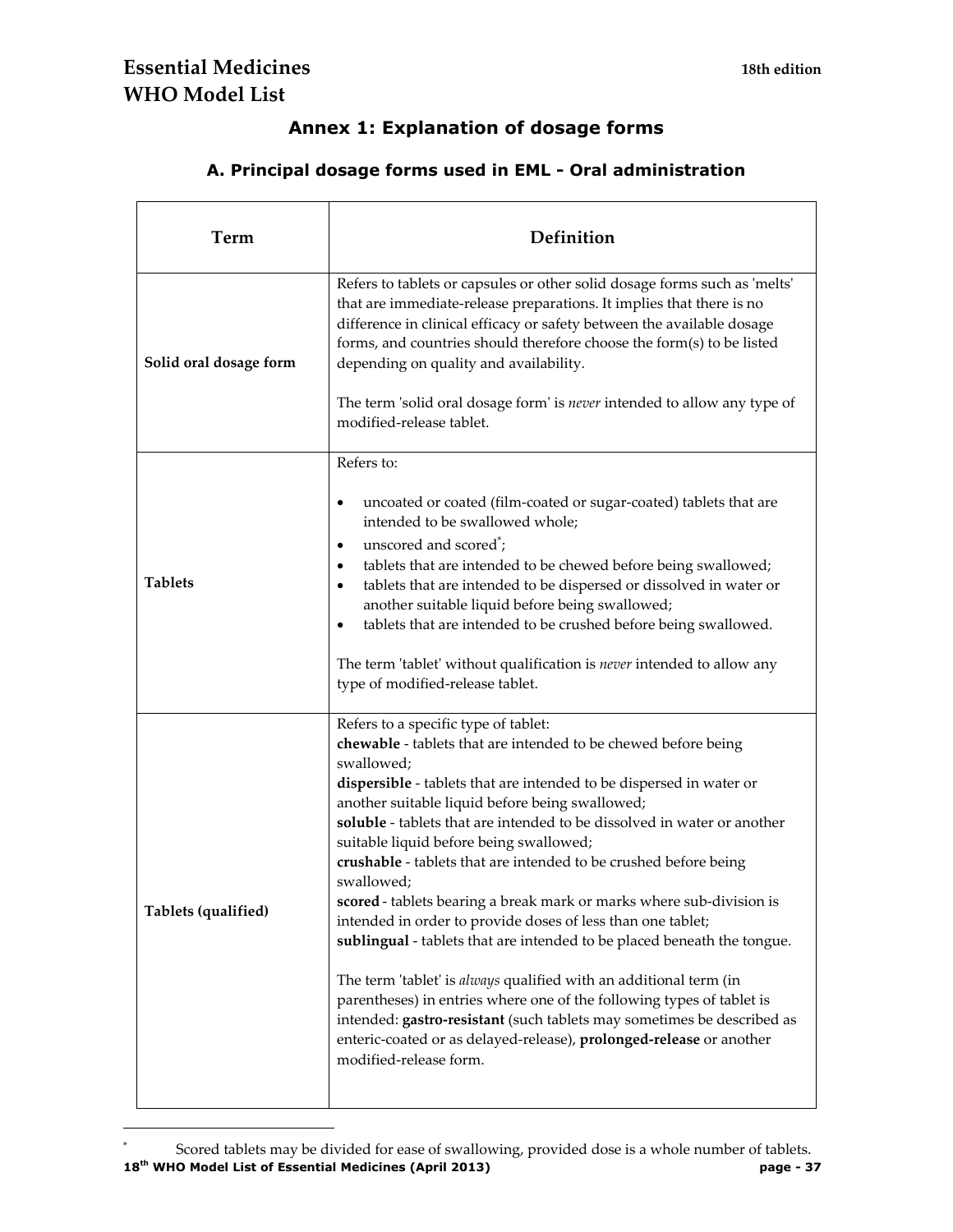| Term                 | Definition                                                                                                                                                                                                                                                                                                                                                                                                                                                                                                                                                                                                                                                                                                                               |
|----------------------|------------------------------------------------------------------------------------------------------------------------------------------------------------------------------------------------------------------------------------------------------------------------------------------------------------------------------------------------------------------------------------------------------------------------------------------------------------------------------------------------------------------------------------------------------------------------------------------------------------------------------------------------------------------------------------------------------------------------------------------|
| Capsules             | Refers to hard or soft capsules.<br>The term 'capsule' without qualification is <i>never</i> intended to allow any<br>type of modified-release capsule.                                                                                                                                                                                                                                                                                                                                                                                                                                                                                                                                                                                  |
| Capsules (qualified) | The term 'capsule' with qualification refers to gastro-resistant (such<br>capsules may sometimes be described as enteric-coated or as delayed-<br>release), prolonged-release or another modified-release form.                                                                                                                                                                                                                                                                                                                                                                                                                                                                                                                          |
| Granules             | Preparations that are issued to patient as granules to be swallowed<br>without further preparation, to be chewed, or to be taken in or with<br>water or another suitable liquid.<br>The term 'granules' without further qualification is never intended to<br>allow any type of modified-release granules.                                                                                                                                                                                                                                                                                                                                                                                                                               |
| Oral powder          | Preparations that are issued to patient as powder (usually as single-<br>dose) to be taken in or with water or another suitable liquid.                                                                                                                                                                                                                                                                                                                                                                                                                                                                                                                                                                                                  |
| Oral liquid          | Liquid preparations intended to be swallowed i.e. oral solutions,<br>suspensions, emulsions and oral drops, including those constituted from<br>powders or granules, but not those preparations intended for oromucosal<br>administration e.g. gargles and mouthwashes.<br>Oral liquids presented as powders or granules may offer benefits in the<br>form of better stability and lower transport costs. If more than one type<br>of oral liquid is available on the same market (e.g. solution, suspension,<br>granules for reconstitution), they may be interchanged and in such cases<br>should be bioequivalent. It is preferable that oral liquids do not contain<br>sugar and that solutions for children do not contain alcohol. |

#### **B. Principal dosage forms used in EMLc - Parenteral administration**

| Term                  | Definition                                                          |  |
|-----------------------|---------------------------------------------------------------------|--|
| Injection             | Refers to solutions, suspensions and emulsions including those      |  |
|                       | constituted from powders or concentrated solutions.                 |  |
| Injection (qualified) | Route of administration is indicated in parentheses where relevant. |  |
| Injection (oily)      | The term injection is qualified by (oily) in relevant entries.      |  |
| Intravenous infusion  | Refers to solutions and emulsions including those constituted from  |  |
|                       | powders or concentrated solutions.                                  |  |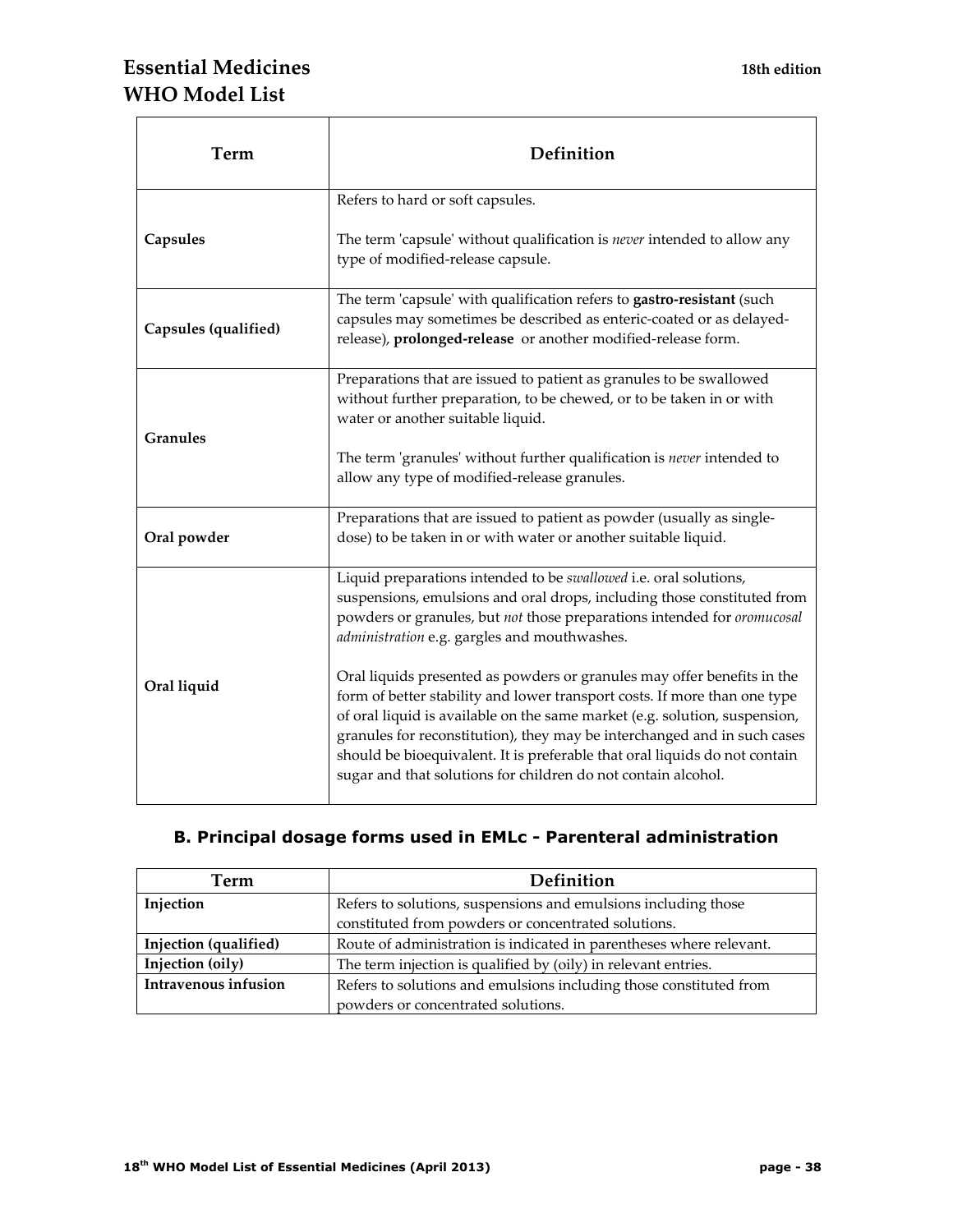#### **C. Other dosage forms**

| Mode of        | Term to be used                                           |  |
|----------------|-----------------------------------------------------------|--|
| administration |                                                           |  |
| To the eye     | Eye drops, eye ointments.                                 |  |
| Topical        | For liquids: lotions, paints.                             |  |
|                | For semi-solids: cream, ointment.                         |  |
| Rectal         | Suppositories, gel or solution.                           |  |
| Vaginal        | Pessaries or vaginal tablets.                             |  |
| Inhalation     | Powder for inhalation, pressurized inhalation, nebulizer. |  |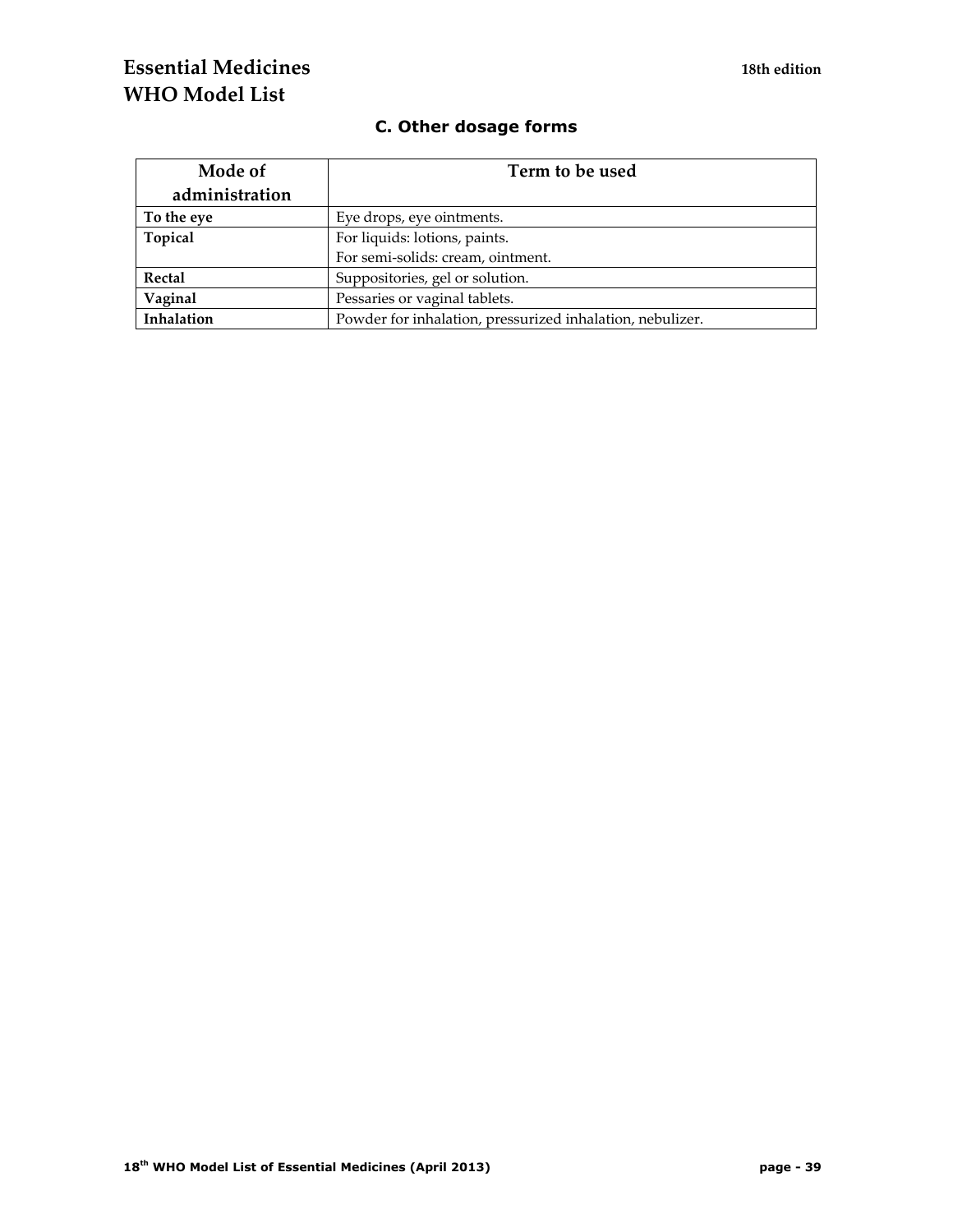## **Essential Medicines WHO Model List**

## Index

| anti-D immunoglobulin (human)28       |  |
|---------------------------------------|--|
| antitetanus immunoglobulin (human) 28 |  |
|                                       |  |
|                                       |  |
|                                       |  |
|                                       |  |
|                                       |  |
|                                       |  |
|                                       |  |
|                                       |  |
|                                       |  |
|                                       |  |
|                                       |  |
|                                       |  |
|                                       |  |
|                                       |  |
|                                       |  |
|                                       |  |
|                                       |  |
|                                       |  |
|                                       |  |
|                                       |  |
|                                       |  |
|                                       |  |
|                                       |  |
|                                       |  |
|                                       |  |
|                                       |  |
|                                       |  |
|                                       |  |
|                                       |  |
|                                       |  |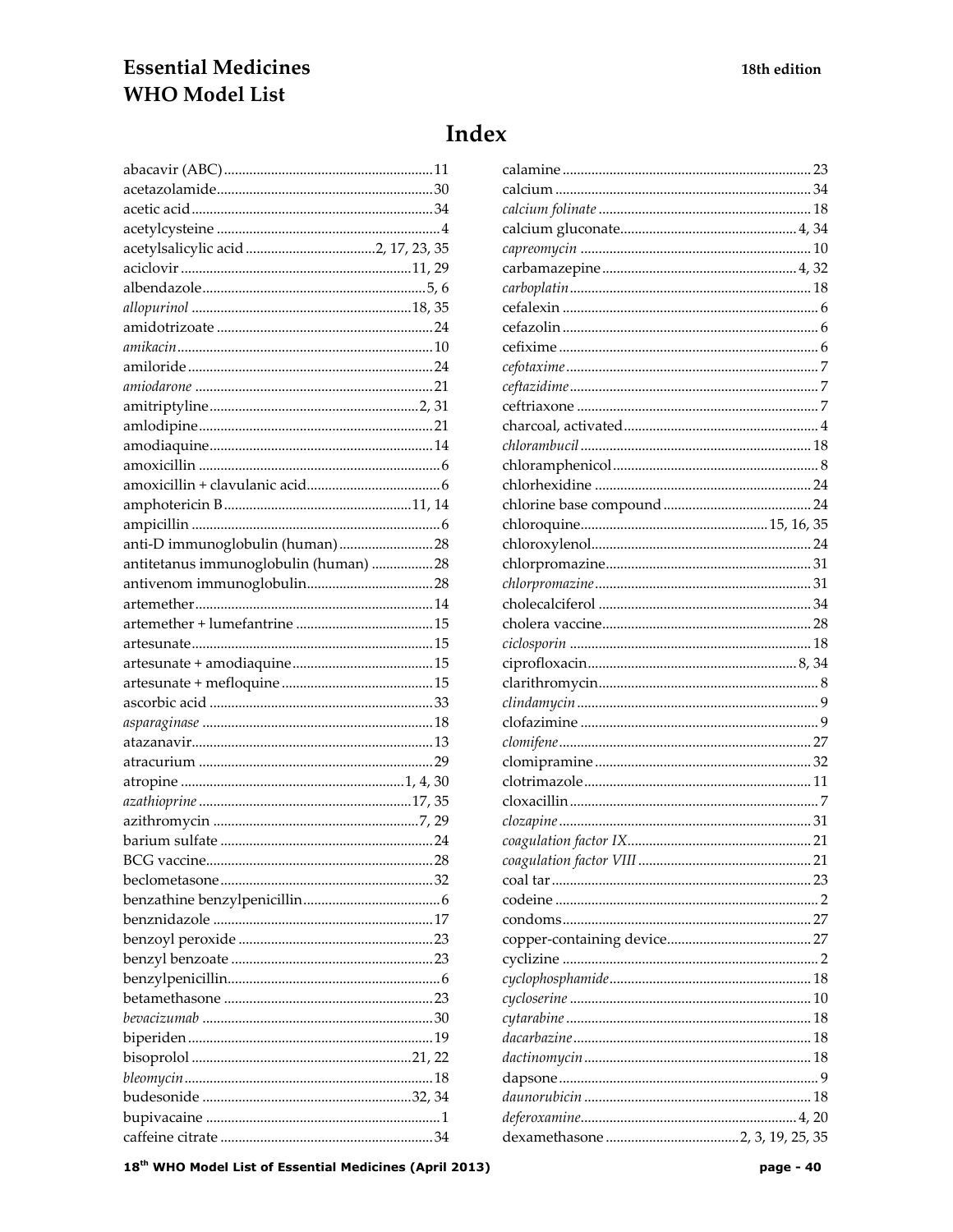## **Essential Medicines WHO Model List**

| efavirenz + emtricitabine + tenofovir 13  |  |
|-------------------------------------------|--|
|                                           |  |
|                                           |  |
|                                           |  |
|                                           |  |
|                                           |  |
| epinephrine (adrenaline)3, 21, 30, 32     |  |
|                                           |  |
|                                           |  |
|                                           |  |
| estradiol cypionate + medroxyprogesterone |  |
|                                           |  |
|                                           |  |
|                                           |  |
| ethambutol + isoniazid + pyrazinamide +   |  |
|                                           |  |
|                                           |  |
|                                           |  |
| ethinylestradiol + levonorgestrel 26      |  |
| ethinylestradiol + norethisterone27       |  |
|                                           |  |
|                                           |  |
|                                           |  |
|                                           |  |
|                                           |  |
|                                           |  |
|                                           |  |
|                                           |  |
|                                           |  |
|                                           |  |
|                                           |  |
|                                           |  |
|                                           |  |
|                                           |  |
|                                           |  |
|                                           |  |
|                                           |  |

| Haemophilus influenzae type b vaccine 28 |  |
|------------------------------------------|--|
|                                          |  |
|                                          |  |
|                                          |  |
|                                          |  |
|                                          |  |
|                                          |  |
|                                          |  |
|                                          |  |
|                                          |  |
|                                          |  |
|                                          |  |
|                                          |  |
|                                          |  |
|                                          |  |
|                                          |  |
|                                          |  |
|                                          |  |
|                                          |  |
|                                          |  |
|                                          |  |
|                                          |  |
|                                          |  |
|                                          |  |
|                                          |  |
|                                          |  |
|                                          |  |
|                                          |  |
| isoniazid 9                              |  |
| isoniazid + pyrazinamide + rifampicin 10 |  |
|                                          |  |
|                                          |  |
|                                          |  |
| Japanese encephalitis vaccine  29        |  |
|                                          |  |
|                                          |  |
|                                          |  |
|                                          |  |
| lamivudine + nevirapine + stavudine  13  |  |
| lamivudine + nevirapine + zidovudine  13 |  |
|                                          |  |
|                                          |  |
|                                          |  |
|                                          |  |
|                                          |  |
|                                          |  |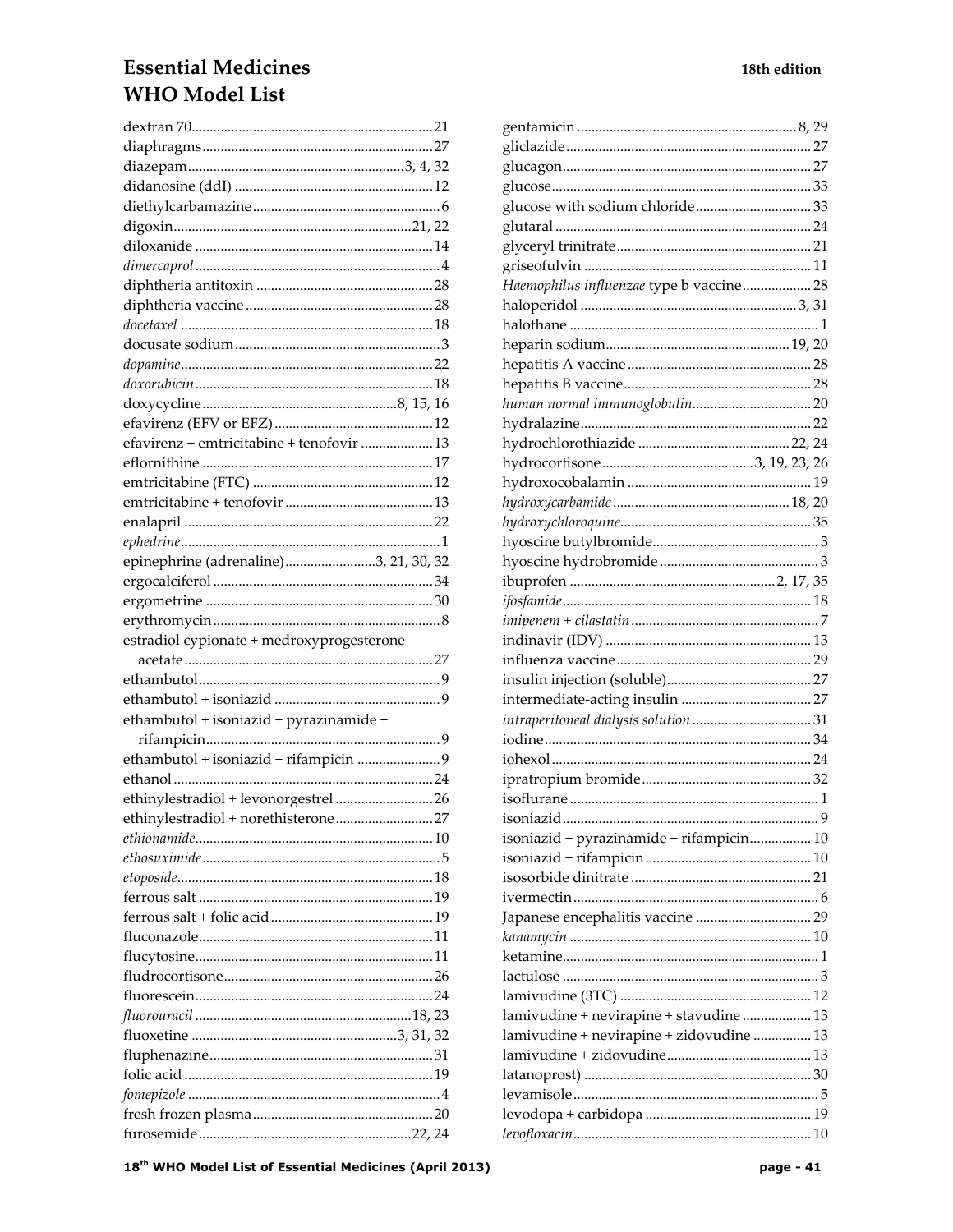## **Essential Medicines WHO Model List**

| levonorgestrel-releasing implant27            |  |
|-----------------------------------------------|--|
|                                               |  |
|                                               |  |
| lidocaine + epinephrine (adrenaline) 1        |  |
|                                               |  |
|                                               |  |
|                                               |  |
|                                               |  |
|                                               |  |
|                                               |  |
|                                               |  |
|                                               |  |
|                                               |  |
|                                               |  |
|                                               |  |
|                                               |  |
|                                               |  |
|                                               |  |
| meningococcal meningitis vaccine29            |  |
|                                               |  |
|                                               |  |
|                                               |  |
|                                               |  |
|                                               |  |
|                                               |  |
|                                               |  |
|                                               |  |
|                                               |  |
| methylthioninium chloride (methylene blue)  4 |  |
|                                               |  |
|                                               |  |
|                                               |  |
|                                               |  |
|                                               |  |
|                                               |  |
|                                               |  |
|                                               |  |
|                                               |  |
|                                               |  |
|                                               |  |
|                                               |  |
|                                               |  |
|                                               |  |
|                                               |  |
| nicotine replacement therapy (NRT)32          |  |
|                                               |  |
|                                               |  |
|                                               |  |
|                                               |  |
|                                               |  |
|                                               |  |
|                                               |  |

| potassium ferric hexacyano-ferrate(II) -2H20 |  |
|----------------------------------------------|--|
|                                              |  |
|                                              |  |
|                                              |  |
|                                              |  |
|                                              |  |
|                                              |  |
|                                              |  |
|                                              |  |
|                                              |  |
|                                              |  |
|                                              |  |
|                                              |  |
|                                              |  |
|                                              |  |
|                                              |  |
|                                              |  |
|                                              |  |
|                                              |  |
|                                              |  |
|                                              |  |
|                                              |  |
|                                              |  |
|                                              |  |